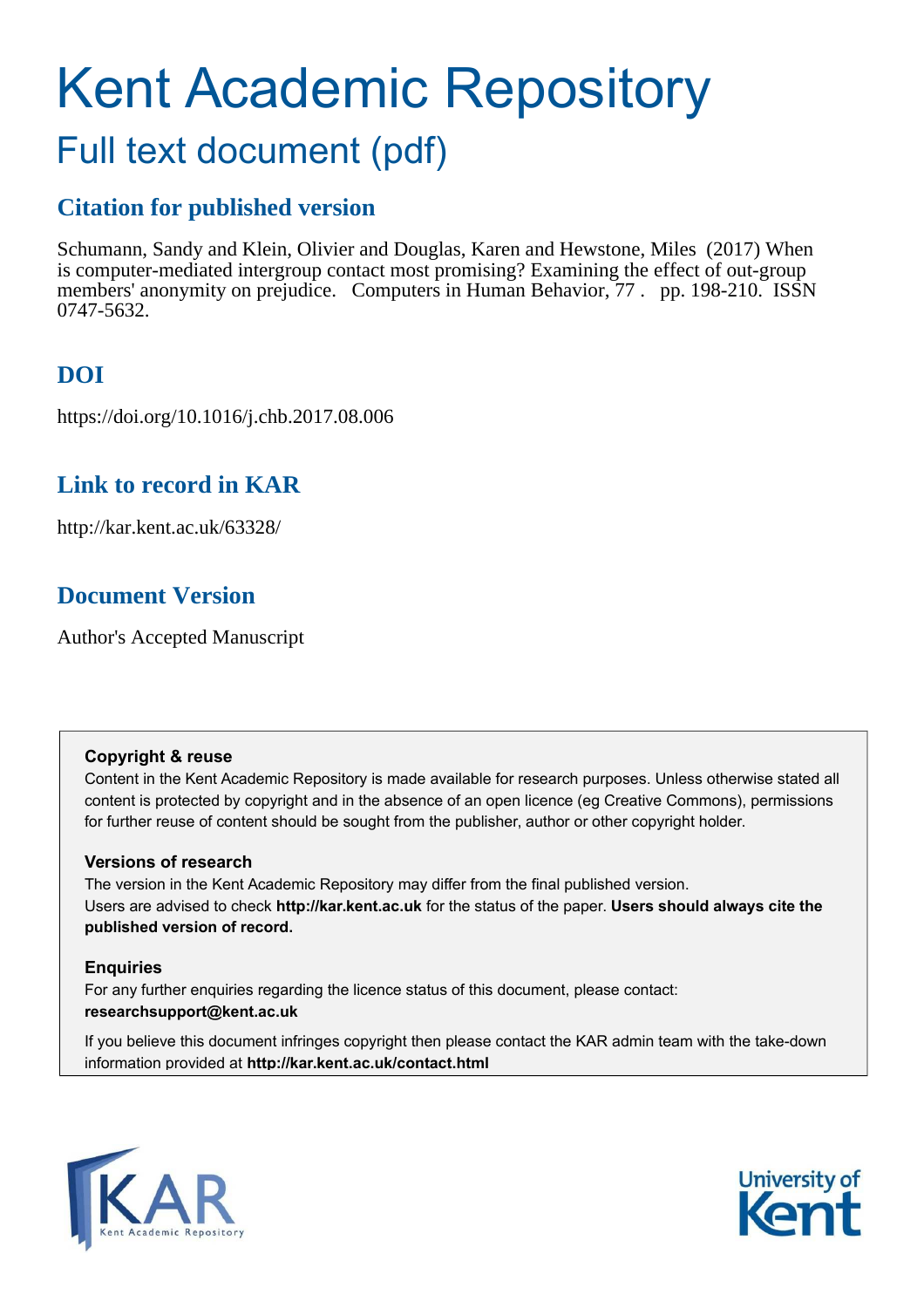When is Computer-Mediated Intergroup Contact Most Promising? Examining the Effect of Out-Group Members' Anonymity on Prejudice

#### Abstract

Computer-mediated intergroup contact (CMIC) is a valuable strategy to reduce negative sentiments towards members of different social groups. We examined whether characteristics of communication media that facilitate intergroup encounters shape its effect on out-group attitudes. Specifically, we propose that concealing individuating cues about out-group members during CMIC increases prejudice, as interaction partners are perceived as less socially present. To assess these hypotheses, we conducted two mixed-factorial experiments. Participants engaged in synchronous text-chat with out-group members (Study 1) and a confederate (Study 2) who either shared or concealed their name and photo. Overall, CMIC reduced negative out-group sentiments. Study 2 showed, however, that out-group members' anonymity decreased perceived social presence, which was associated with less positive evaluations of the CMIC and higher prejudice. In conclusion, CMIC can contribute to conflict resolution interventions, preparing individuals for direct intergroup contact, if its affordances or conversation topics enhance interaction partners' social presence.

 Keywords: intergroup contact, prejudice, anonymity, social presence, computermediated communication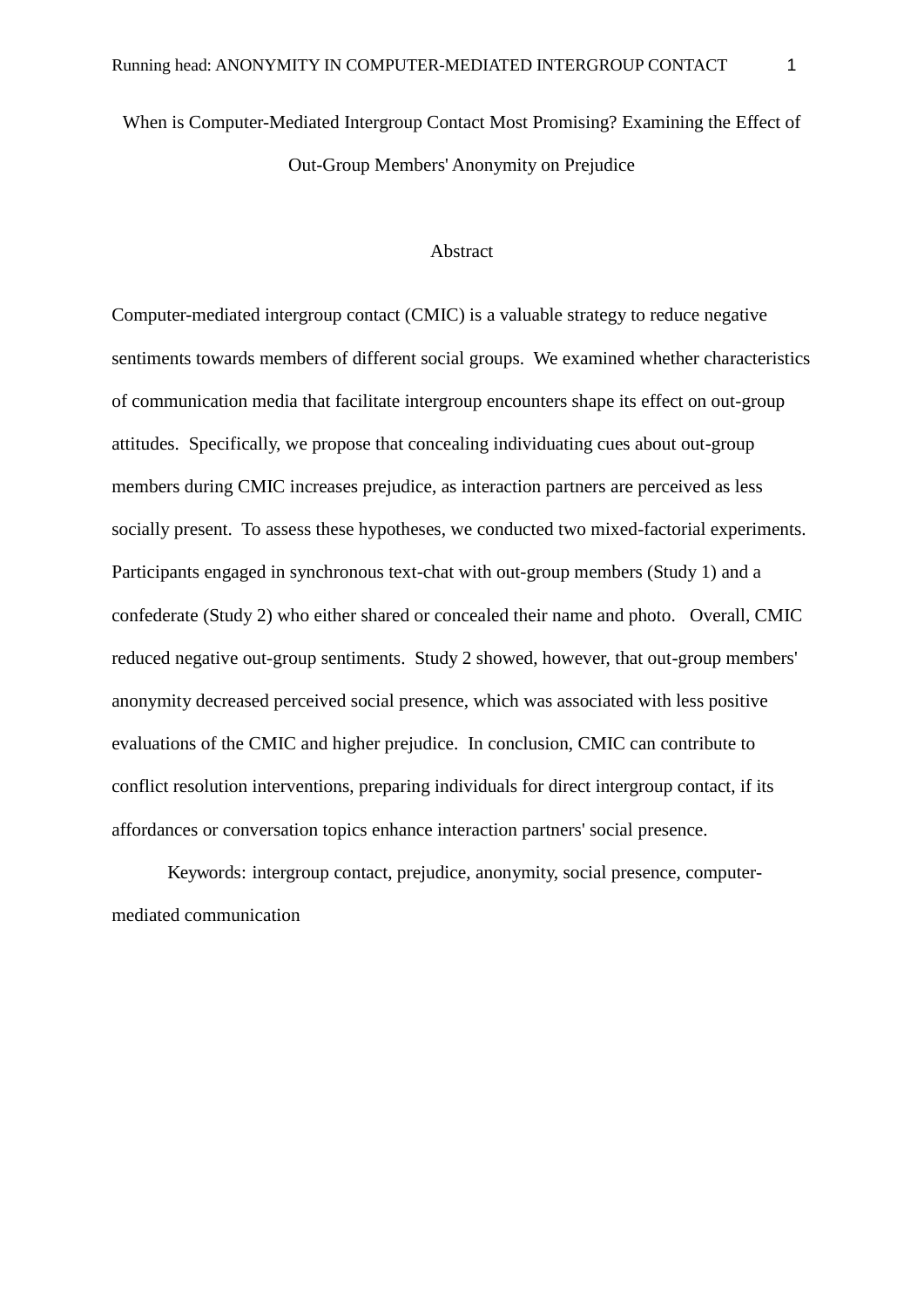# When is Computer-Mediated Intergroup Contact Most Promising? Examining the Effect of

Out-Group Members' Anonymity on Prejudice

Approximately 40 percent of the population worldwide has access to the internet and digital communication tools (Internetlivestats, 2017) that connect users who come from diverse ethnic or religious backgrounds, have a different social status or opposing political beliefs (Postmes, Spears, & Lea, 1998, 2002). At the Center for Multiculturalism and Technology in Israel, for instance, computer-mediated communication (CMC) services facilitated exchanges between secular Jewish, Orthodox Jewish, and Arab-Islamic teachers (Hoter, Shonfeld, & Ganayim, 2009). After initial text-chats teachers used audio and then video conferencing to engage with out-group members. Following the online intergroup interactions, teachers expressed less prejudice towards the most unfavorable out-group. Negative attitudes of religious Jews towards Muslims were reduced, as were Muslims' negative attitudes towards religious and secular Jews (Walther, Hoter, Ganayem, & Shonfeld, 2015).

Intergroup contact certainly is a powerful strategy to overcome conflict and engender harmonious relations between social groups (Allport, 1954; Pettigrew & Tropp, 2006). In addition to a substantial literature attesting to the impact of direct, face-to-face intergroup encounters, empirical evidence (Alvídrez, Piñeiro-Naval, Marcos-Ramos, & Rojas-Solís, 2015; Schwab & Greitemeyer, 2015; Tynes, Giang, & Thompson, 2008; Walther et al., 2015; White, & Abu-Rayya, 2012; White, Abu-Rayya, & Weitzel, 2014; White, Abu-Rayya, Bliuc, & Faulkner, 2015) as well as evaluations of internet-based conflict reconciliation programs (Abbott, Austin, Mulkeen, & Metcalfe, 2004; Cuhadar & Kampf, 2014; Hoter et al., 2009; Stock et al., 2009) suggest that computer-mediated intergroup contact (CMIC) can as well promote positive out-group attitudes.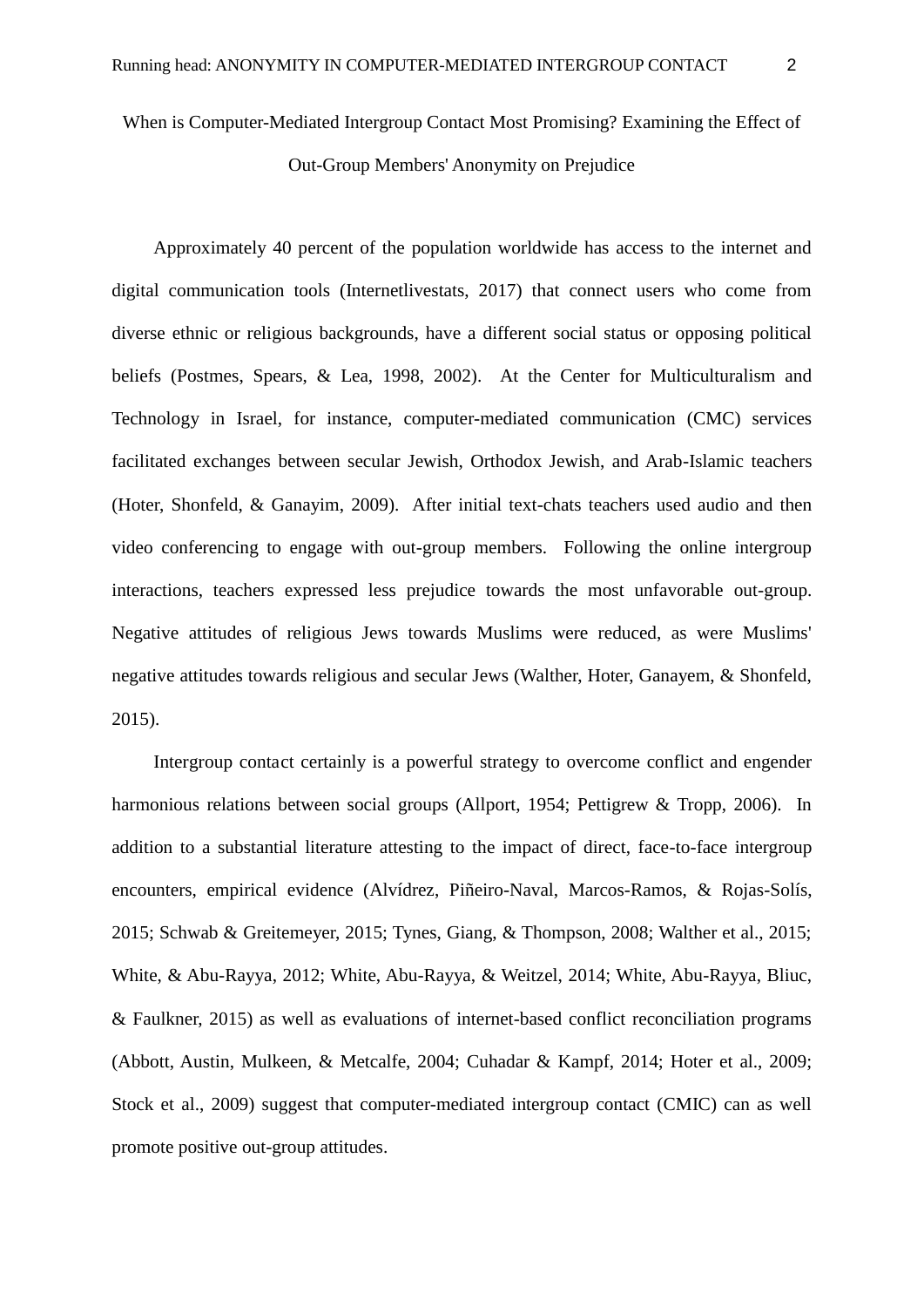The present research extends this work and highlights conditions that moderate the effect of CMIC on prejudice. Specifically, we sought to assess whether characteristics of communication media, such as social media platforms, chat tools, or email services, that enable computer-mediated intergroup contact shape its influence on out-group attitudes. In doing so, we focused on anonymity, an affordance that has emerged as a universal value of computer-mediated interactions. We investigated if intergroup encounters during which outgroup members remain anonymous—concealing individuating information —increase prejudice. We further aimed to examine whether this effect is mediated by perceptions of out-group members' reduced social presence, that is, their reduced involvement in the intergroup contact. To answer these research questions we conducted two mixed-factorial laboratory experiments, exploring intergroup relations in higher education and involving opinion-based groups as well as groups with a different status. Participants engaged in CMIC through synchronous text-chats with out-group members (Study 1) and an out-group confederate (Study 2) to collaborate towards a common goal. Out-group attitudes and evaluations of the intergroup experience were assessed with self-reported measures.

#### **1.1 Computer-Mediated Intergroup Contact**

 Meeting an out-group member and having out-group friends can reduce prejudice (Brown & Hewstone, 2005; Pettigrew & Tropp, 2006; 2008) due to lower feelings of anxiety (intergroup anxiety; Paolini, Hewstone, Cairns, & Voci, 2004; Hewstone & Voci, 2003) as well as increased empathy (McFarland, 2010; Turner, Hewstone, & Voci, 2007). Such direct intergroup contact, however, is not always feasible or wanted, as it commonly requires individuals to come together in person and get actively involved in the interaction (Harwood, 2010). Indirect forms of contact address these concerns. Vicarious intergroup encounters knowing or hearing about in-group members who have out-group contact or friends—also improve out-group attitudes (Cameron, Rutland, Brown, & Douch, 2006; Paolini et al., 2004;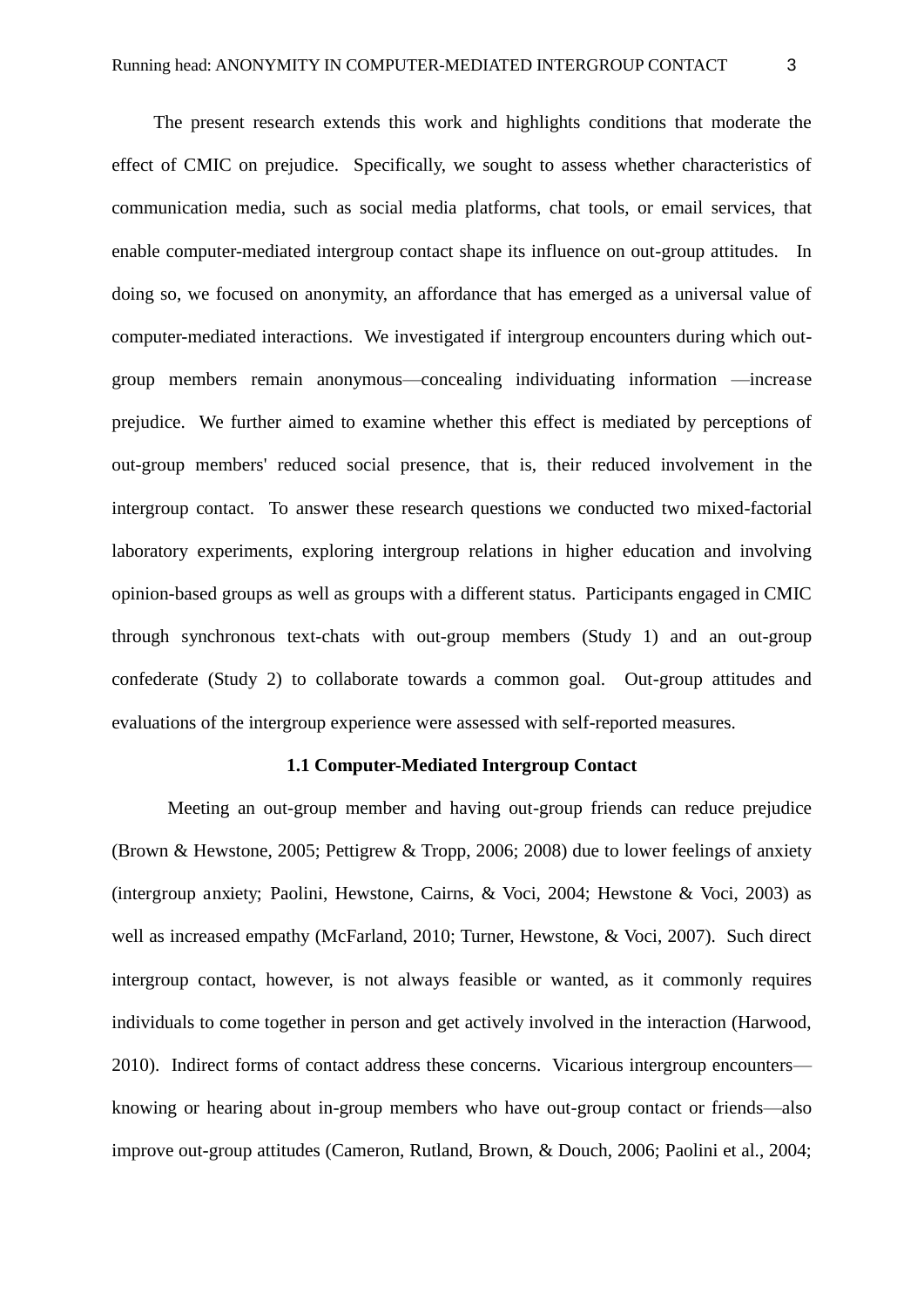Turner et al., 2007; Wright, Aron, McLaughlin-Volpe, & Ropp, 1997) by lowering intergroup anxiety, changing perceptions of in-group and out-group norms, and by promoting inclusion of the out-group in the self (Vonofakou, Hewstone, & Voci, 2007). Moreover, imagining intergroup interactions has been found to reduce prejudice (Turner, Crisp, & Lambert, 2007; Turner & Crisp, 2010), encouraging intentions to meet the out-group (Crisp & Husnu, 2011; Husnu & Crisp, 2010) and strengthening out-group trust, which reduces the tendency to dehumanize members of the out-group (Vezzali, Capozza, Stathi, & Giovannini, 2012).

Computer-mediated intergroup contact is another alternative to—or rather a variation of—engaging with an out-group member face-to-face. Amichai-Hamburger and McKenna (2006) in fact noted that the internet is "the most successful means of facilitating (…) [intergroup] contact (...) particularly [between individuals] who otherwise would not have had the opportunity, nor perhaps the inclination, to meet" (p. 826). Individuals interact online beyond physical boundaries using (a)synchronous communication tools (e.g., email, chat), social media sites (e.g., Facebook, Twitter), and/or purpose-built platforms. CMIC can emerge spontaneously or be part of formal conflict reconciliation programs (see the Good Neighbors Web project, McKenna, Samuel-Azran, & Sutton-Balaban, 2009; Net Intergroup Platform, Amichai-Hamburger, 2010).

The benefit of computer-mediated intergroup contact, in particular between individuals from different ethnic and religious groups, has been demonstrated in a limited number of studies that have, however, yielded promising results (see Lemmer & Wagner, 2015, for a meta-analysis). Tynes and colleagues (2008) showed that 74.5% of participants who had interacted with users from different ethnic backgrounds in various online settings reported having learnt more about the out-group. For European American participants, more frequent intergroup encounters online were also associated with a stronger willingness to get to know members of other ethnic groups. For minority and multi-racial participants this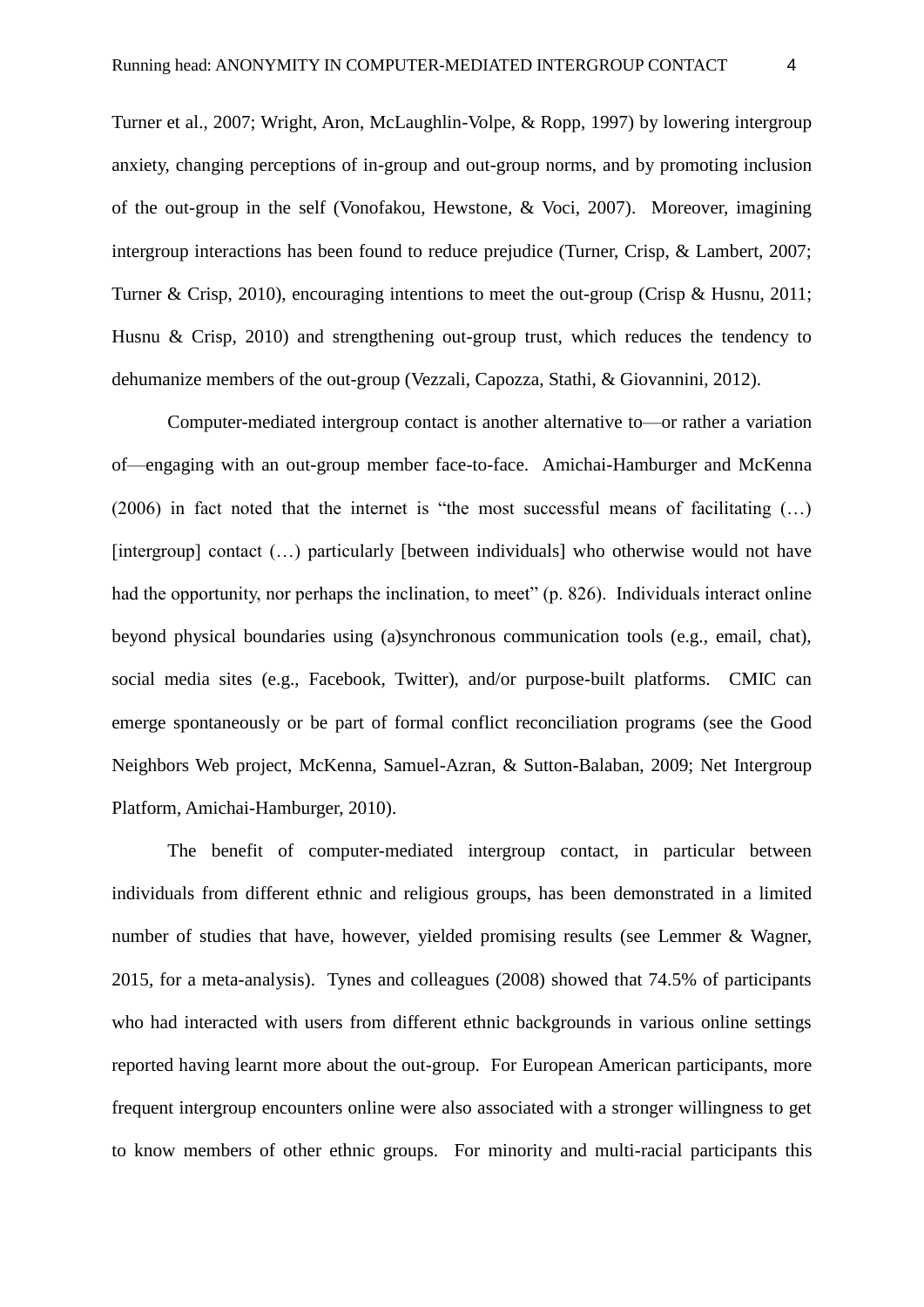correlation was not significant. In addition, Austrian users of the social network site Facebook who had established more ties abroad expressed more favorable attitudes towards ethnic minorities, foreigners, Muslims, and Jews (Schwab & Greitemeyer, 2015).

Experimental evidence from White and colleagues' dual-identity e-contact program (White & Abu-Rayya, 2012; White et al., 2014; White, Abu-Rayya, et al., 2015) provides the strongest support for the valuable contribution of computer-mediated intergroup contact. Muslim and Christian students from segregated religious schools in Australia interacted over eight weeks through text-based synchronous chats, with either a religious in- or out-group member. The students explored in each session how "their religious identities can actively contribute to an 'environmentally sustainable future for Australia'" (White & Abu-Rayya, 2012, p. 599). That is, the in-group's (religious) identity as well as a superordinate (national) identity were salient. Two weeks after the program, students from both religious groups who had engaged in intergroup contact online reported reduced intergroup bias and anxiety as well as increased out-group knowledge (White & Abu-Rayya, 2012). Twelve months after the intervention, intergroup bias was further reduced (White et al., 2014).

 The aforementioned studies assessed computer-mediated intergroup contact that was afforded by different synchronous and asynchronous CMC tools as well as through connections on a social network site. This attests to the broad potential influence of CMIC. At the same time, however, previous research did not acknowledge that unique characteristics—the design and functionalities—of communication media can shape the nature, individuals' perceptions, and the outcomes of computer-mediated interactions (Döhring, 2003). Text-based, compared to audio-visual CMC lacks, for instance, possibilities for simultaneous feedback; interaction partners can only respond once they have received a message but not while the message is being typed. Consequently, it is more difficult to signal active listening and establish effective turn taking (Herring, 1999). Synchronicity—the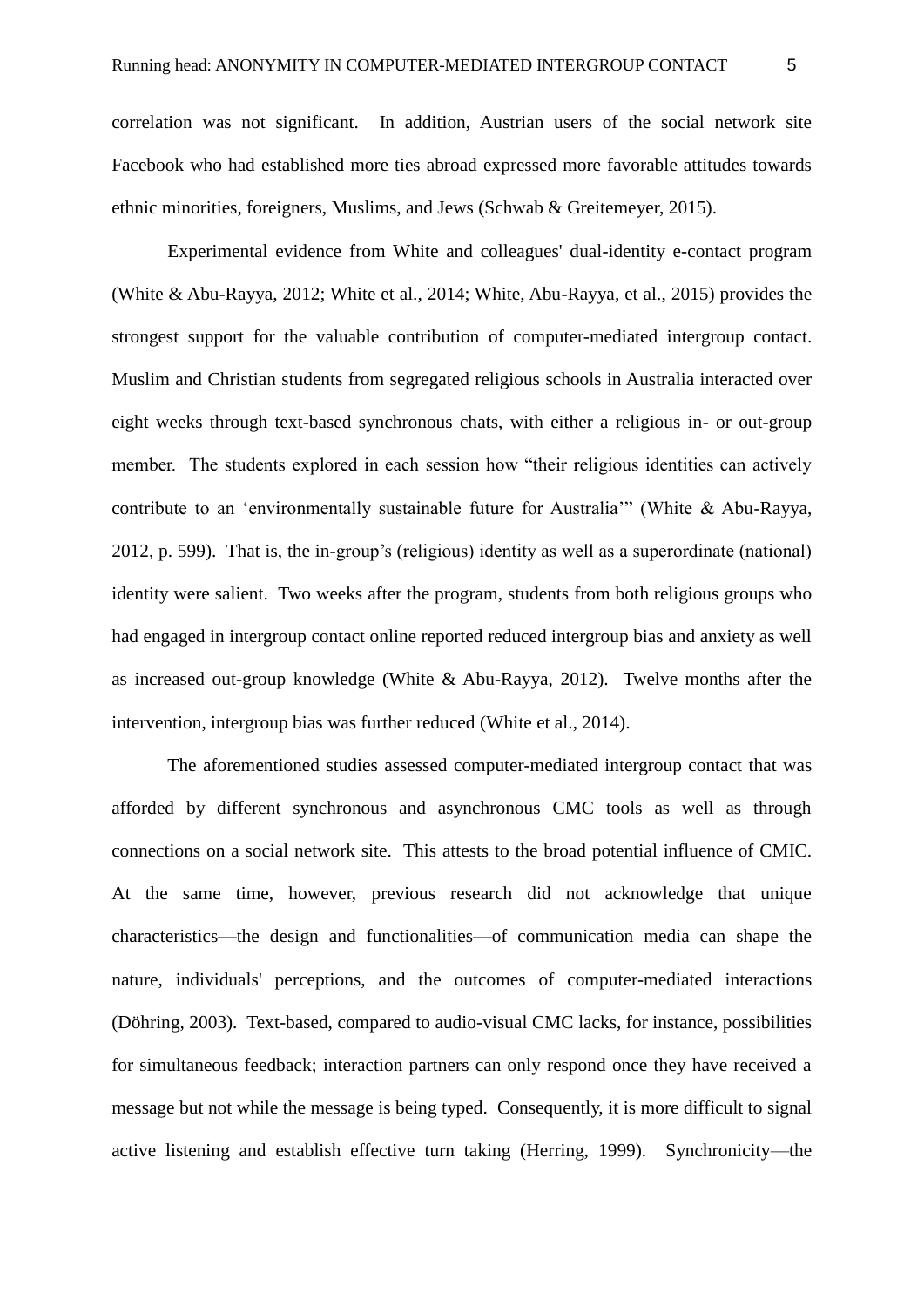extent to which individuals' contributions and the response they receive are simultaneous further affects the communication flow. If synchronicity is low, as in email or comment sections of blogs, interaction partners' attention may be distracted (Lowry, Romano, Jenkins, & Guthrie, 2009). These examples illustrate that affordances of the media that are used to establish computer-mediated intergroup encounters can influence the contact experience, and thereby mitigate or, as we will argue, even reverse its prejudice-reducing effects. We elaborate on this argument below, focusing on an affordance that resembles one of the most striking differences between direct and computer-mediated intergroup contact—the possibility to remain anonymous.

#### **1.2 Anonymity**

Anonymity and pseudonymity—being able to (partially) dissociate one's online and offline identity by concealing one's name, location, and identifying visual cues—is in many online settings a default option and can be actively chosen in others (e.g., adding pictures of cartoon characters and abbreviating one's name on social media platforms; Collins, 2013). It has been argued that anonymity could promote autonomy and the unbiased perception of users, regardless of their age, gender, or ethnic background (Christopherson, 2007). In an intergroup context, anonymity could reduce anxiety (Amichai-Hamburger & McKenna, 2006; Amichai-Hamburger & Furnham, 2007). Individuals would not have to fear physical harm, they can take time to develop an answer (White, Harvey, & Abu-Rayya, 2015), and should feel more confident and less worried about being judged by the out-group (Stephan & Stephan, 1985). The equalization hypothesis (Dubrovsky, Kiesler, & Sethna, 1991) postulates thereto that since individuating characteristics are less pronounced, "individuals [are free] from the restraints imposed by group membership, [and] interaction via CMC is more equal" (Postmes & Spears, 2002, p. 1074). Tentative support for these arguments has shown that socially anxious individuals felt less uncomfortable in computer-mediated as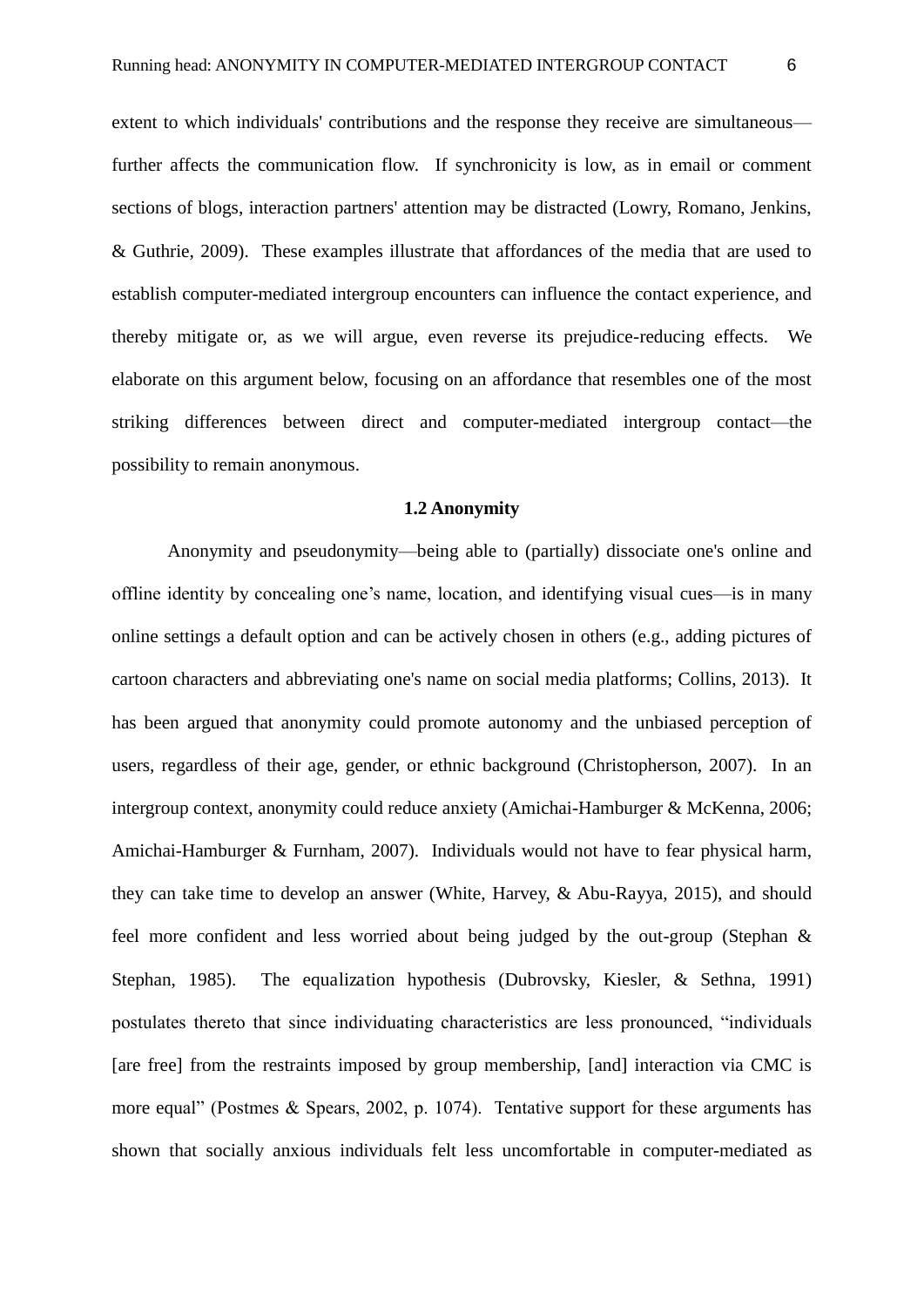compared to face-to-face discussions (McKenna, Seidman, Buffardi, & Green, 2007, cited by McKenna, 2008). Moreover, sensitive topics were more frequently discussed in text-based chats online than in face-to-face interactions (Blau & Barak, 2012). Ultimately, if intergroup anxiety truly is reduced and interactions are more equal during anonymous CMIC, individuals should be more inclined to interact with out-group members under those conditions, rely less on stereotypes, and express less prejudice.

This optimistic thesis has, however, been called into question (Postmes & Baym, 2005). Notably, individuals preferred to collaborate in virtual teams with an in-group rather than an out-group member if no pictures and biographic information was provided. If individuating cues were presented, in-group and out-group members were chosen nearly equally frequently for collaboration (Tanis & Postmes, 2007). Alvídrez and colleagues (2015) demonstrated that anonymity undermines as well the impact of stereotypedisconfirming behavior on prejudice. In their study, Spanish university students interacted with three in-group members and one confederate out-group member (i.e., an Ecuadorian student) via synchronous text-chat. Flags simply indicated students' nationality in the anonymous condition, and photos helped individuate fellow participants in the personalized condition. Stereotype-disconfirming behavior increased attraction to out-group members, which reduced prejudice; stereotype disconfirmation, however, also decreased out-group members' perceived typicality and thereby increased prejudice. These relations were significantly stronger in the anonymous condition. The authors speculated that sharing outgroup members' nationality but no individuating information did not make it possible to establish a feeling of familiarity. Instead, strong out-group stereotypes might have been activated and perceived out-group variability may have been reduced (Judd & Park, 1988; Rubin, Hewstone, & Voci, 2001), to a point where stereotype-disconfirming behavior could not improve the established perceptions (Alvídrez et al., 2015).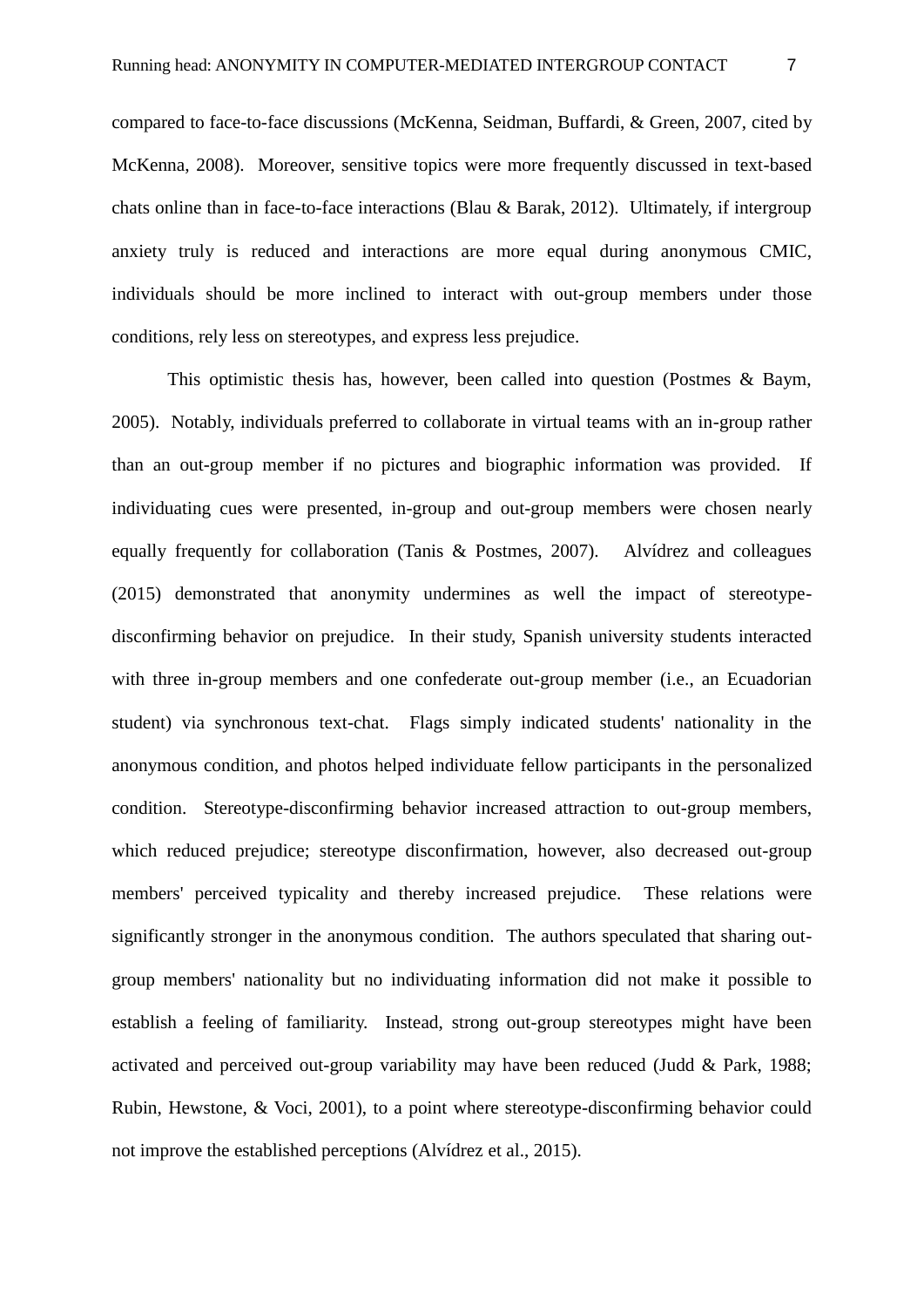In addition, it has been found that anonymity strengthens, rather than removes, group boundaries (Reicher, Spears, & Postmes, 1995). Students from the Netherlands and England interacted via synchronous text-chat over three weeks, either sharing photos and their first name or displaying only their initials and university affiliation (Postmes et al., 2002). If participants exchanged messages with anonymous interaction partners group identities were more salient, and the groups' attitudes on political issues, such as legalization of drugs, the monarchy, and scientific research into homosexuality, became more polarized. Attitudes of identifiable Dutch and English students converged during the interactions (Postmes et al., 2002).

#### **1.3 Social Presence and Intergroup Contact**

In conclusion, CMIC that is afforded by tools or platforms that enable users' anonymity can impair harmonious intergroup relations. Previous research suggests that cognitive processes may explain these findings (Alvídrez et al., 2015; Postmes et al., 2002). We propose that it is important to consider as well how out-group members are perceived during anonymous computer-mediated intergroup contact. Notably, concealing their looks, name, or biographic information may reduce interaction partners' perceived social presence (Aragon, 2003; Newberry, 2001). Social presence is closely related to concepts of intimacy and immediacy (Gunawardena & Zittle, 1997); it pertains to a notion of being in an interaction together rather than simply being there (Biocca, 1997; Biocca & Nowak, 2001; Rüggenberg, 2007). That is, if an out-group member is less socially present, others are less aware of her/him, and s/he is perceived as less involved and available in the intergroup encounter (Park & Sundar, 2015; Tu & McIsaac, 2002).

Low perceived social presence is related to decreased satisfaction with (Gunawardena & Zittle, 1997; Hostetter & Busch, 2006; Richardson & Swan, 2003) and reduced quality of (Roberts, Lowry, & Sweeney, 2006) interactions, as well as less positive behavior in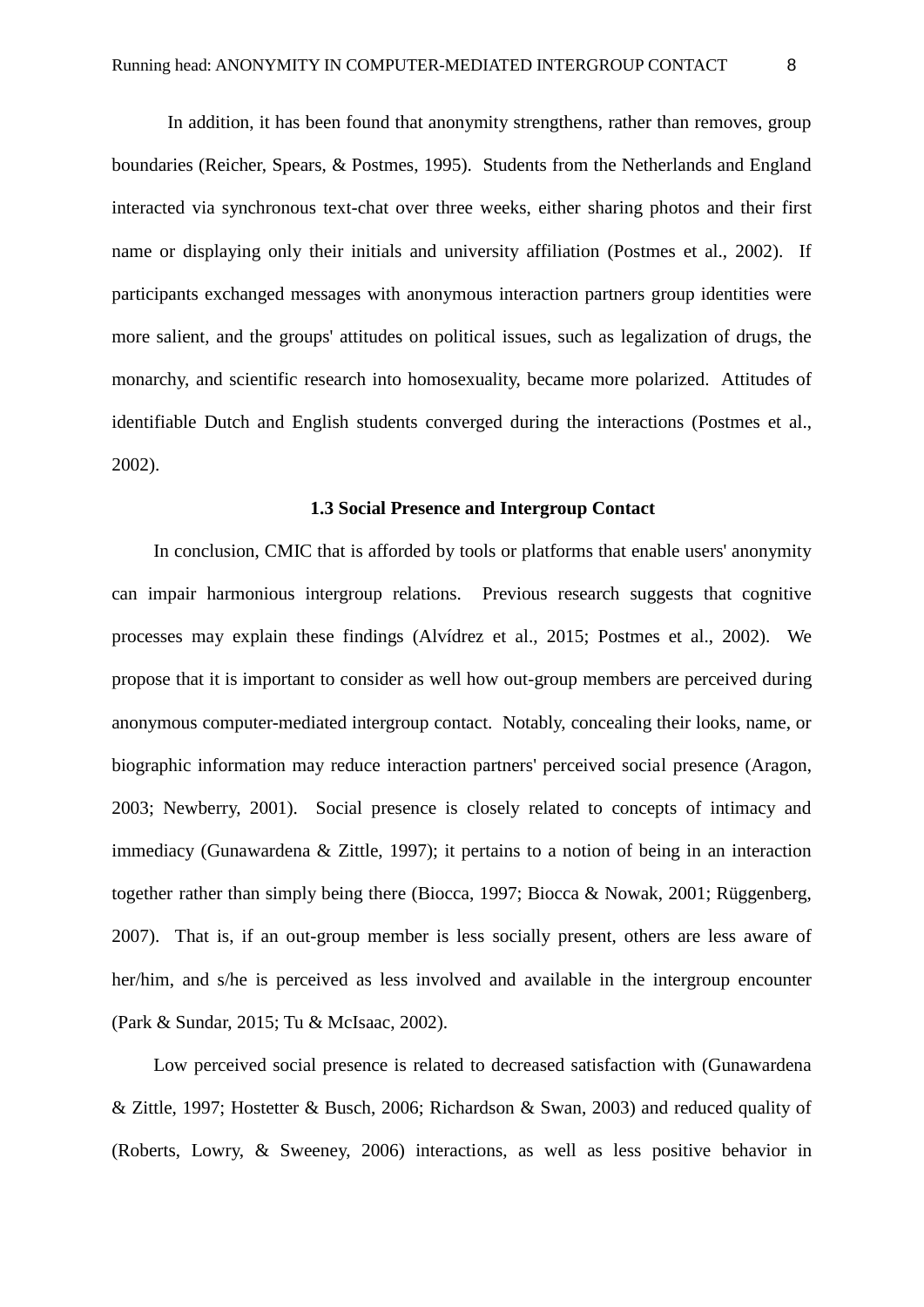Kirschner, Jochems, & Van Buuren, 2004). If interaction partners are less socially present, communication is more impersonal (Park & Sundar, 2015) and discussing complex topics is more likely to be complicated by misunderstandings (Döhring, 2003). Bente, Rüggenberg, Krämer, and Eschenburg (2008) further demonstrated that using audio, video, or avatars as compared to text-chat alone increased individuals' perceived social presence and thereby affective interpersonal trust. Studies that examined the role of self-disclosure in intergroup contact (Dovidio, Gaertner, & Kawakami, 2003; Miller, Brewer, & Edwards, 1985; Wright, Aron & Tropp, 2002; Wright & Van der Zande, 1999; Tam, Hewstone, Harwood, Voci, & Kenworthy, 2006) moreover suggest that sharing—rather than concealing—intimate, personal information improves out-group attitudes by fostering empathy and trust (Turner, Hewstone, et al., 2007). Experiencing mutual self-disclosure also led individuals to view the intergroup encounter as important and valuable (see Ensari & Miller, 2002) and increased perceived outgroup variability (Harwood, Hewstone, Paolini, & Voci, 2005).

#### **1.4 The Present Research**

The effect of computer-mediated intergroup contact on out-group attitudes has thus far been investigated predominantly in settings where interaction partners were personally identifiable. Schwab and Greitemeyer (2015) studied inter-cultural contact that was established (or represented) on the social network site Facebook; although anonymity can be achieved on the site, users are clearly encouraged to use their real name and upload a picture as well as a range of individuating information. In White and Abu-Rayya's research (2012; White et al., 2014; White, Abu-Rayya, et al., 2015), the children started the eight-week contact intervention with two sessions in which they exchanged information to get to know each other. Finally, at the Center for Multiculturalism and Technology individuating cues were gradually introduced over time, as teachers moved from text-chat to audio-visual and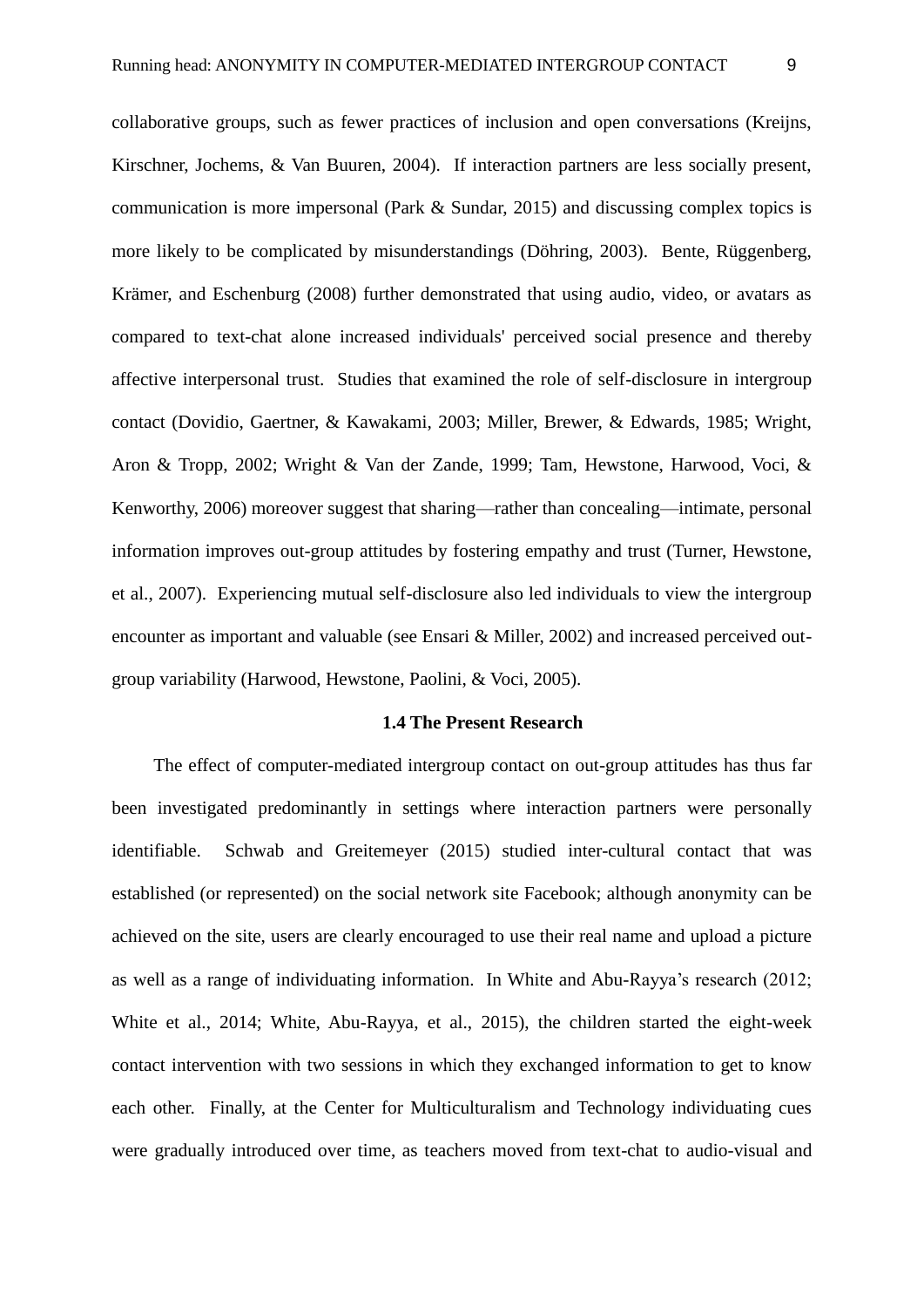face-to-face contact (Hoter et al., 2009; Walther et al., 2015).

Advancing this literature, we aimed to assess how CMIC that enables out-group members to conceal individuating cues shapes intergroup relations. Building on the aforementioned research on anonymity and social presence, we postulate that if out-group members remain anonymous during computer-mediated intergroup contact, interactions are not intimate, which would provide the optimal condition for improving out-group attitudes (Allport, 1954; Hamberger & Hewstone, 1997; Miller, 2002; Pettigrew, 1998). Instead, outgroup members' anonymity should enforce perceptions of low social presence and low involvement in the intergroup encounter. As a consequence, prejudice ought to be (further) enhanced, rather than undermined. More precisely, we predict that computer-mediated intergroup contact during which out-group members remain anonymous will increase prejudice (Hypothesis 1; Studies 1-2). We further predict that this effect will be mediated by out-group members' lower perceived social presence (Hypothesis 2; Study 2). Below we report two experiments to test these hypotheses.

#### **2.1 Study 1**

We conducted Study 1 at a large Belgian university; the study was approved by the respective institutional ethics board. At this university students can choose to join facultyspecific student fraternities (cercles étudiants). The fraternities are often criticized for promoting sexist and unlawful behavior (La Libre, 2013) in particular during their two-month long initiation rituals—the "baptism" (baptême). Students who go through the baptism are a numerical minority on campus; at some activities they are visually distinct by wearing a cap with a long shield. Importantly, students who participate in the baptism and those who do not—we refer to them from now on as baptized and non-baptized—attend the same classes.

A pilot study ( $N = 61$ ), also carried out at the university where we conducted Study 1, explored baptized and non-baptized students' out-group attitudes. Students were asked to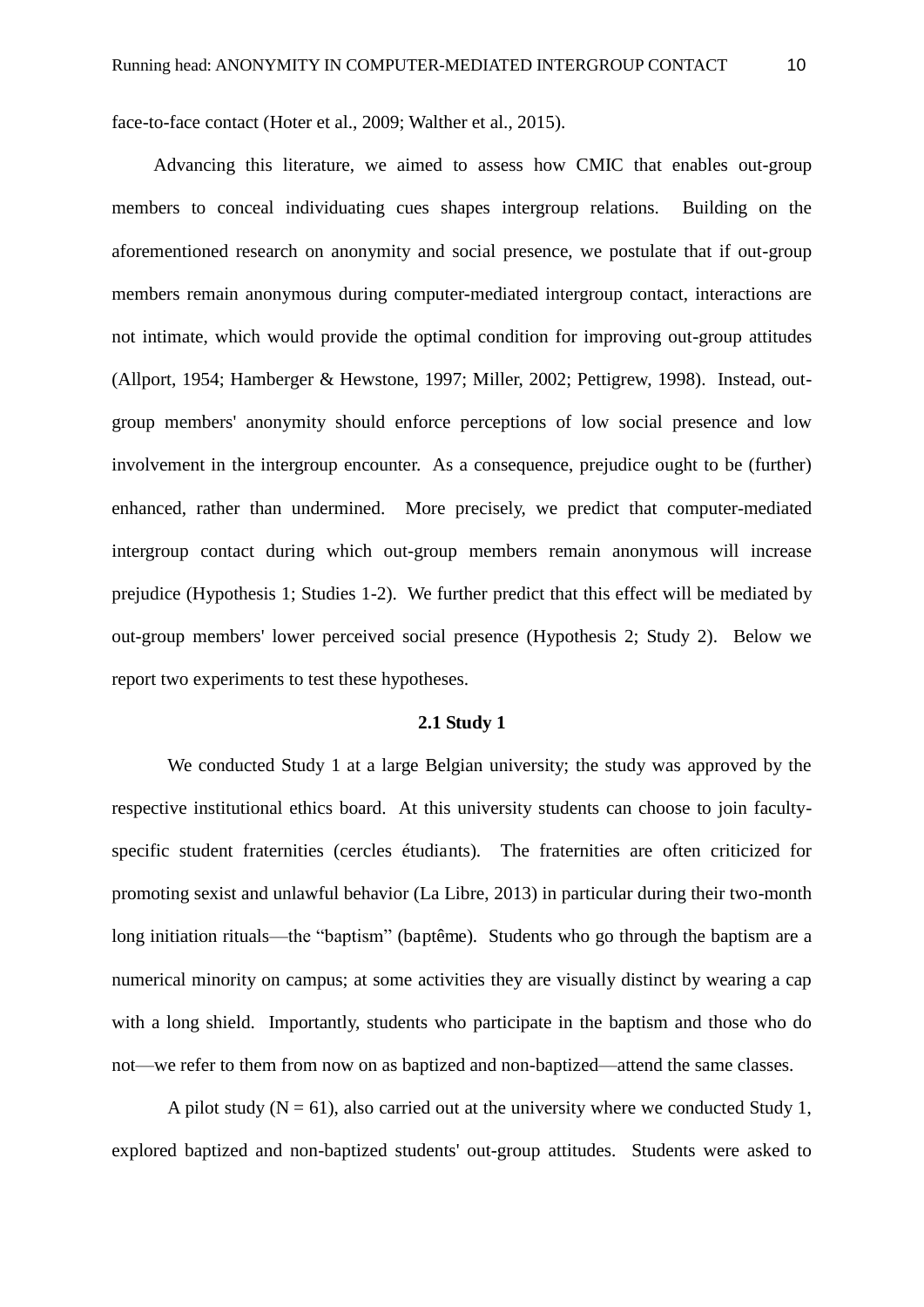report with five words what they thought about the respective out-group. We did not specify the valence of these words. Results indicated that non-baptized students evaluated baptized students predominantly negatively; they described them most frequently as 'dirty', 'only interested in having a good time', 'alcoholics', 'cliquey', and 'being not successful at university'. Baptized students likewise evaluated non-baptized students negatively, most frequently as 'serious', 'focusing too much on their studies', 'introverted', 'uptight', and 'not interested in having a good time'.

#### **2.1.1 Method**

2.1.1.1 **Participants and Design.** Sixty-four ( $M_{\text{age}} = 19.72$  ( $SD_{\text{age}} = 1.42$ ) years old, 73.4% female) first-year psychology students participated in the study for course credit;  $N =$ 32 students were baptized, the remaining  $N = 32$  students were non-baptized. As we did not work with confederates (see below), every participant acted as an out-group member for their interaction partner. Manipulating out-group members' anonymity thus implied a manipulation of anonymity of the matched student. Students were therefore randomly assigned to one of four conditions created by crossing anonymity of the out-group member and anonymity of the self (see Sassenberg & Postmes, 2002), resulting in  $N = 16$  participants per condition. This 2 (anonymity of out-group member: anonymous/not) x 2 (anonymity of the self: anonymous/not) x 2 (time of rating out-group attitudes: before/after CMIC) mixedfactorial design, with repeated measures on the last factor, allowed us to identify the unique influence of out-group members' anonymity as compared to the effect of anonymity of the self.

 2.1.1.2 **Procedure.** We conducted the study at the beginning of student' first year, shortly after the baptism process had started. Baptized and non-baptized students registered for the study separately but were invited in pairs. Great care was taken that participants did not encounter each other as they arrived at the experiment. Only after the baptized student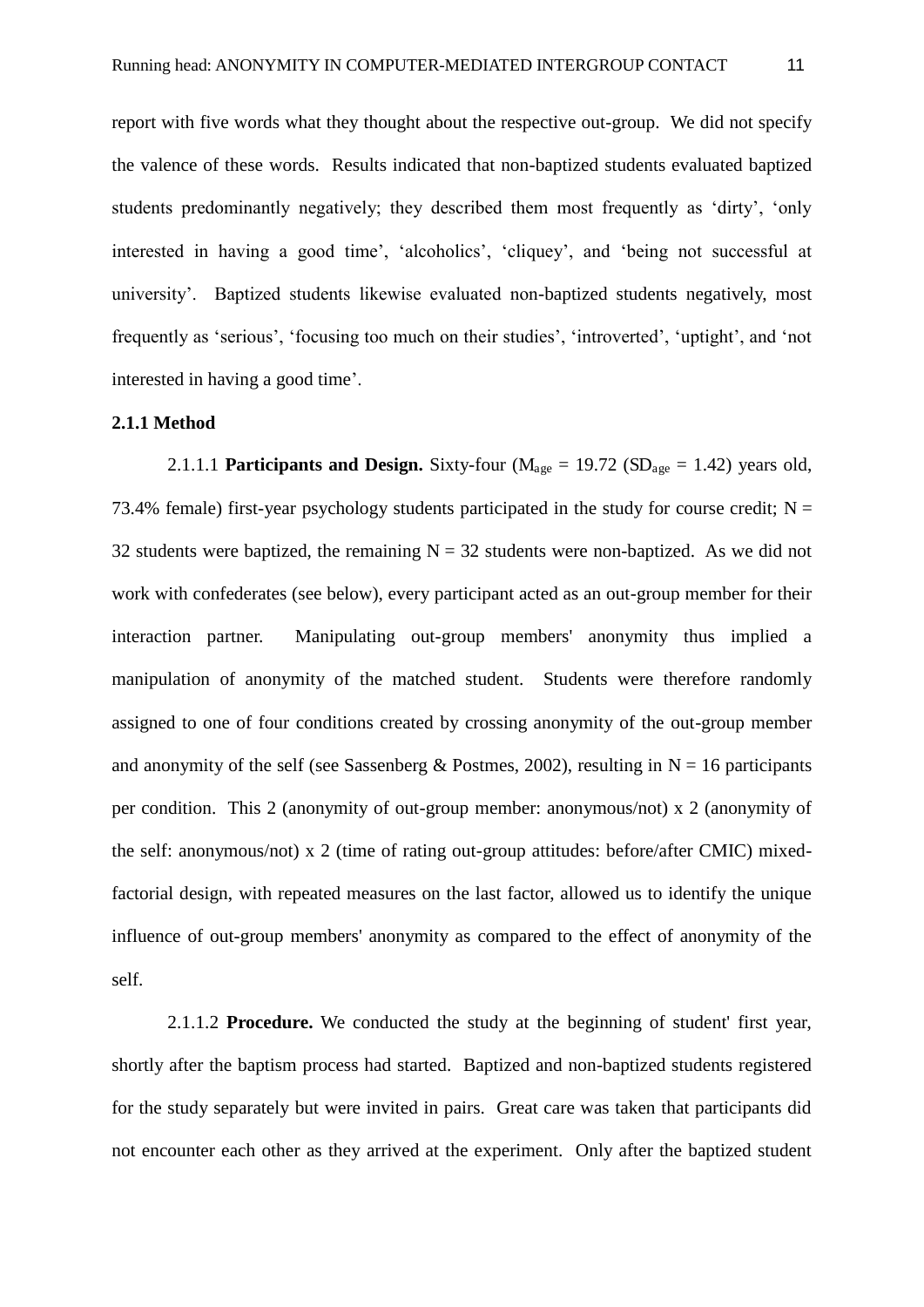was seated in the laboratory did a research assistant bring in the non-baptized student from a different room. Students completed the study on individual computers, and these were separated by partitions. Students who were non-anonymous during the CMIC had their photo taken, which was entered with their full name in the profile of the chat software. For participants who remained anonymous, who concealed identifying cues, the chat profile included a black square where their photo should be and an arbitrary username.

 Students first completed a questionnaire and were then asked to join a synchronous text-chat with an out-group member. Students were instructed to discuss with a baptized/nonbaptized student how the social network site Facebook could be used for studying and to help them prepare for exams. We highlighted that based on their experience all participating students should have valuable insights on this topic, and we noted that the university administration was interested in their ideas. In other words, the discussion should have allowed for collaboration towards a common goal, emphasizing equal status and authority support (Allport, 1954). These conditions have been shown to facilitate the effect of intergroup contact on prejudice, although they are not considered necessary (Pettigrew & Tropp, 2006).

 The text-chat was completed with a free, widely available software that students were likely familiar with. The chat tool offered a main interface to record the exchange, a section where contributions could be typed, and it showed the interaction partner's photo and name. Emoticons could be used, and students were informed when their interaction partner was typing. The CMIC lasted for 15 minutes and was supervised by a research assistant who was to intervene if students talked off-topic; this was not required in any of the sessions. After the chat, students completed a second questionnaire and were then debriefed. The debriefing focused specifically on the fact that students who engaged with anonymous out-group members may have found the interaction unpleasant and considered the out-group member as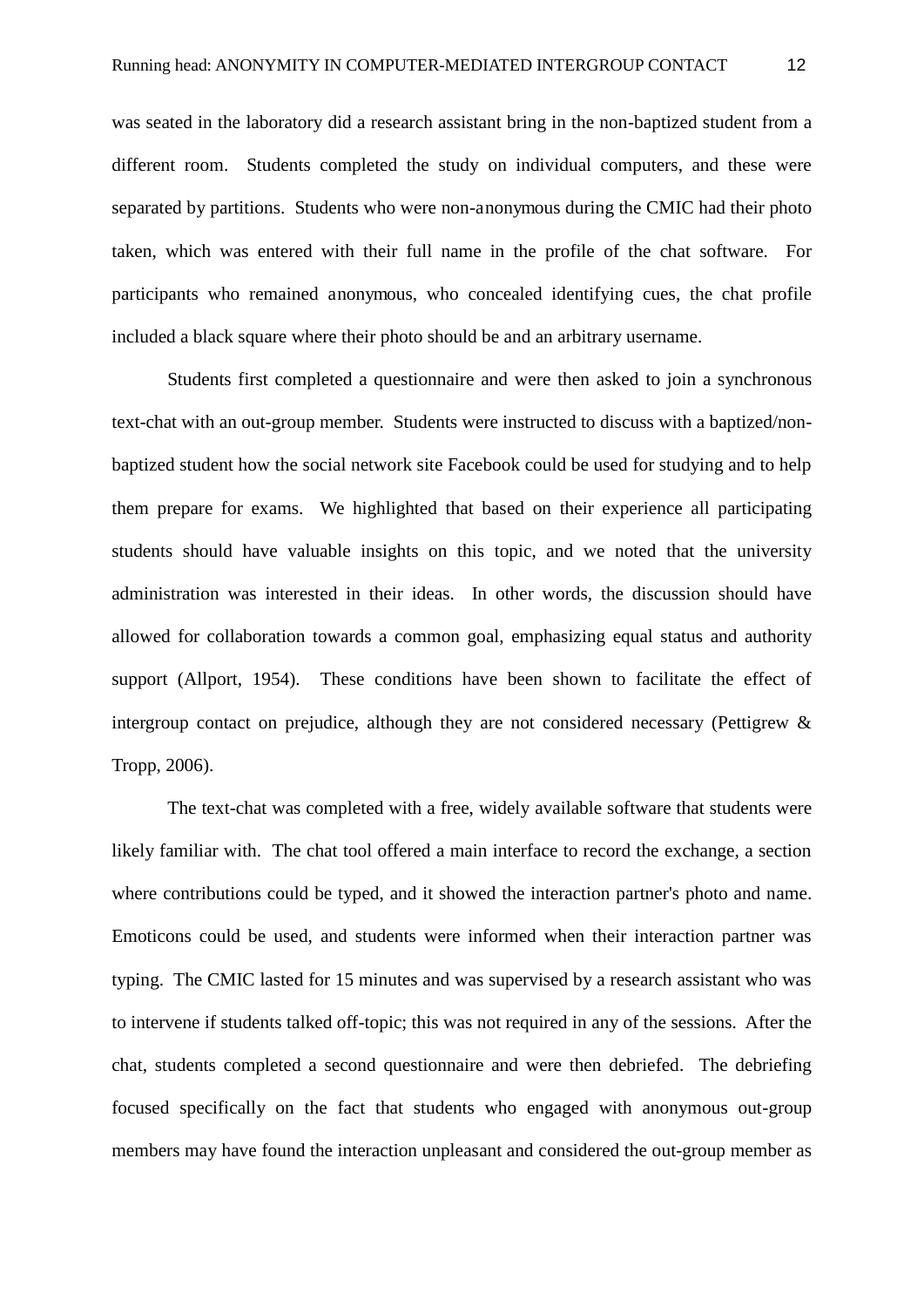being uninvolved. In order to address the concern that participation in our study would result in lasting increased prejudice, we explained that these experiences were likely due to the design of the communication media, the affordances of the text-chat, rather than the outgroup member and the out-group as a whole.

 2.1.1.3 **Materials.** Following demographic questions about their gender and age, students indicated whether they had started/completed the baptism, that is, whether they were (to be) baptized or not. Those who had registered for the study as baptized were asked for the unique name that they carry within the fraternity (a common practice), the year they joined, and in which fraternity they were a member. We further examined students' in-group identification with one item ('How much do you identify with baptized/non-baptized students';  $1 =$  not at all;  $7 =$  completely). Before and after engaging in the CMIC students reported explicit negative out-group attitudes, based on the negative characteristics that had been established in the pilot study. Baptized students indicated how strongly they agreed that non-baptized students are 'too focused on their studies,' 'introverted', 'uptight', 'not interested in having a good time', and 'serious'  $(1 = not at all; 7 = completely)$ . Principal component analysis with oblimin rotation indicated that the five items loaded on two factors (Factor 1: eigen value = 2.14, variance explained =  $42.80\%$ ; Factor 2: eigen value = 1.59, variance explained = 31.83%); Factor 2 included only two items, 'serious' and 'too focused on their studies'. It is suggested that if only two items load on one factor in a two-factor solution this factor ought not to be considered (Field, 2013). Rather than limit the information on out-group attitudes to Factor 1, we therefore decided to treat each item as a separate variable.

 Non-baptized students reported how strongly they agreed that baptized students are 'dirty', 'alcoholic', 'not successful at university', 'only interested in having a good time', and 'cliquey' (1 = not at all; 7 = completely). Again, principal component analysis with oblimin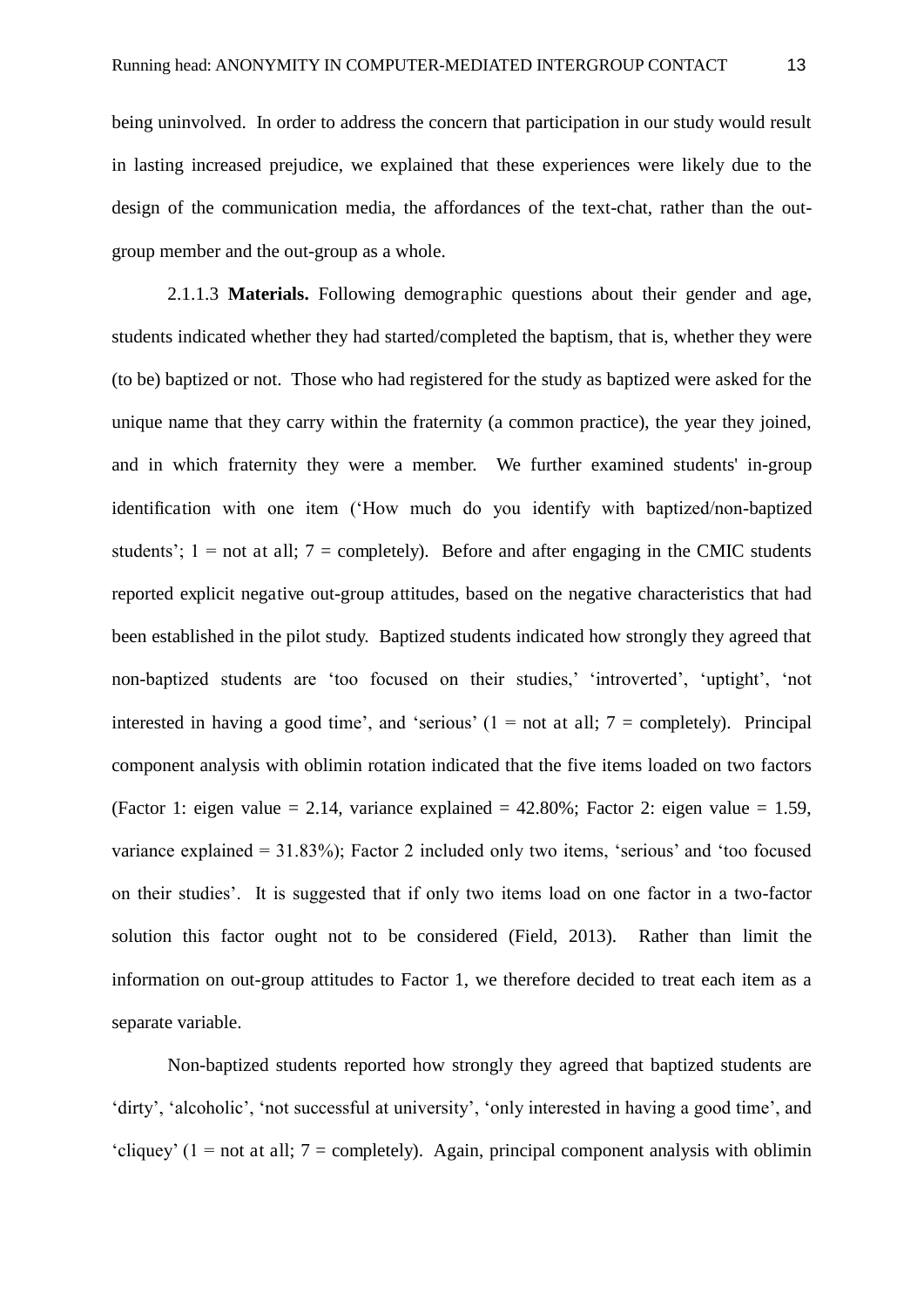rotation indicated that the five items loaded on two factors (Factor 1: eigen value  $= 1.60$ , variance explained =  $32.02\%$ ; Factor 2: eigen value = 1.34, variance explained =  $26.73\%$ ); Factor 2 included only the items 'not successful at university' and 'cliquey'. As discussed above, we decided to treat each item as a separate variable.

 Following the CMIC students also completed a manipulation check. We assessed to what degree students believed that the out-group member they had interacted with was anonymous or personally identifiable as well as whether they themselves had remained anonymous or were identifiable to the out-group student (1 = fully anonymous; 7 = fully identifiable).

#### **2.1.2 Results and Discussion**

**2.1.2.1 Manipulation Check.** A multivariate analysis of variance showed that students who interacted with an anonymous out-group member perceived her/him as less personally identifiable ( $M = 2.59$ ,  $SD = 1.39$ ) than students who interacted with an out-group member who shared her/his photo and name (M = 4.03, SD = 2.02) (F(1, 62) =10.98, p = .00,  $\eta^2$  = .15). Those who were identifiable to the out-group member felt as if they shared more information that made them personally identifiable ( $M = 4.25$ ,  $SD = 1.87$ ) than students who remained anonymous (M = 3.22, SD = 1.98) (F(1, 62) = 4.60, p = .04,  $\eta^2$  = .07). The manipulations of anonymity were therefore successful.

**2.1.2.2 Effects of CMIC and Anonymity on Negative Out-Group Attitudes.** We conducted repeated measures analyses with anonymity of the out-group member and anonymity of the self as between-subject factors. Non-baptized students evaluated baptized students after the CMIC marginally significantly lower as 'not successful at university' (F(1, 28) = 3.59, p = .07,  $\eta^2$  = .11). Evaluations of baptized students as being 'dirty' (F(1, 28) = 8.58,  $p = .01$ ,  $\eta^2 = .23$ ), 'alcoholics' (F(1, 28) = 8.51,  $p = .01$ ,  $\eta^2 = .23$ ), and 'only interested in having a good time' (F(1, 28) = 9.40,  $p = .01$ ,  $\eta^2 = .25$ ) were significantly reduced over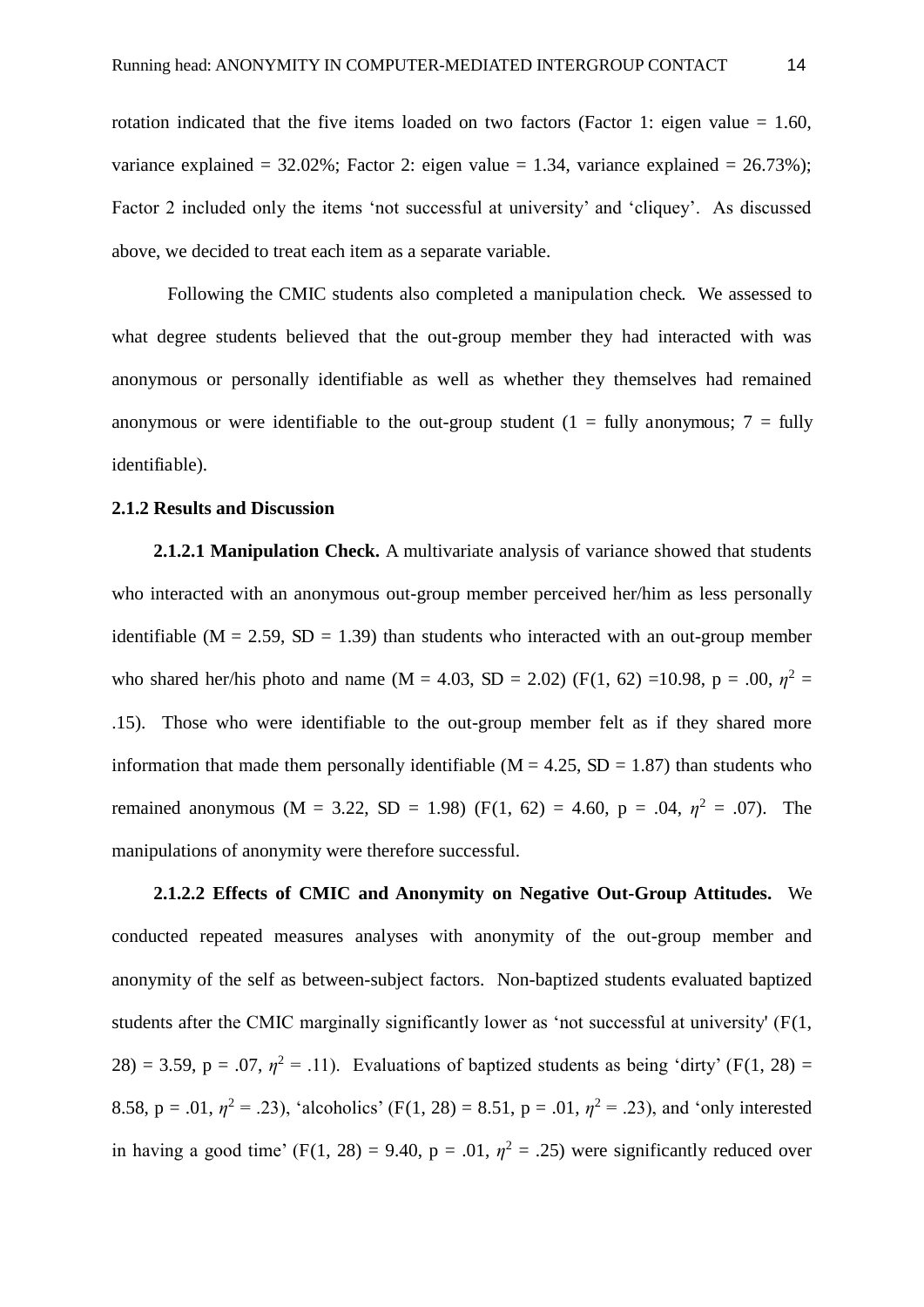time. High evaluations of non-baptized students being 'cliquey' did not change significantly  $(F(1, 28) = 1.21, p = .28, \eta^2 = .04)$ . Interaction effects with the factors anonymity of the outgroup member or anonymity of the self were not significant (Table 2). No gender differences were identified (Appendix).

Moreover, baptized students' out-group attitudes did not change over time; they did not evaluate non-baptized students as less 'serious' (F(1, 28) = 2.37, p = .14,  $\eta^2$  = .08), 'uptight'  $(F(1, 28) = 1.19, p = .29, \eta^2 = .04)$ , 'not interested in having a good time'  $(F(1, 28) = .11, p = .04)$ .74,  $\eta^2 = .00$ ), 'introverted' (F(1, 28) = .04, p = .85,  $\eta^2 = .00$ ), or 'focused on their studies'  $(F(1, 28) = .46, p = .50, \eta^2 = .02)$ . Only one interaction effect was significant; participants who were non-anonymous evaluated non-baptized students after the CMIC as less serious (Table 2). No gender differences were identified (Appendix).

#### —Insert Table 1 here—

—Insert Table 2 here—

Overall, our findings replicated previous research and highlight that computermediated intergroup contact improves out-group attitudes. Contrary to our hypothesis, anonymity of the out-group member did not moderate the effect of CMIC. Power analyses, using G\*Power 3.1 sensitivity analyses, which consider pre- and post-measure correlations (Faul, Erdfelder, Lang, & Buchner, 2007), indicated that despite the small sample size of  $N =$ 64 students (and four conditions), an  $\alpha = .05$ , and power  $(1-\beta) = .80$ , small to moderate interaction effects of the two between-subject factors (as well as their interaction) on attitude changes over time could have been detected (Appendix).

The unexpected results may thus be explained by the study design and procedure;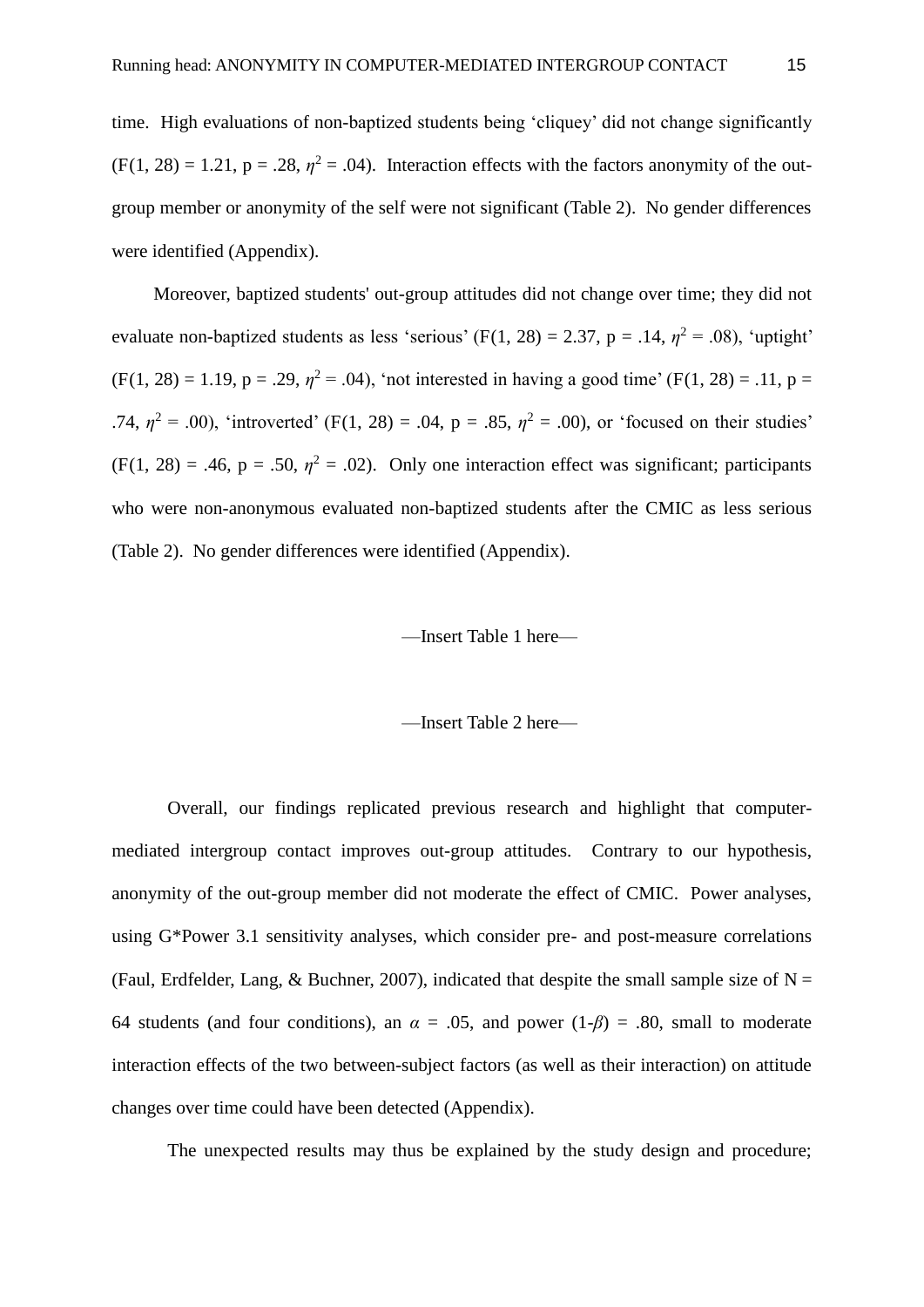consideration of these issues yielded valuable insights for a follow-up experiment. More precisely, the manipulation of anonymity might have been flawed in that although individuating cues were successfully concealed, social presence was likely high in the nonanonymous and anonymous condition. Baptized and non-baptized students completed the experiment in one room. Baptized students must have heard the non-baptized student enter the room, and all participants were possibly aware of each other's typing (i.e., keyboard sounds). Moreover, the contact experience was not standardized. Social information processing theory states that in order to cope with the lack of non-verbal, para-verbal, and extra-verbal cues in CMC, individuals adapt "their linguistic and textual behaviors to the solicitation and presentation of socially revealing, relational behavior" (Walther, Anderson, & Park, 1994, p. 465). Although we ensured that participants did not discuss off-topic, we did not control for or intervene if students shared intimate and personal details in the text-chat. Further, as out-group members' perceived (low) social presence was not examined explicitly, these dynamics could not be captured in Study 1.

Also, we did not record whether students who were non-anonymous were recognized by or known to their interaction partner. Working with an out-group member with whom one had previous contact or established a friendship could have enforced her/his perceived social presence and artificially decreased prejudice ratings. If those effects had, however, impacted our findings, we would expect a pronounced effect of the experimental manipulation, which was not supported. Lastly, the main effect of CMIC on reduced prejudice was only shown for the majority group. There are several possible reasons for this result. First, the assessed outgroup attitudes were not equally addressed during the intergroup contact experience. The collaborative task—focused on how to prepare for exams by using Facebook—may have emphasized that non-baptized students are serious, study a lot, and are not social, while demonstrating that baptized students are not just partying and also keen to focus on their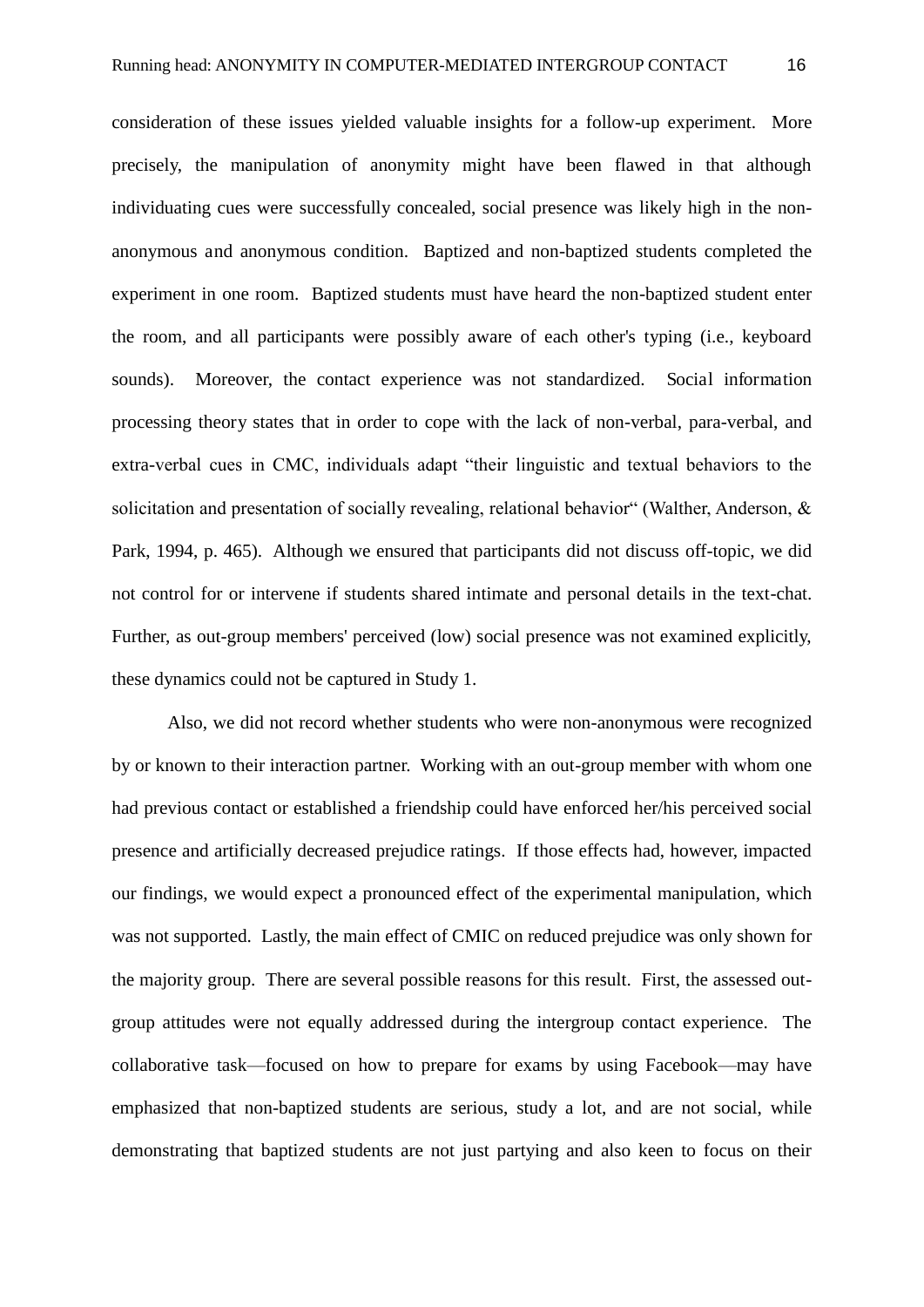studies. Moreover, initial out-group attitudes were less negative for baptized than for nonbaptized students (see Table 1), thus for baptized students CMIC we might not have been able to capture further improvement of out-group attitudes. Importantly, and while this explanation is certainly plausible, it should be noted that in this study the dependent measures were not the same for both groups, which does not make it possible to truly compare the outcomes of CMIC for baptized and non-baptized students.

#### **2.2 Study 2**

 To address the limitations of Study 1, we developed a follow-up experiment that investigated the impact of computer-mediated intergroup contact on inter-university relations. The study was conducted at a university in South-East England (University A), and we examined participants' attitudes towards students at one of the oldest and most prestigious universities in the country (University B). There exists no explicit conflict between both universities, but clear status differences prevail. The study was approved by the institutional ethics boards of both universities.

 We extended Study 1, first, by standardizing the CMIC. A confederate acted as the out-group member from University B. Thereto, we contacted four students at University B and asked them to provide in open text format examples of customs, activities, and events that were unique to their university. Based on this information, we developed a script with ten sets of questions and answers that were used by the confederate in all interactions; ten optional responses were prepared to address questions by the participant (Appendix). We further improved the CMIC discussion topic. Students were asked to collect ideas for a cultural event that was to take place at both universities, and they had to agree on how the event could be organized. Support from the university vice chancellors was promised. This scenario should have emphasized collaboration towards a common goal, equal status independent of their university affiliation all students should have ideas—and authority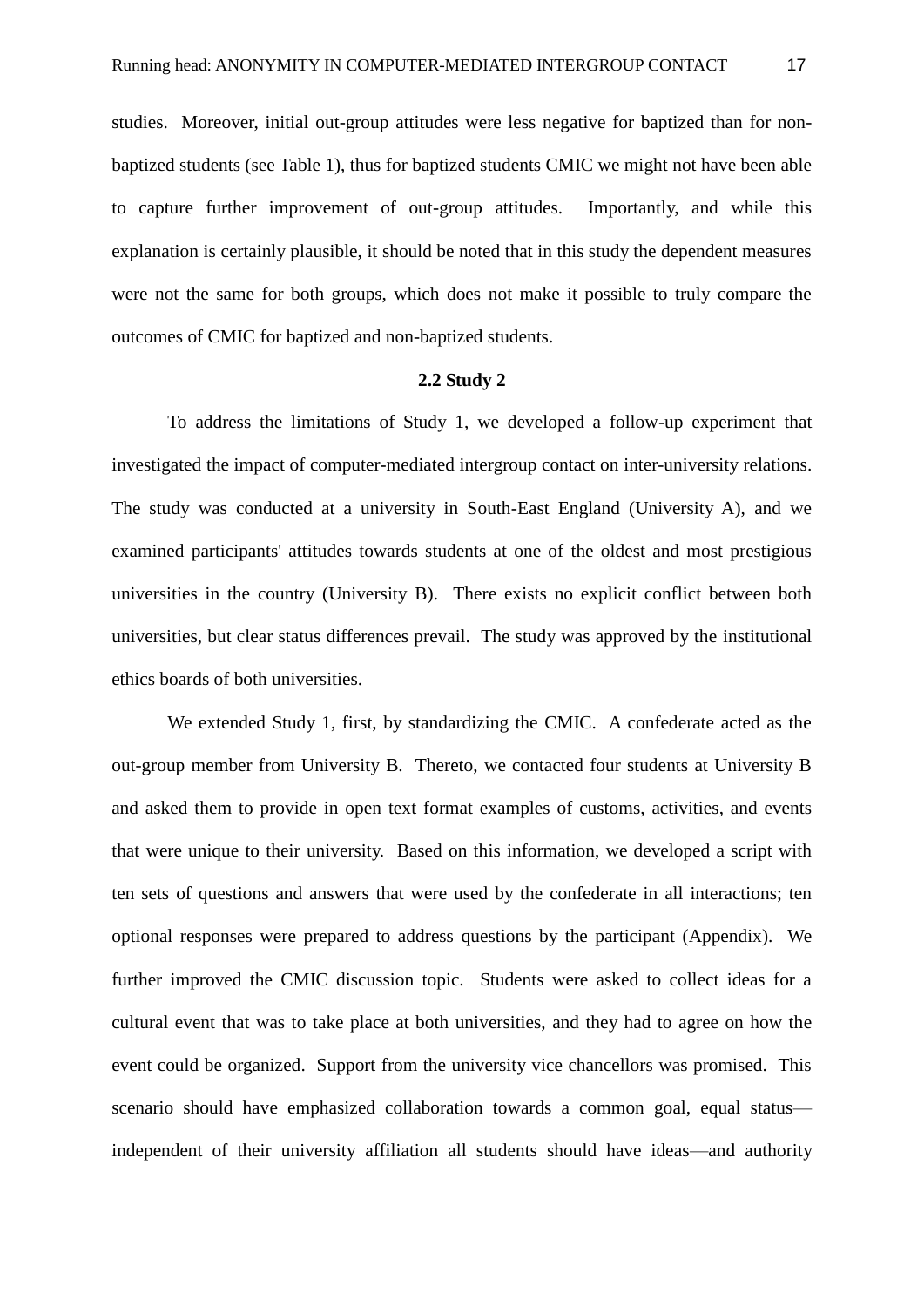support. We were confident that it was less likely that group specific stereotypes would be evoked through the discussion of cultural events. In line with White and colleagues' (2012; 2014; White, Abu-Rayya, et al., 2015) successful dual-identity e-contact paradigm, we also emphasized a superordinate group. Students were informed that they all belong to the planning committee of the event. Importantly, we examined out-group members' perceived social presence as well as evaluations of the contact experience. We also introduced measures of prejudice that had been established in previous research.

#### **2.2.1 Method**

 2.2.1.1 **Participants and Design.** Thirty-seven (N = 37) first-year psychology students affiliated with University A completed the study for course credit. Students were on average  $M_{\text{age}} = 20.19$  (SD<sub>age</sub> = 4.89) years old; 87% were female, 62% spoke English as their native language, and 57% were British. Study 2 differed from Study 1 in that we did not manipulate out-group members' anonymity independently of anonymity of the self. Since students worked with a confederate, their own anonymity did not affect the study design as was the case in Study 1. In addition, we did not postulate that participants' anonymity ought to influence their attitudes towards out-group members. In order to give students from University A a realistic impression of the CMIC, we matched their anonymity with that of the out-group confederate. In the non-anonymous condition, participants' and out-group confederates' gender was matched. We applied a 2 (anonymity of out-group confederate/self: anonymous/not) x 2 (time of rating out-group attitudes: before/after CMIC) mixed-factorial design with  $N = 20$  students in the anonymous and  $N = 17$  students in the non-anonymous condition.

2.2.1.2 **Procedure.** Students participated individually on a personal computer, seated in a closed cubicle. In the non-anonymous condition students had their picture taken and name entered in the chat software; in the anonymous condition they worked with a chat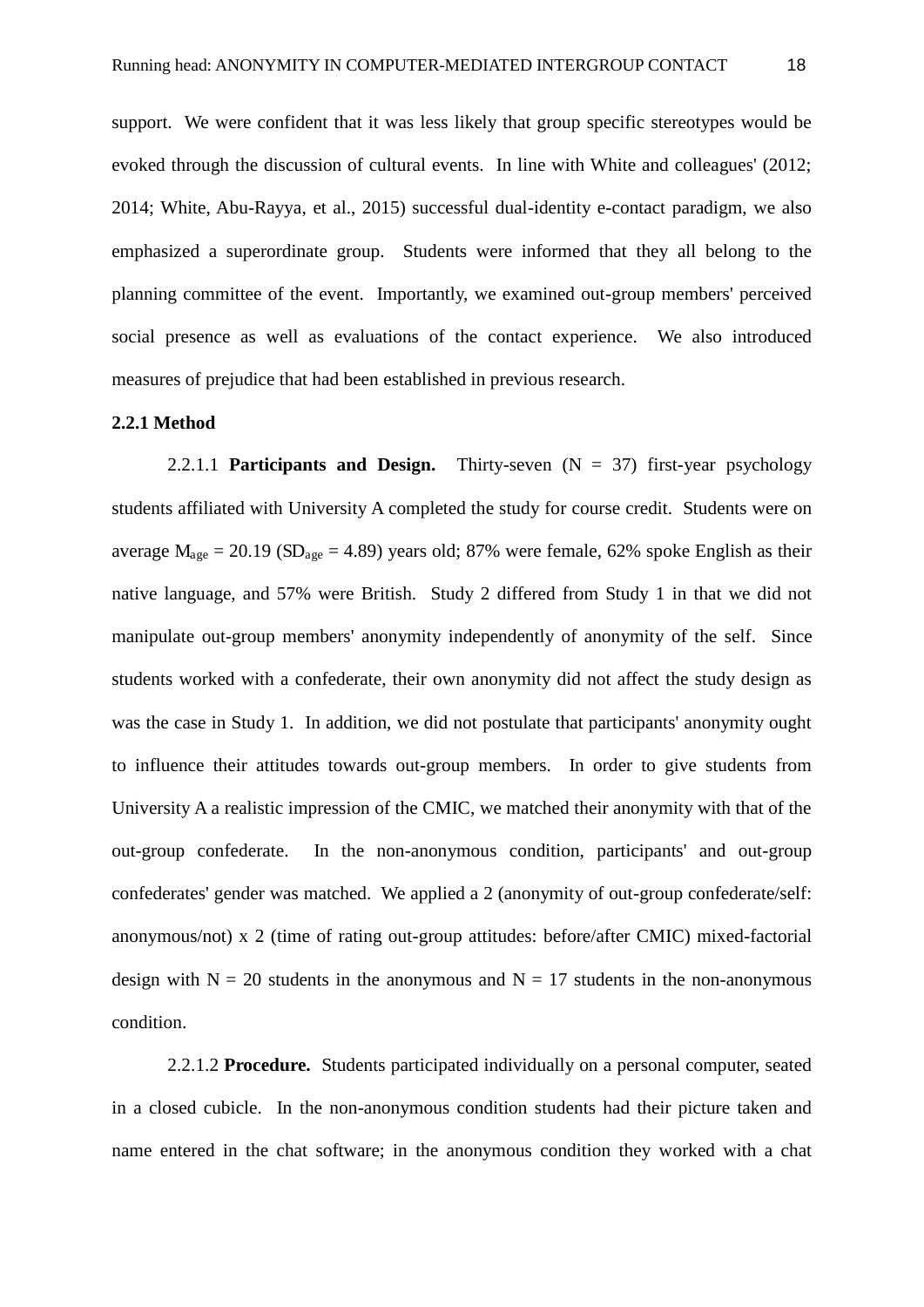profile that included a black square where the photo should be and an arbitrary user name. After completing a questionnaire, participants were asked to join a synchronous text-chat with a student from University B in order to develop ideas for a cultural event. We used the same chat software as in Study 1. The CMIC lasted for 15 minutes after which participants completed a second questionnaire and were debriefed. The debriefing emphasized the points described in Study 1.

 2.2.1.3 **Materials.** Students provided demographic information, including their age, gender, mother tongue, and nationality. Unless otherwise indicated the following measures were taken on a 7-point scale  $(1 = not at all; 7 = completely)$ . In-group identification (Krizan & Baron, 2007; 'I am similar to other students at the University A.', 'I share many attitudes and values with other students at the University A', 'I consider myself as a typical student of the A';  $\alpha$  = .80), frequency of previous out-group contact (1 = never; 7 = frequently), and intergroup anxiety (Hewstone & Voci, 2003; five items, e.g., 'Awkward', 'Happy', 'Relaxed';  $\alpha = .82$ ) were assessed before the computer-mediated intergroup contact.

 Before and after the CMIC, students reported their identification with the superordinate group (e.g., 'I am similar to other members of the planning committee.'; pre  $\alpha$  $= .79$ ; post  $\alpha = .91$ ). Students further expressed attitudes towards the out-group on a feeling thermometer (see e.g., Hewstone, Judd, & Sharp, 2011;  $0^{\circ}C =$  least warm;  $100^{\circ}C =$  most warm) as well as positive attitude forecasting (before the CMIC) and positive explicit outgroup attitudes (after the CMIC) on a three-item scale ('I think I (will) really like students from the University B', 'I think students from the University B are really friendly.', 'I would not trust students from the University B' (reversed); pre  $\alpha = .85$ ; post  $\alpha = .68$ ).

 After the CMIC, a manipulation check assessed to what degree 'The student from University B appeared personally identifiable'; we further asked participants to what degree their identity was revealed to the student they were chatting with. Social presence of the out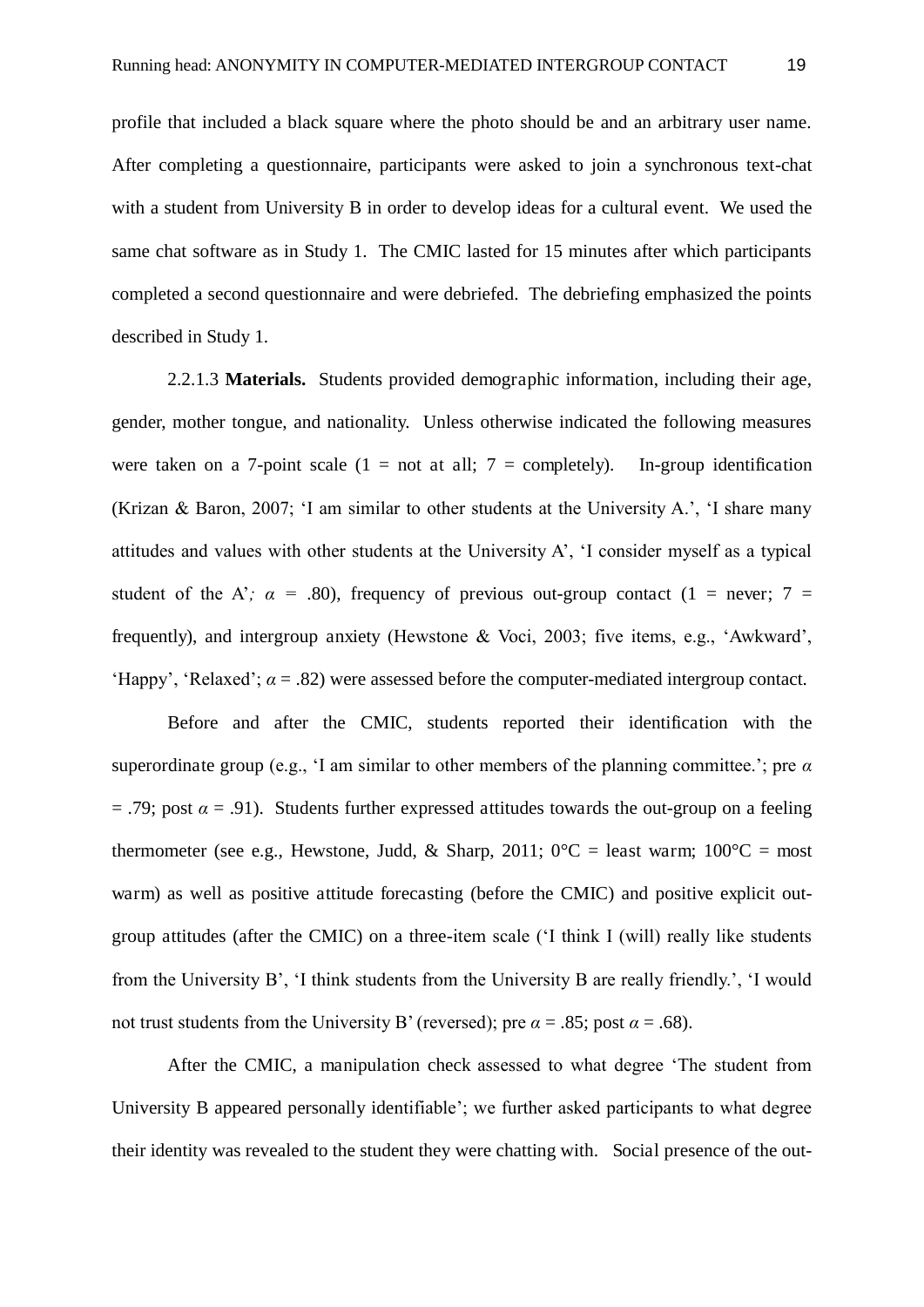group member was examined with six items (Park & Sundar, 2015; Rüggenberg, 2007; e.g., 'The other student was involved in the chat', 'The other student created a sense of distance between us' (reversed), 'The other student made the chat seem superficial' (reversed);  $\alpha =$ .72). Participants further indicated how they evaluated the interaction ('Interesting', 'Satisfying', 'Cheerful', 'Involving';  $\alpha = .87$ ) and, on one item, how interested they were in meeting the student from University B in person.

#### **2.2.2 Results and Discussion**

 2.2.2.1 **Manipulation Check.** Perceived identifiability of the out-group member (F(1, 35) = 41.70, p = .00,  $\eta^2$  = .54) as well as identifiability of the self (F(1, 35) = 38.81, p = .00,  $\eta^2$  = .53) were increased in the non-anonymous condition (Table 3).

 2.2.2.2 **Effects of CMIC Over Time.** Replicating previous research and Study 1, feelings of warmth towards the out-group were significantly enhanced after the CMIC (F(1, 36) = 51.10, p = .00;  $\eta^2$  = .59) as were explicit positive attitudes (F(1, 36) = 7.69, p = .00;  $\eta^2$  $=$  .17). Moreover, identification with the superordinate group increased over time (F(1, 36) = 14.22,  $p = .00$ ;  $\eta^2 = .28$ ) (Table 3). No interaction effects of gender or students' nationality, being British or non-British, were observed (Appendix).

#### —Insert Table 3 here—

2.2.2.3 **The Role of Anonymity.** To examine Hypotheses 1 and 2, that is, out-group members' anonymity during CMIC facilitates prejudice due to reduced social presence, we tested a mediation model (Hayes, 2012; model 4). We specified a carryover effect from outgroup members' anonymity on reduced social presence, and from reduced social presence on less warm feelings towards the out-group as well as less positive explicit out-group attitudes. Contemporary approaches to mediation analysis do not require a significant effect of the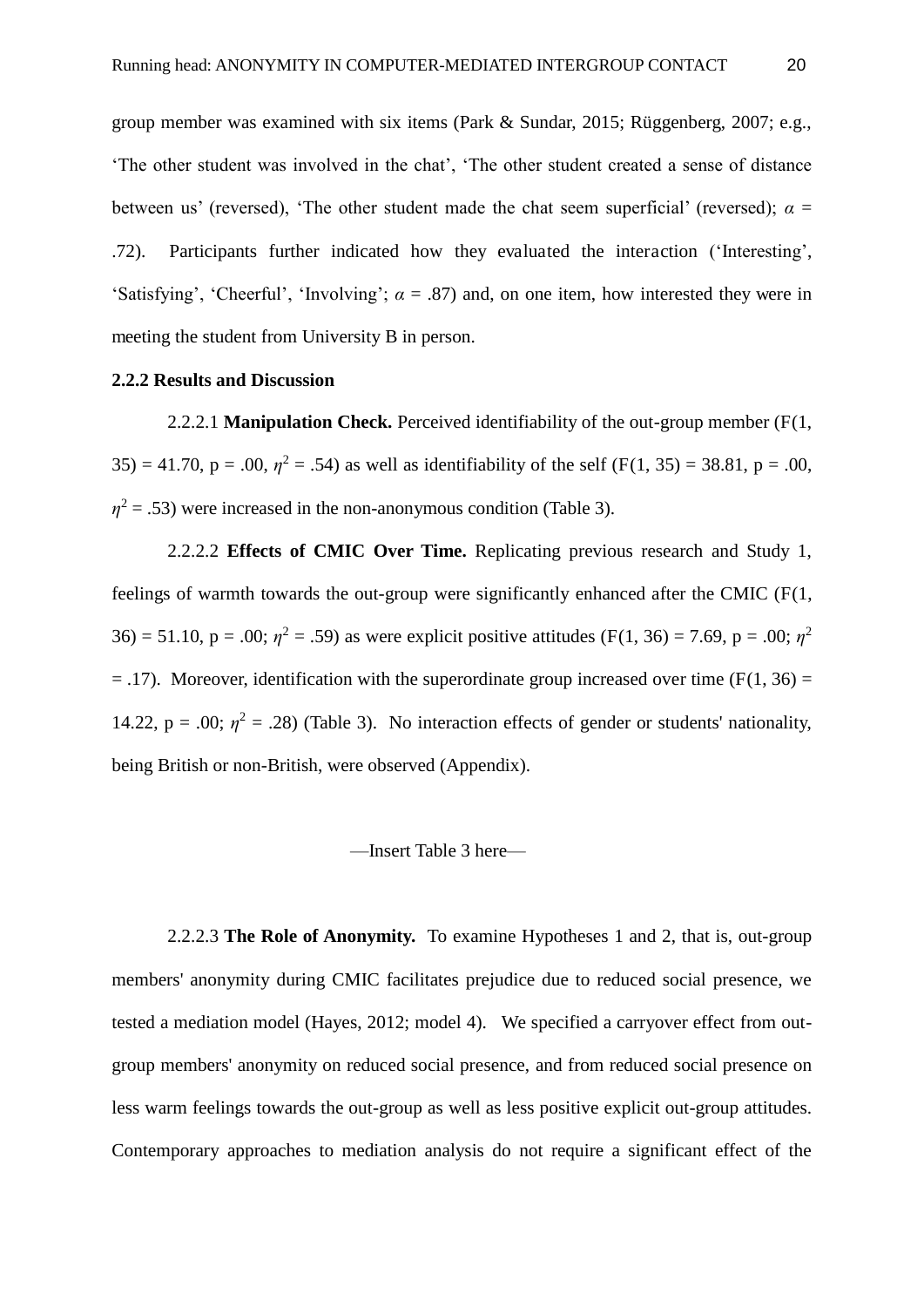independent on the dependent variable; instead they assess the significance of the indirect path (Hayes, 2009). Indeed, indirect effects may be observed even in the absence of direct effects (see Rucker, Preacher, Tormala, & Petty, 2011). We used a SPSS macro to test the mediation (Hayes, 2012); applying the default bootstrapping procedure a path is considered significant if the 95% bias corrected confidence intervals (CIs; based on 10 000 samples) do not include zero.

 Power analyses with G\*Power 3.1 sensitivity analysis (Faul et al., 2007) showed that for the sample size of  $N = 37$  (two groups), an  $\alpha = .05$ , and power  $(1-\beta) = .80$  moderate effects ( $d = .34$ ; outgroup feelings;  $d = .40$  explicit outgroup attitudes) of repeated measures within-between interactions could be detected. Nevertheless, and contrary to Hypothesis 1, the direct effects of out-group members' anonymity on less warm feelings towards the outgroup ( $B = .16$ ,  $SE = 5.03$ , CI 95% [-10.07; 10.38]) and positive explicit out-group attitudes  $(B = .34, SE = .24, CI 95\%$  [-.15; .82]), controlling for pre-CMIC measures of the dependent variables, were not significant. TOST equivalence tests<sup>1</sup> based on Welch's t-test were conducted, applying equivalence bounds based on Cohen's  $d = -0.50$  and  $d = 0.50$ . Results indicated that for the dependent variable 'out-group feelings' the observed effect size  $(d =$ 0.03) was not significantly within the equivalent bounds (in raw scores: -11.2 and 11.2),  $t(30,60) = -1.42$ ,  $p = .08$ . Further analysis including the dependent variable 'explicit outgroup attitudes' showed as well that the observed effect size  $(d = .39)$  was not significantly within the equivalent bounds (in raw scores:  $-.56$  and  $.56$ ),  $t(28,96) = -.35$ ,  $p = .36$ . In conclusion, the  $H_0$  that a true effect is present was not rejected.

-

<sup>1</sup> Lakens (2017) proposed that if non-significant effects are identified it should not be automatically concluded that there is no meaningful effect. Instead equivalence tests, such as the twoone-sided t-tests (TOST), should be conducted in order to reject effects that are more extreme than specified lower and upper bounds. The equivalence bounds are derived from the smallest effect size that is of interest for a research question. If an observed effect is within the lower and upper bound they "are deemed equivalent to the absence of an effect that is worthwhile to examine" (Lakens, 2017, p. 5). When conducting TOST, the  $H_0$  states that a true effect is present, while the  $H_1$  proposes the absence of an effect that, considering the specified equivalence bounds, is meaningful to be examined.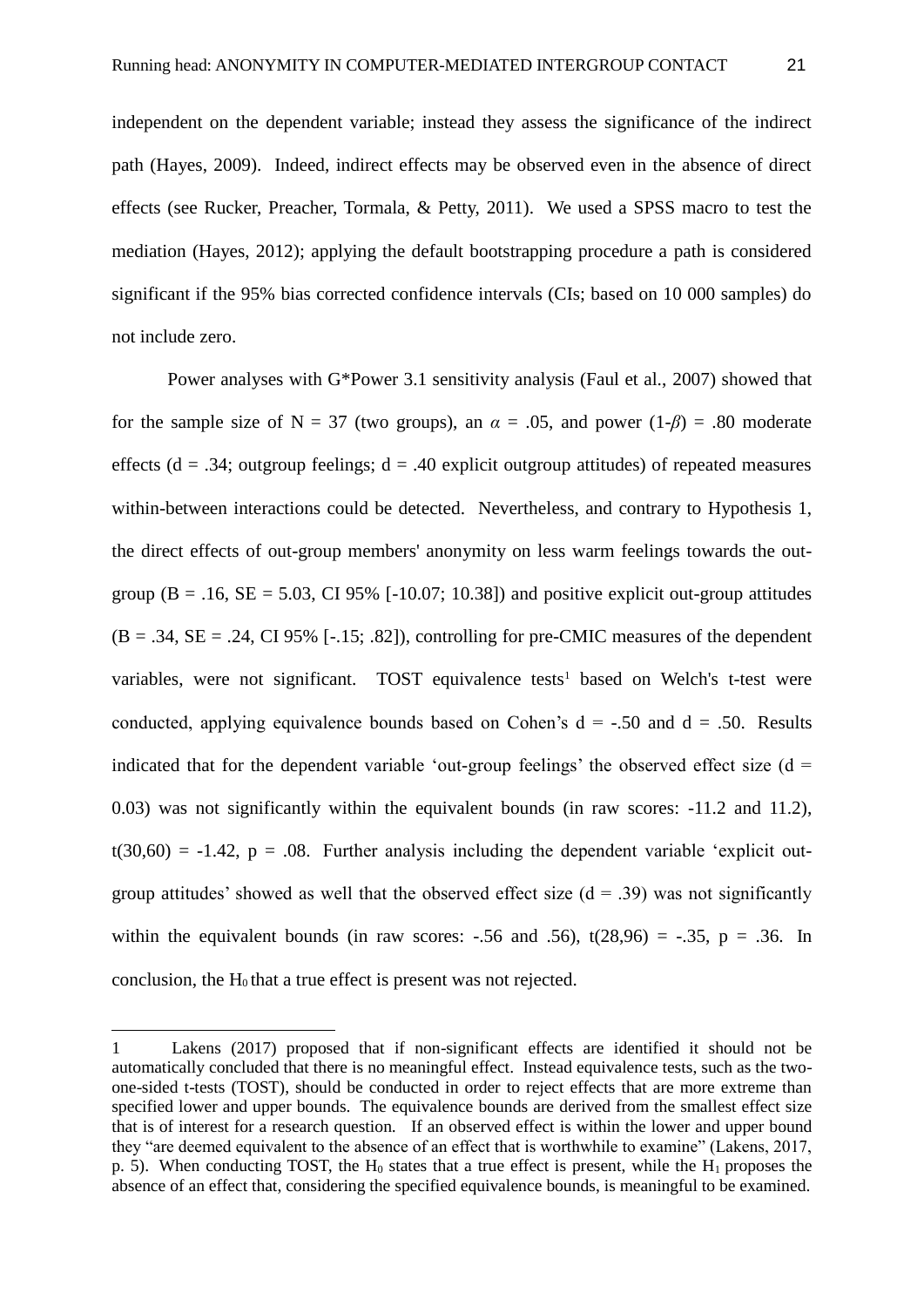Importantly, results of the mediation analyses were consistent with Hypothesis 2. The indirect effect of the experimental manipulation on feelings of warmth, mediated by reduced social presence and controlling for pre-CMIC ratings of the dependent variable, was significant (B = -3.59, SE = 2.21, CI 95% [-9.69; -.48]). In addition, the indirect effect of the experimental manipulation on less positive explicit out-group attitudes, mediated by reduced perceived social presence and controlling for positive attitude forecasting, was significant (B  $= -.19$ , SE  $= .10$ , CI 95% [ $-.45$ ;  $-.04$ ]; Figure 1). The analyses point to the central role of perceived social presence in shaping out-group attitudes in computer-mediated intergroup contact.

#### —Insert Figure 1 here—

 In order to gain a deeper understanding of these dynamics, we conducted supplementary analyses with serial mediators (Hayes, 2012; model 6). Results highlighted that reduced social presence, due to out-group members' anonymity, undermined positive contact experiences; students evaluated the text-chat with a less socially present out-group member as less interesting, satisfying, cheerful, and involving, which in turn was associated with reduced warm feelings towards the out-group  $(B = -5.24, SE = 3.22, CI 95\%$  [-14.10; -.62]) and less positive explicit out-group attitudes  $(B = -.24, SE = .13, CI 95\%$  [-.60; -.03]) (Figure 2). Finally, we explored the relation between computer-mediated intergroup contact and willingness for direct contact: Out-group members' anonymity during CMIC undermined participants' willingness to meet the out-group member in person by reducing perceived social presence and thereby decreasing warm feelings towards the out-group ( $B = -.20$ ,  $SE =$ .17, CI 95% [-.88; -.01]) as well as positive explicit out-group attitudes (B = -.18, SE = .15, CI 95% [-.72; -.01) (Figure 3).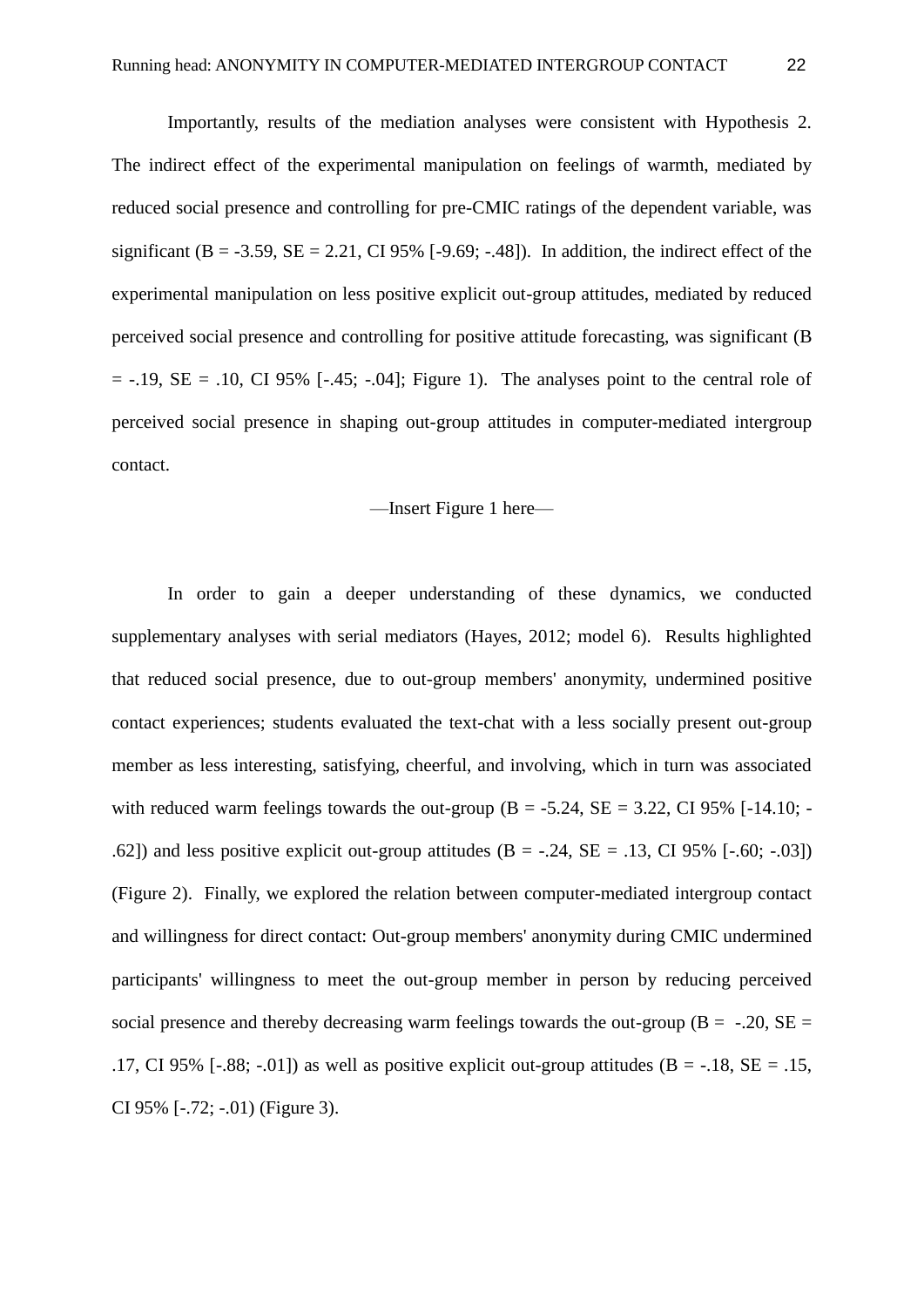—Insert Figure 2 here—

—Insert Figure 3 here—

#### **3.1 General Discussion**

We presented two experiments emphasizing that computer-mediated intergroup contact can reduce negative out-group sentiments. We further partially supported the contention that this effect is reversed if the tools and platforms that enable the CMIC suppress out-group members' perceived social presence. Below we summarize and discuss the unique contribution of our work, its limitations, as well as directions for future research and practical implications.

### **3.1.1 The Merits of Computer-mediated Intergroup Contact**

 In line with previous studies (e.g., Alvídrez, et al., 2015; Schwab & Greitemeyer, 2015; Tynes et al., 2008; Walther et al., 2015; White et al., 2014), we showed that computermediated intergroup contact reduces explicit negative out-group attitudes (Study 1), increases warm feelings towards the out-group (Study 2), and fosters explicit positive out-group attitudes as well as identification with a superordinate group (Study 2). While Study 1 demonstrated this positive effect only for the majority group (see Tropp & Pettigrew, 2005), we replicated the finding in Study 2 also for students who belonged to a university of relatively lower status than the salient out-group.

 The effect of CMIC on prejudice was, in fact, comparable to what has been reported for direct intergroup contact in a meta-analysis ( $d = .40$ ; Pettigrew & Tropp, 2006). With this in mind, computer-mediated intergroup contact can be considered as a valuable alternative when face-to-face encounters are not (yet) feasible or desirable. And CMIC might even offer a stepping-stone towards meeting the out-group in person. Study 2 provides empirical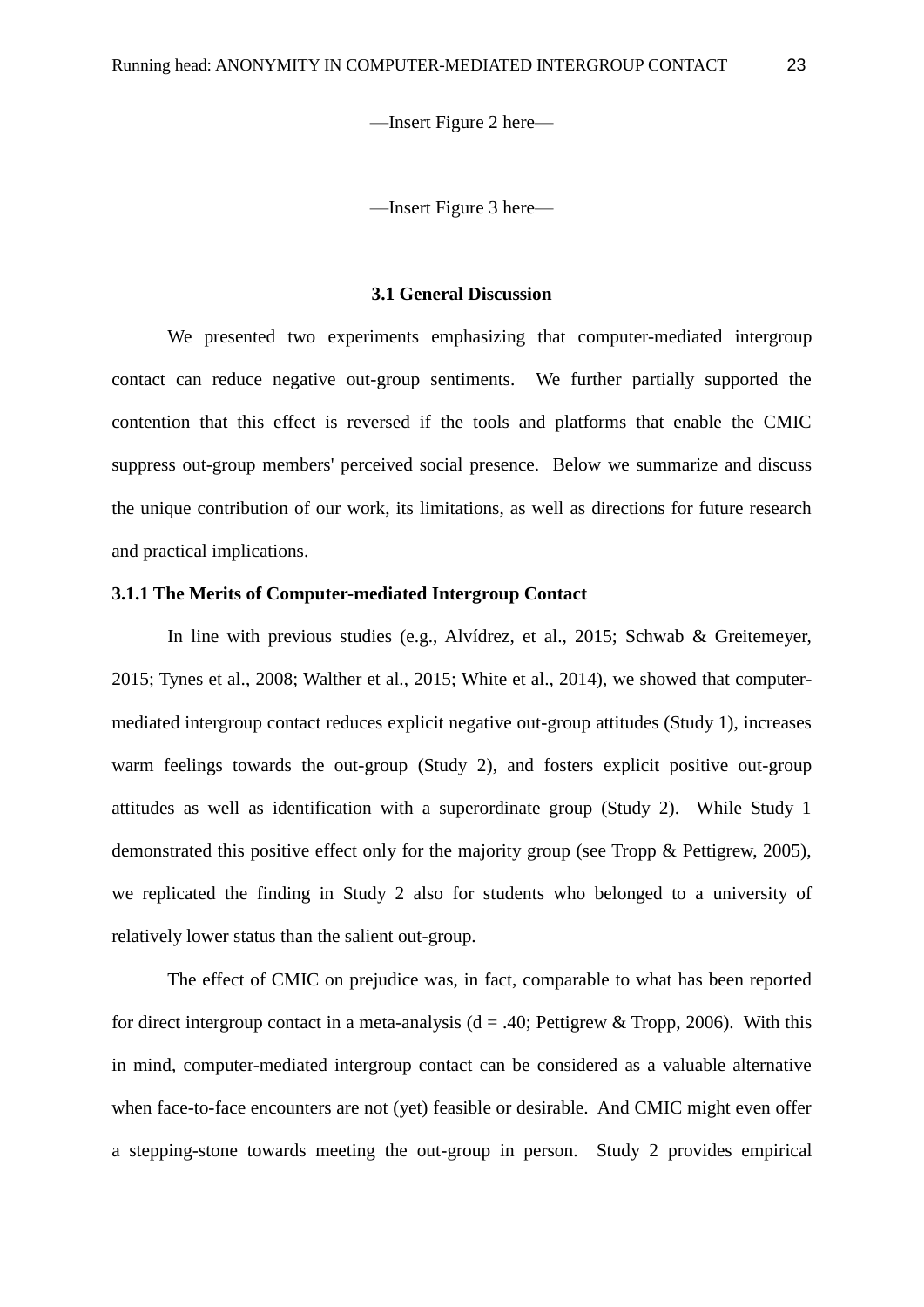evidence that working with an identifiable out-group member on a collaborative task online enhanced the willingness to meet her/him again face-to-face, offline. Hence, successful intergroup contact may develop as a sequential process, during which the impact of different types of out-group encounters unfolds over time (Crisp & Turner, 2009).

#### **3.1.2 Anonymity and Social Presence in Computer-Mediated Intergroup Contact**

Previous research on computer-mediated communication has suggested that users' anonymity online could promote hostility, derogation, and deviant behavior (Douglas & McGarty, 2001; Zimbardo, 1969); anonymity should have a dis-inhibitory effect, resulting in a lower sense of accountability and reduced self-awareness (deindividuation theory; Postmes, 2007; Spears & Postmes, 2015; see Postmes & Spears, 1998, who failed to confirm this relation in a meta-analysis). We pointed out that in addition to anonymity of the self, interaction partners' anonymity should be considered as a factor that can facilitate prejudice.

 Specifically, our conclusions allude to the central role of interaction partners' perceived social presence. Study 2 showed that intergroup contact during which out-group members concealed individuating information reduced their perceived social presence; they were viewed as less interested in the interaction, as more superficial, and as if they created distance. Out-group members' reduced social presence further was associated with negative out-group attitudes, notably because the intergroup interaction itself was considered as less interesting, satisfying, cheerful, and involving (Gunawardena & Zittle, 1997; Hostetter & Busch, 2006; Richardson & Swan, 2003; Roberts et al., 2006). It must be noted that in both studies, we encouraged equal status during the computer-mediated intergroup contact as well as collaboration towards a common goal, and authority support (Allport, 1954). If perceived social presence was low, the benefits of these conditions were, however, overshadowed.

 The (sequentially) mediated negative influence of anonymity on out-group attitudes (Study 2) did explain a substantial percentage of variance. Nevertheless, it remains to be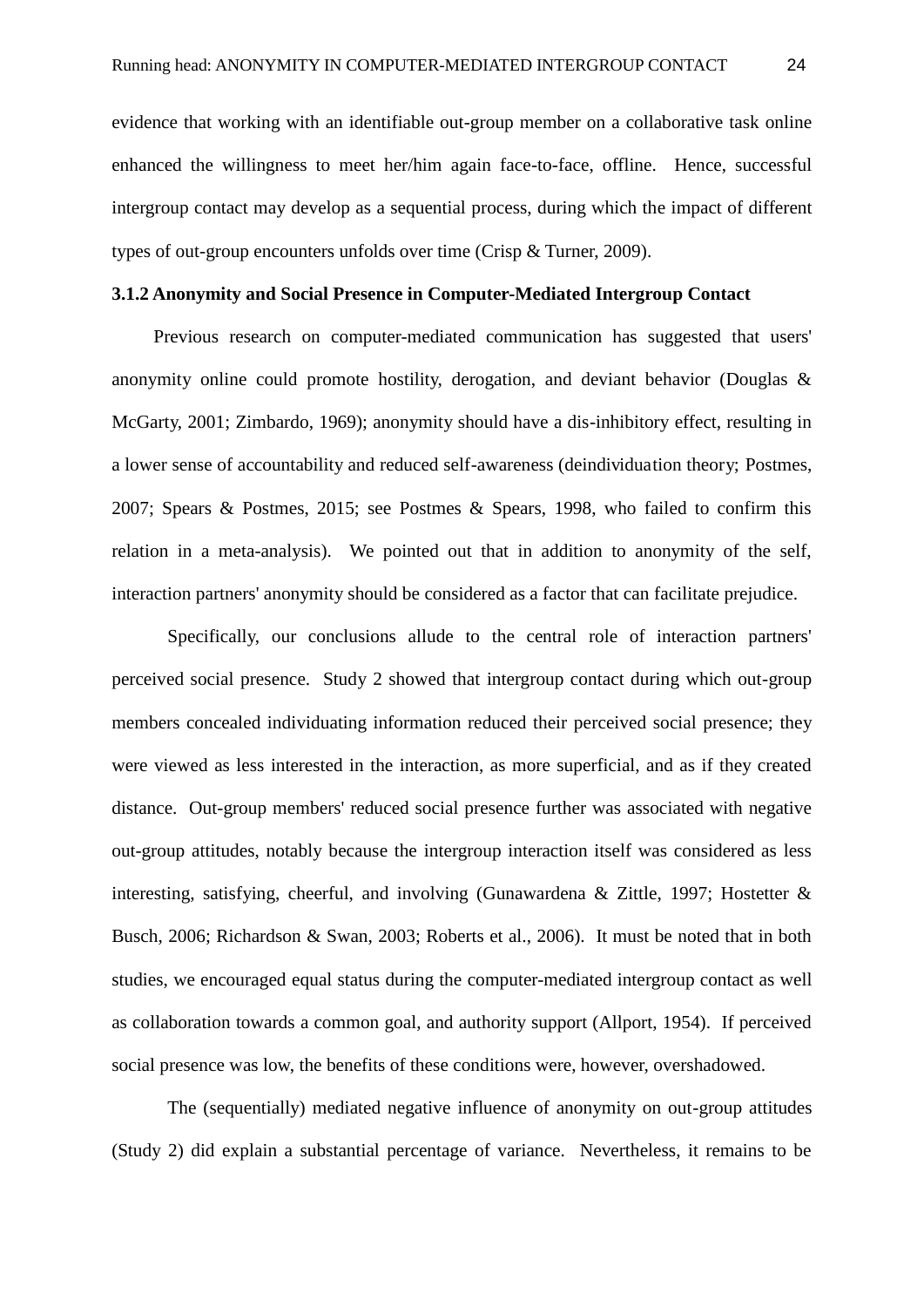explored why the present results did not support the direct impact of out-group members' anonymity on prejudice. We certainly must acknowledge that the sample size was fairly small in both studies, which may have resulted in underpowered analyses. At the same time, using a pre-post design allowed us to maintain power. Rather than insisting that the (lack of a) finding represents a fortuitous statistical artefact, it is possible that we failed to observe a direct effect of the experimental manipulation due to the presence of two opposing indirect effects (Rucker et al., 2011). In other words, it may be speculated that out-group members' anonymity contributed to conditions that simultaneously facilitated and reversed the prejudice-reducing effect of intergroup contact.

That is, it has been shown that anonymity enforces the "accessibility of contextually relevant identities" (Spears, Postmes, Lea, & Wolbert, 2002, p. 95). Given that a social identity is salient—being explicitly stated or contextually derived—the limited availability of interpersonal cues and obscured individual differences of interaction partners enhances the salience of the respective in- and out-group memberships (Postmes et al., 1998). Although intergroup contact takes place between individuals, for it to affect opinions towards the whole out-group, encounters should occur precisely in such an intergroup context (Hewstone & Brown, 1986). Thus, anonymity may prompt negative out-group attitudes by undermining interaction partners' social presence as well as reduce prejudice by fostering group salience. To examine and disentangle these effects, we recommend future studies to manipulate the mediators of social presence and group salience.

 In sum, the results point out that affordances of CMC can shape the potential impact of computer-mediated intergroup contact. We do not, however, argue for a technologydeterministic view; communication media in itself does not enhance or worsen intergroup relations. We seek to highlight that characteristics of the tools and platforms that enable CMIC can shape interaction partners' perceived social presence and the nature of interactions.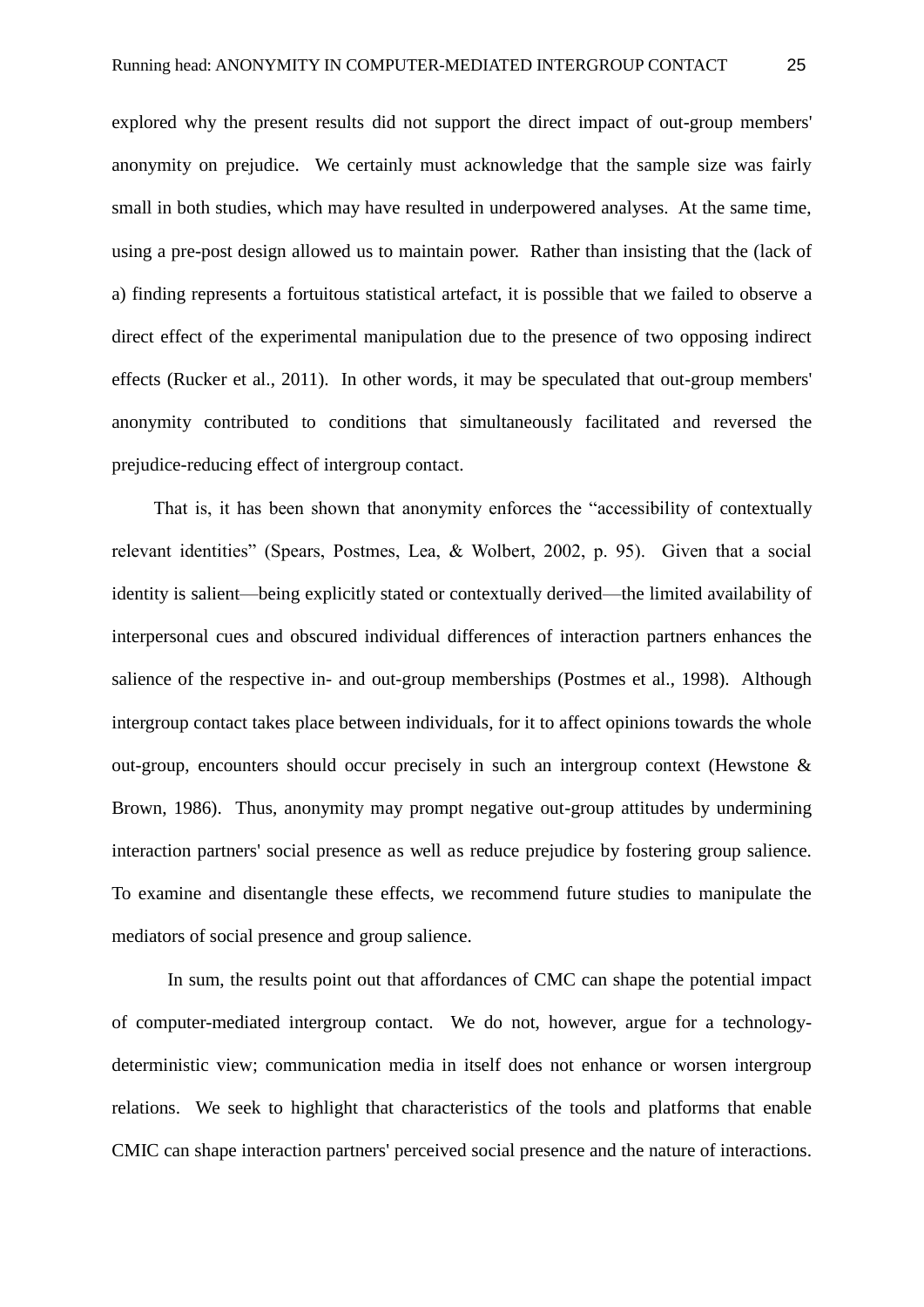Ultimately, media affordances must align with the requirements of successful—that is, intimate and positive—intergroup contact in order to reduce prejudice (media-ecological framework; Döhring, 2003).

#### **3.1.3 Limitations and Future Directions**

 Notwithstanding the achievements of this research, we must discuss certain limitations, which should be addressed in future research. As has been the case in many experimental intergroup contact studies (e.g., Cameron, Rutland, & Brown, 2007; Houlette et al., 2004), ours included only one contact session, in the laboratory, and participants immediately completed the post-test. This means that we cannot estimate the long-term impact of computer-mediated contact interventions. Findings from White and colleagues (2014) are promising in this regard; they showed that one year after the eight-week program of computer-mediated intergroup contact, intergroup bias was further reduced.

 In addition, we focused on the role of anonymity as an affordance of CMC that is most distinct from face-to-face interactions. The influence of other characteristics of computer-mediated communication media were not explicitly captured. Both experiments applied synchronous text-chat where students received immediate responses to their comments. If the anonymous contact had been, for instance, asynchronous, prejudice may have been increased more strongly as perceived social presence is likely further reduced in these settings. In order to address the unique contributions of further qualities of computermediated communication it would therefore be valuable to manipulate its impact independently. Moreover, the information that is exchanged during intergroup interactions can further attenuate or mitigate the effects of affordances of CMC on prejudice. The present research did not take this point into account; Study 1, however, suggested that social presence is possibly not only established by design elements of computer-mediated communication. Indeed, sharing personal and intimate information during a conversation may compensate for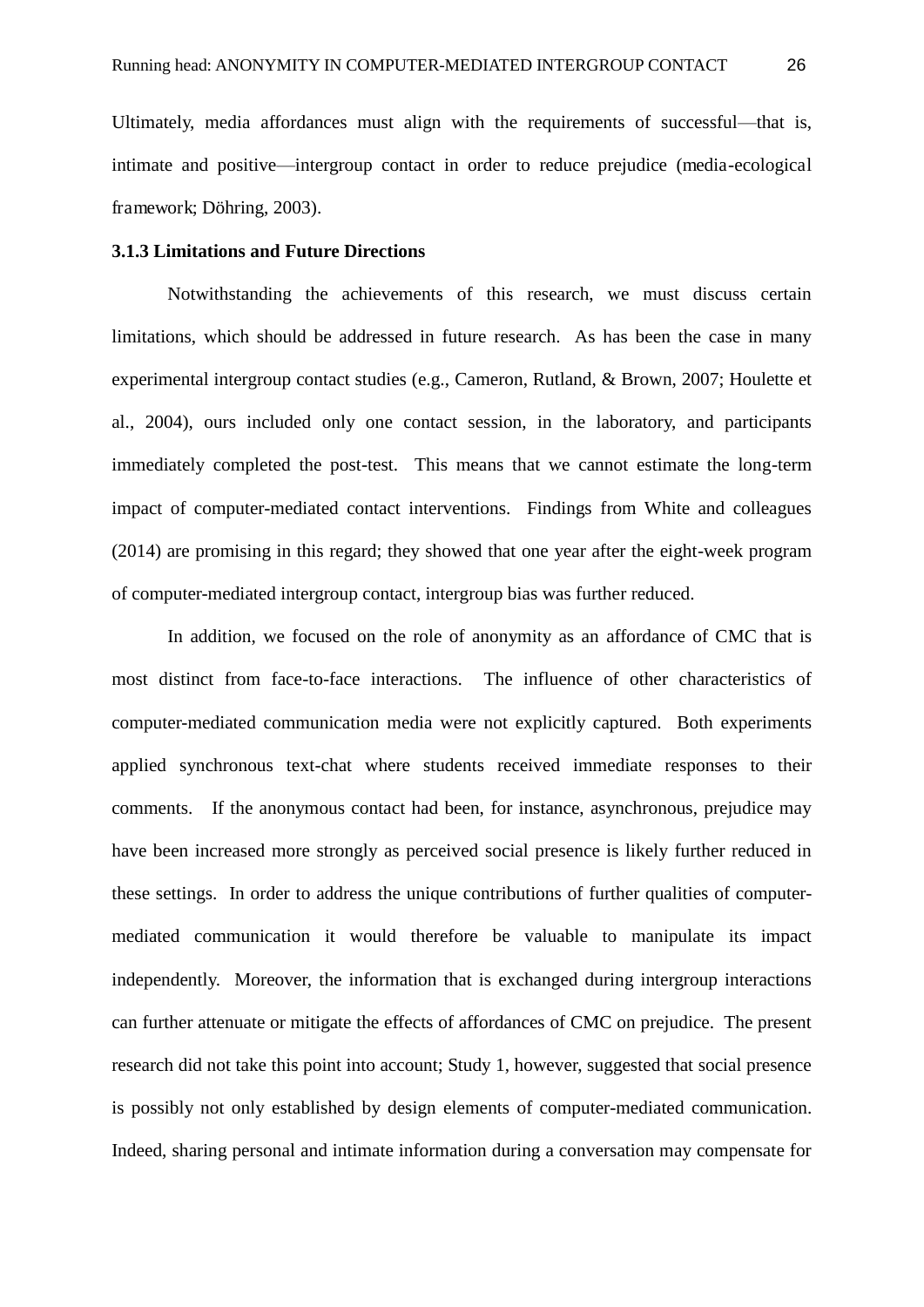the lack of individuating cues (Walther et al., 1994), and researchers should further explore communicative dynamics of intergroup contact (Harwood, 2010). Analysis of language style characteristics thus provides an interesting perspective. Individuals' language style indicates how they aim to present themselves and manage relationships with others (Pennebaker, Mehl, & Niederhoffer, 2003). In order to evoke closeness and immediacy (Pennebaker & King, 1999) individuals use, for instance, "concrete, personal, involved, experiential language with a focus on the here and now" (Borelli, Sbarra, Mehl, & David, 2011, p. 343); they use more first person singular pronouns (I, me, and my), more present tense verbs, more conditional tenses (e.g., could, should, and would), fewer long words, and fewer articles.

#### **3.1.4 Practical Implications**

While academic research on CMIC is still limited, computer-mediated intergroup contact has been frequently included in conflict resolution interventions, in particular in the Middle East (Hoter et al., 2009; Kampf & Cuhadar, 2014; McKenna et al., 2009; Yablon & Katz, 2001; Yablon, 2007). This may come as no surprise. Organizing intergroup encounters online likely entails lower financial and organizational costs than face-to-face exchanges (Amichai-Hamburger & McKenna, 2006). Importantly, individuals might be more easily motivated to engage with an out-group member in an online context or through digital tools that they are familiar with and use daily. Our results highlight that interventions that draw on CMIC can certainly be effective in addressing negative sentiments towards other social groups. We must note, however, that such initiatives should rely on communication media that encourages interaction partners' social presence. This may be most easily achieved by sharing individuating cues, photos and biographic information, in the form of profiles or wikis. If this is, for example, for security reasons, not possible, conversation topics should encourage self-disclosure and interaction partners should be reminded to use a language style that emphasizes the presence, is concrete and personal.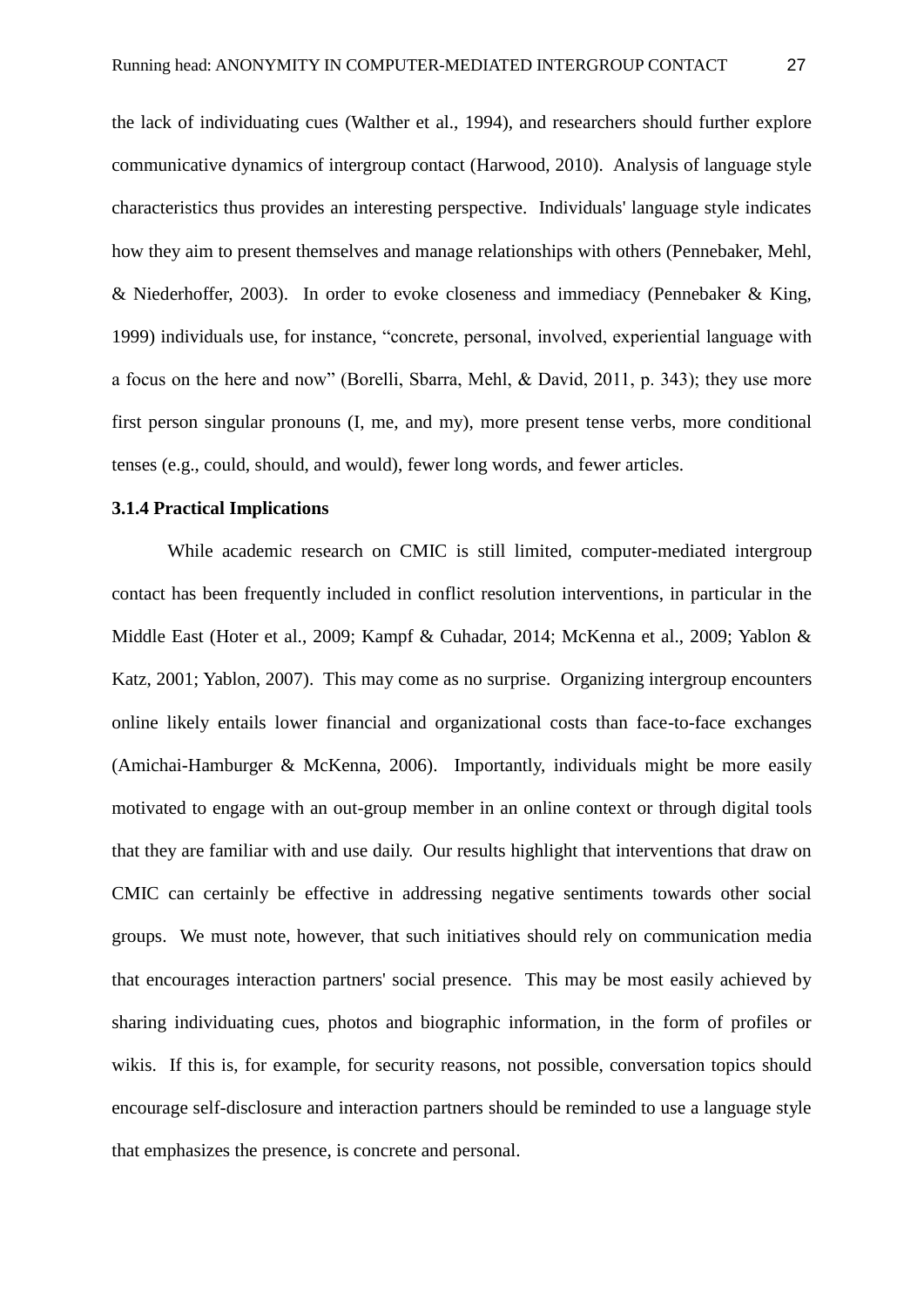#### **References**

Abbott, L., Austin, R., Mulkeen, A., & Metcalfe, N. (2004). The global classroom: Advancing cultural awareness in special schools through collaborative work using ICT. European Journal of Special Needs Education, 19(2), 225-240. DOI: 10.1080/08856250410001678504

Allport, G. W. (1954). The Nature of Prejudice. Cambridge, MA: Addison-Wesley.

Alvídrez, S., Piñeiro-Naval, V., Marcos-Ramos, M., & Rojas-Solís, J. L. (2015). Intergroup contact in computer-mediated communication: The interplay of a stereotype-disconfirming behavior and a lasting group identity on reducing prejudiced perceptions. Computers in Human Behavior, 52, 533-540. DOI: 10.1016/j.chb.2014.09.006

Amichai-Hamburger, Y. (2010). Net intergroup contact. In Proceedings of the 3rd International Conference on Intercultural collaboration (pp. 223-226). ACM.

Amichai-Hamburger, Y., & Furnham, A. (2007). The positive net. Computers in Human Behavior, 23(2), 1033-1045. DOI: 10.1016/j.chb.2005.08.008

Amichai- Hamburger, Y., & McKenna, K. Y. (2006). The contact hypothesis reconsidered: Interacting via the Internet. Journal of Computer - Mediated Communication, 11(3), 825-843. DOI: 10.1111/j.1083-6101.2006.00037.x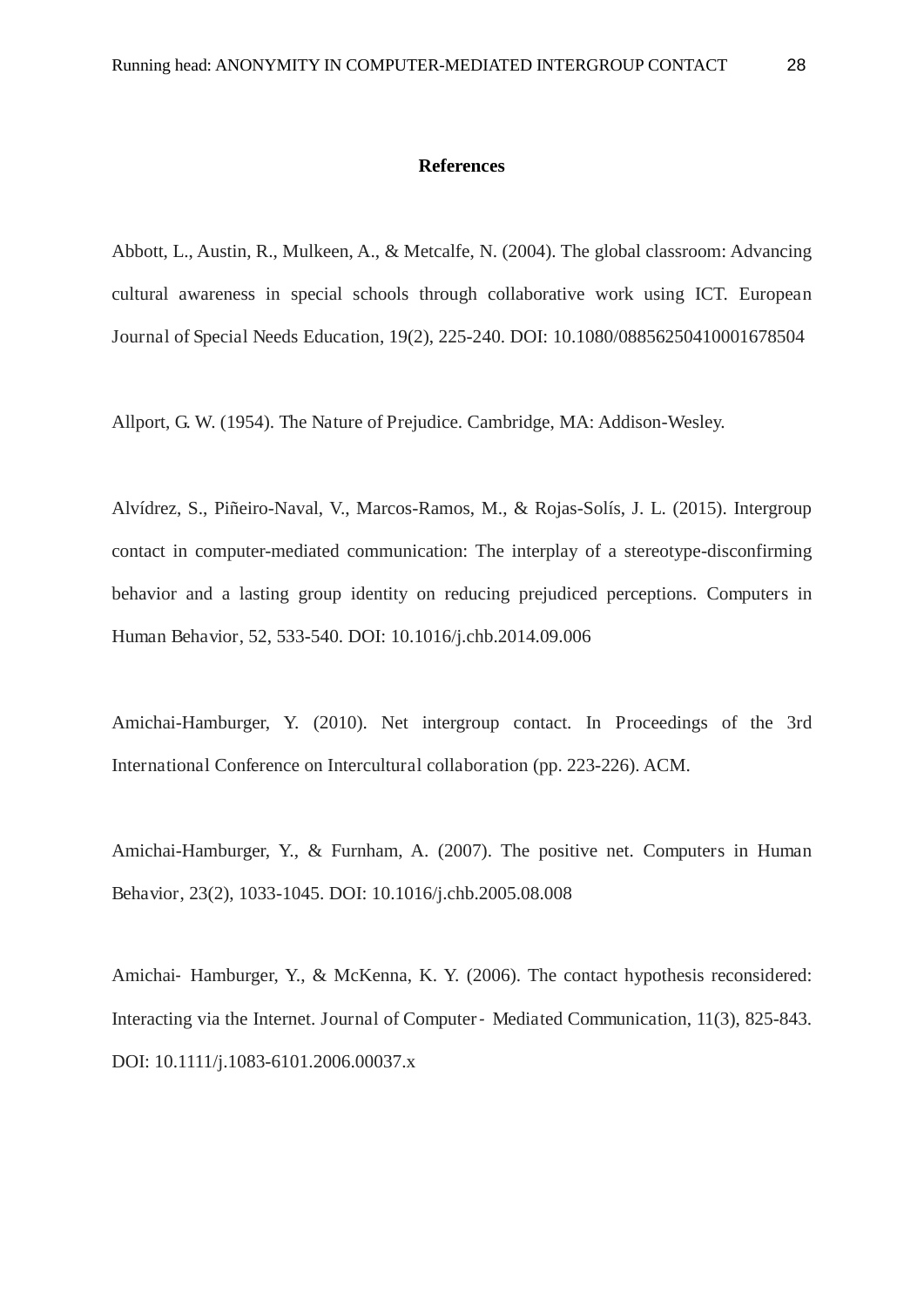Aragon, S. R. (2003). Creating social presence in online environments. New Directions for Adult and Continuing Education, 2003(100), 57-68. DOI: 10.1002/ace.119

Bente, G., Rüggenberg, S., Krämer, N. C., & Eschenburg, F. (2008). Avatar- Mediated Networking: Increasing Social Presence and Interpersonal Trust in Net-Based Collaborations. Human Communication Research, 34(2), 287-318. DOI: 10.1111/j.1468- 2958.2008.00322.x

Biocca, F. (1997). The Cyborg's Dilemma: Progressive Embodiment in Virtual Environments. Journal of Computer-Mediated Communication, 3(2). DOI: 10.1111/j.1083-6101.1997.tb00070.x

Biocca, F., & Nowak, K. (2001). Plugging your body into the telecommunication system: Mediated embodiment, media interfaces, and social virtual environments. Communication Technology and Society, 407-447.

Blau, I., & Barak, A. (2012). How do personality, synchronous media, and discussion topic affect participation?. Educational Technology & Society, 15(2), 12-24.

Borelli, J. L., Sbarra, D. A., Mehl, M., & David, D. H. (2011). Experiential connectedness in children's attachment interviews: An examination of natural word use. Personal Relationships, 18(3), 341-351. DOI: 10.1111/j.1475-6811.2010.01294.x

Brown, R., & Hewstone, M. (2005). An integrative theory of intergroup contact. Advances in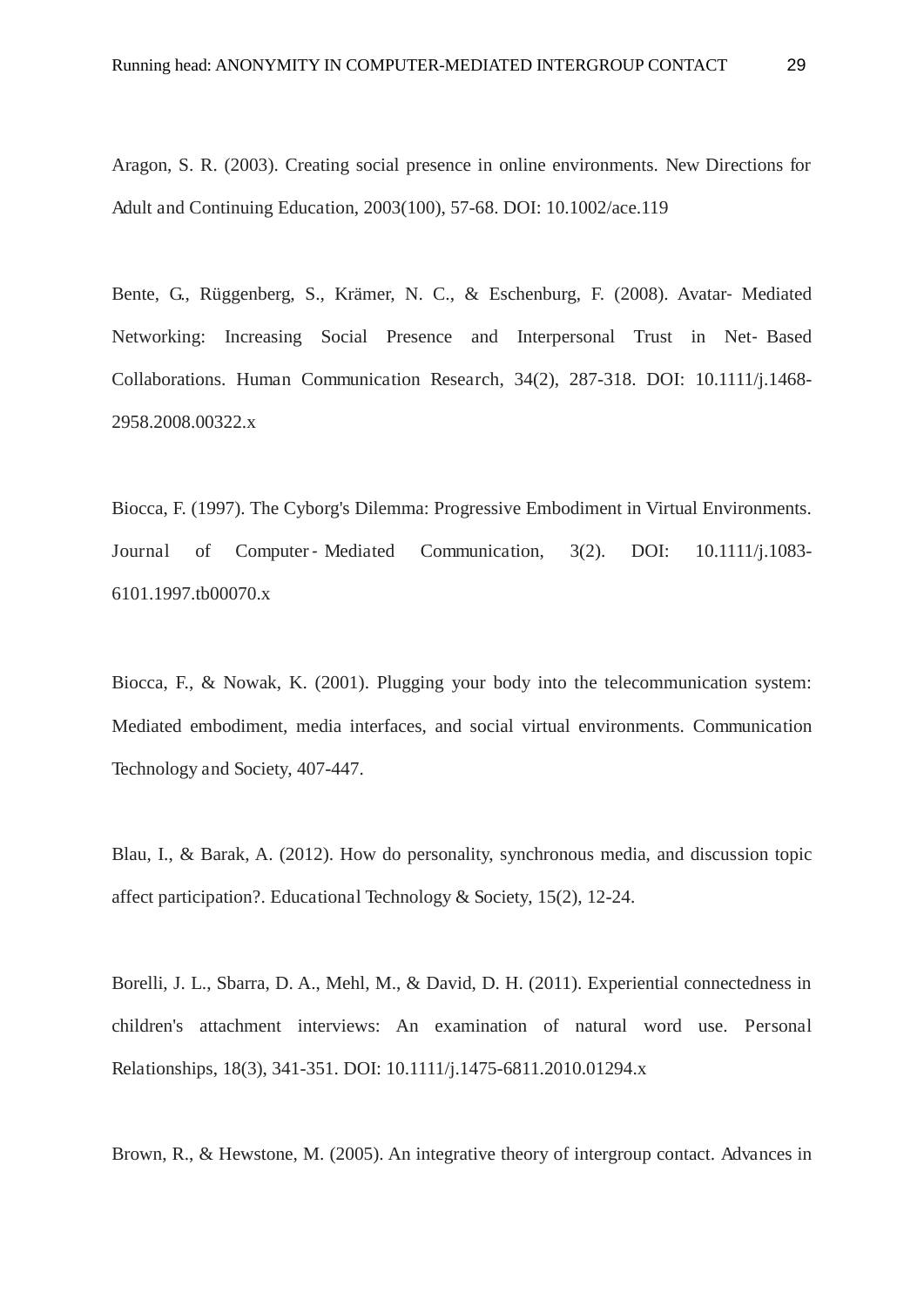Experimental Social Psychology, 37, 255-343. DOI: 10.1016/S0065-2601(05)37005-5

Cameron, L., Rutland, A., & Brown, R. (2007). Promoting children's positive intergroup attitudes towards stigmatized groups: Extended contact and multiple classification skills training. International Journal of Behavioral Development, 31(5), 454-466. DOI: 10.1177/0165025407081474

Cameron, L., Rutland, A., Brown, R., & Douch, R. (2006). Changing children's intergroup attitudes toward refugees: Testing different models of extended contact. Child Development, 77(5), 1208-1219. DOI: DOI: 10.1111/j.1467-8624.2006.00929.x

Christopherson, K. M. (2007). The positive and negative implications of anonymity in Internet social interactions:"On the Internet, Nobody Knows You're a Dog". Computers in Human Behavior, 23(6), 3038-3056. DOI: 10.1016/j.chb.2006.09.001

Collins, M. (2013). The Ideology of Anonymity and Pseudonymity. The Huffington Post. Accessible at: http://www.huffingtonpost.com/malcolm-collins/onlineanonymity\_b\_3695851.html

Crisp, R. J., & Husnu, S. (2011). Attributional processes underlying imagined contact effects. Group Processes & Intergroup Relations, 14(2), 275-287. DOI: 10.1177/1368430210390721

Crisp, R. J., & Turner, R. N. (2009). Can imagined interactions produce positive perceptions?: Reducing prejudice through simulated social contact. American Psychologist, 64(4), 231-240. DOI: 10.1037/a0014718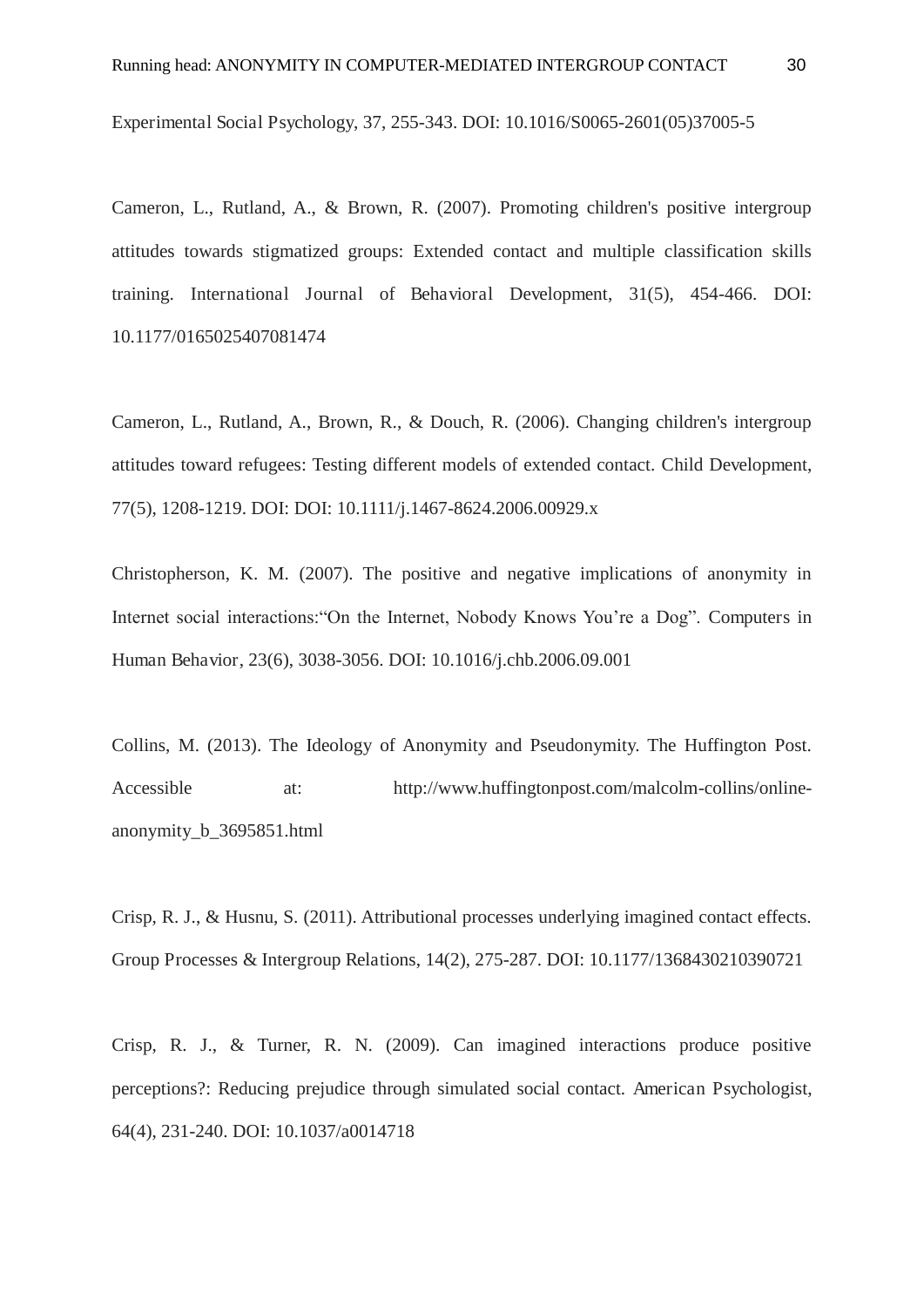Cuhadar, E., & Kampf, R. (2014). Learning about conflict and negotiations through computer simulations: The case of PeaceMaker. International Studies Perspectives, 15(4), 509-524. DOI: DOI: 10.1111/insp.12076

Döhring, N (2003). Sozialpsychologie des Internets (Social Psychology of the Internet). Göttingen, Germany: Hogrefe Verlag.

Douglas, K. M.,  $\&$  McGarty, C. (2001). Identifiability and self-presentation: Computer- mediated communication and intergroup interaction. British Journal of Social Psychology, 40(3), 399-416. DOI: DOI: 10.1348/014466601164894

Dovidio, J. F., Gaertner, S. L., & Kawakami, K. (2003). Intergroup contact: The past, present, and the future. Group Processes & Intergroup Relations, 6(1), 5-21. DOI: 10.1177/1368430203006001009

Dubrovsky, V. J., Kiesler, S., & Sethna, B. N. (1991). The equalization phenomenon: Status effects in computer-mediated and face-to-face decision-making groups. Human-Computer Interaction, 6(2), 119-146.

Ensari, N., & Miller, N. (2002). The out-group must not be so bad after all: the effects of disclosure, typicality, and salience on intergroup bias. Journal of Personality and Social Psychology, 83(2), 313-329. DOI: 10.1037/0022-3514.83.2.313

Faul, F., Erdfelder, E., Lang, A. G., & Buchner, A. (2007). G\* Power 3: A flexible statistical power analysis program for the social, behavioral, and biomedical sciences. Behavior Research Methods, 39(2), 175-191. DOI: 10.3758/BF03193146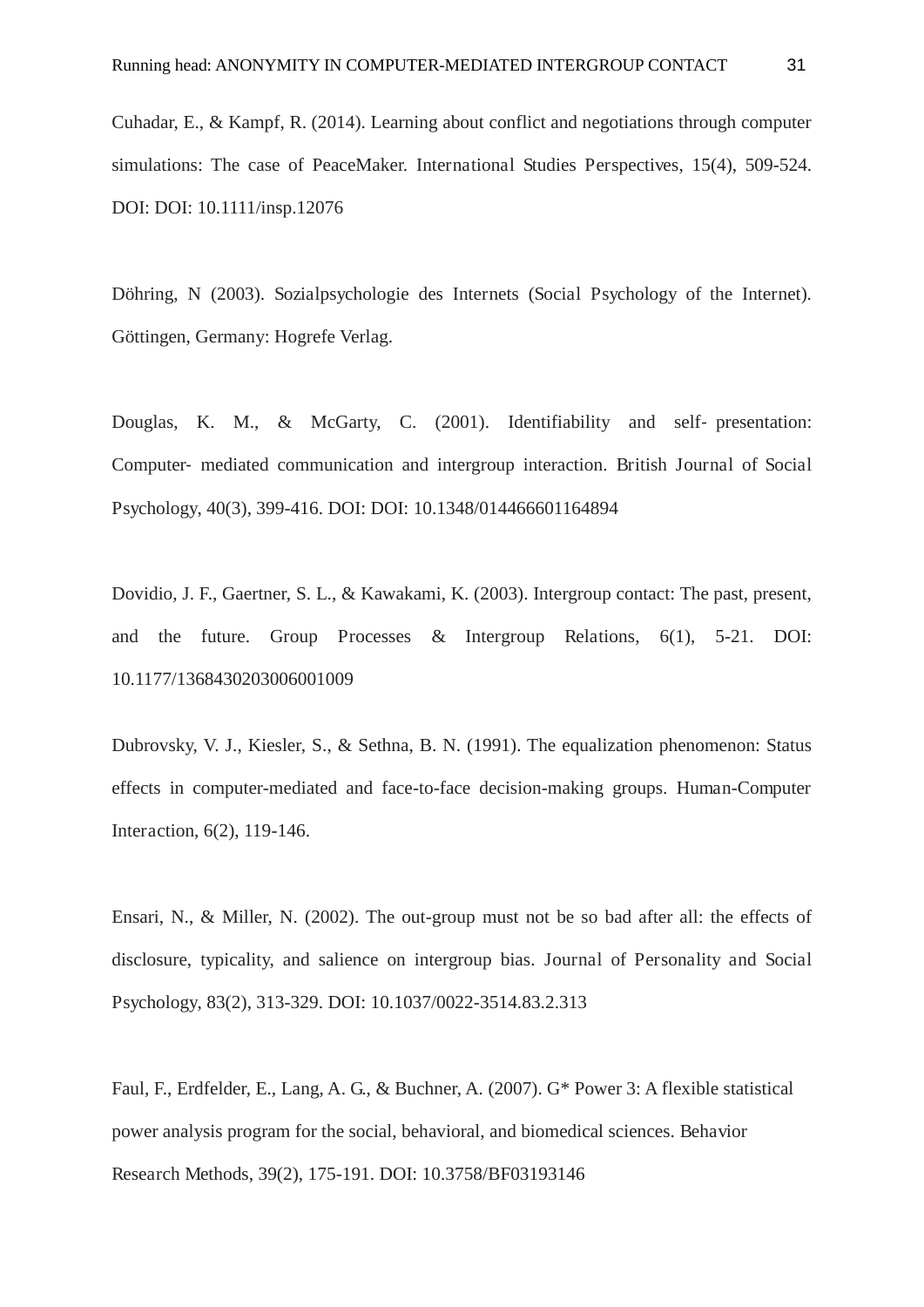Field, A. (2013). Discovering statistics using IBM SPSS statistics. London, UK: Sage Publications Inc.

Gunawardena, C. N., & Zittle, F. J. (1997). Social presence as a predictor of satisfaction within a computer- mediated conferencing environment. American Journal of Distance Education, 11(3), 8-26. DOI: 10.1080/08923649709526970

Hamberger, J., & Hewstone, M. (1997). Inter-ethnic contact as a predictor of blatant and subtle prejudice: Tests of a model in four West European nations1. British Journal of Social Psychology, 36(2), 173-190. DOI: 10.1111/j.2044-8309.1997.tb01126.x

Harwood, J., Hewstone, M., Paolini, S., & Voci, A. (2005). Grandparent-grandchild contact and attitudes toward older adults: Moderator and mediator effects. Personality and Social Psychology Bulletin, 31(3), 393-406. DOI: 10.1177/0146167204271577

Harwood, J. (2010). The contact space: A novel framework for intergroup contact research. Journal of Language and Social Psychology, 29(2), 147-177. DOI: 10.1177/0261927X09359520

Hayes, A. F. (2009). Beyond Baron and Kenny: Statistical mediation analysis in the new millennium. Communication Monographs, 76(4), 408-420. DOI: 10.1080/03637750903310360

Hayes, A. F. (2012). PROCESS: A versatile computational tool for observed variable mediation, moderation, and conditional process modeling. [White paper]. Accessible at: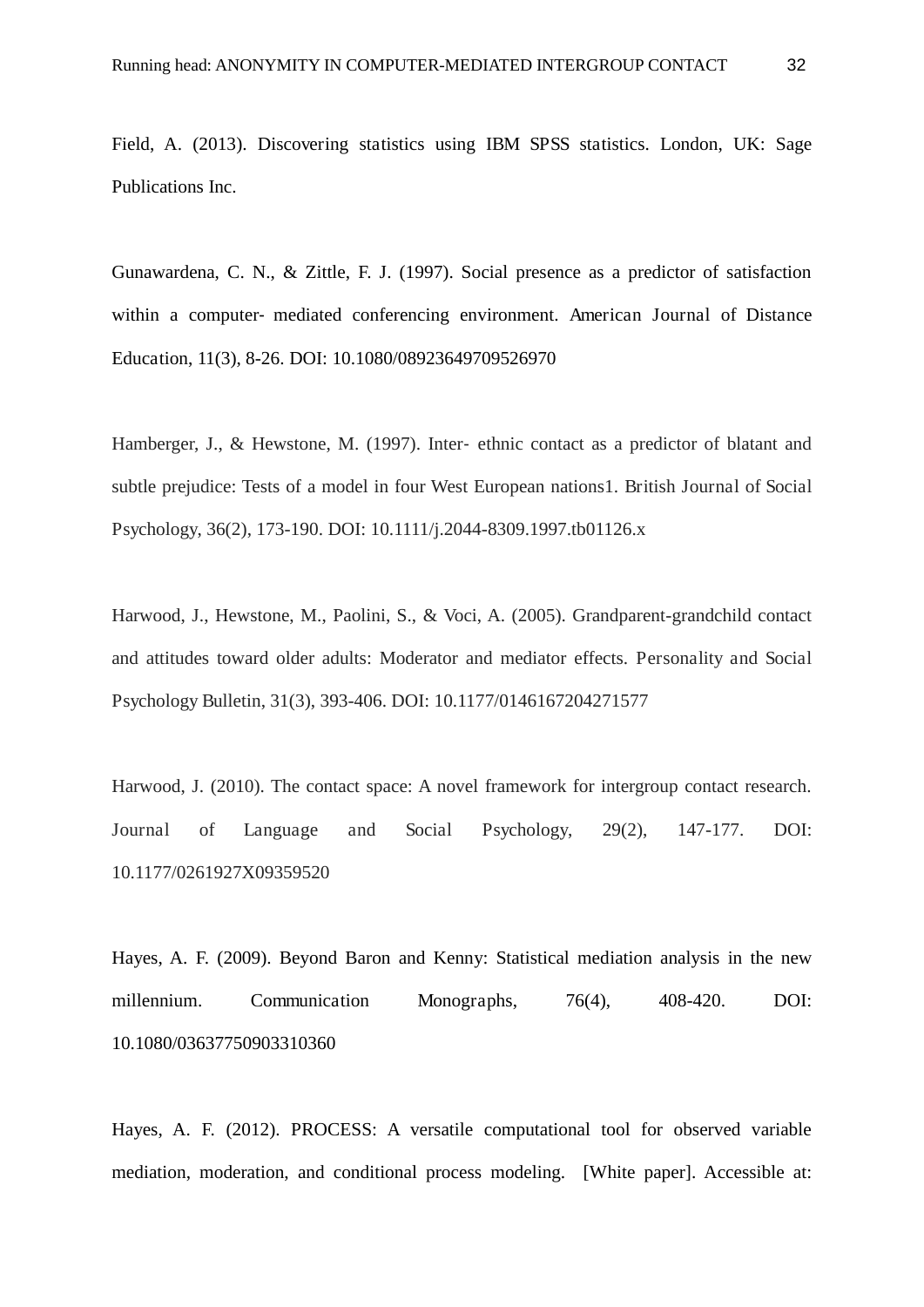http://www.afhayes.com/ public/process2012.pdf

Herring, S. (1999). Interactional coherence in CMC. Journal of Computer - Mediated Communication, 4(4). DOI: 10.1111/j.1083-6101.1999.tb00106.x

Hewstone, M., Judd, C. M., & Sharp, M. (2011). Do observer ratings validate self-reports of intergroup contact?: A round-robin analysis. Journal of Experimental Social Psychology, 47(3), 599-609. DOI: 10.1016/j.jesp.2010.12.014

Houlette, M. A., Gaertner, S. L., Johnson, K. M., Banker, B. S., Riek, B. M., & Dovidio, J. F. (2004). Developing a more inclusive social identity: An elementary school intervention. Journal of Social Issues, 60(1), 35-55. DOI: 10.1111/j.0022-4537.2004.00098.x

Hostetter, C., & Busch, M. (2006). Measuring up online: The relationship between social presence and student learning satisfaction. Journal of Scholarship of Teaching and Learning, 6(2), 1-12.

Hoter, E., Shonfeld, M., & Ganayim, A. (2009). Information and communication technology (ICT) in the service of multiculturalism. The International Review of Research in Open and Distributed Learning,  $10(2)$ . Accessible at: http://www.irrodl.org/index.php/irrodl/article/view/601/1207

Husnu, S., & Crisp, R. J. (2010). Elaboration enhances the imagined contact effect. Journal of Experimental Social Psychology, 46(6), 943-950. DOI: 10.1016/j.jesp.2010.05.014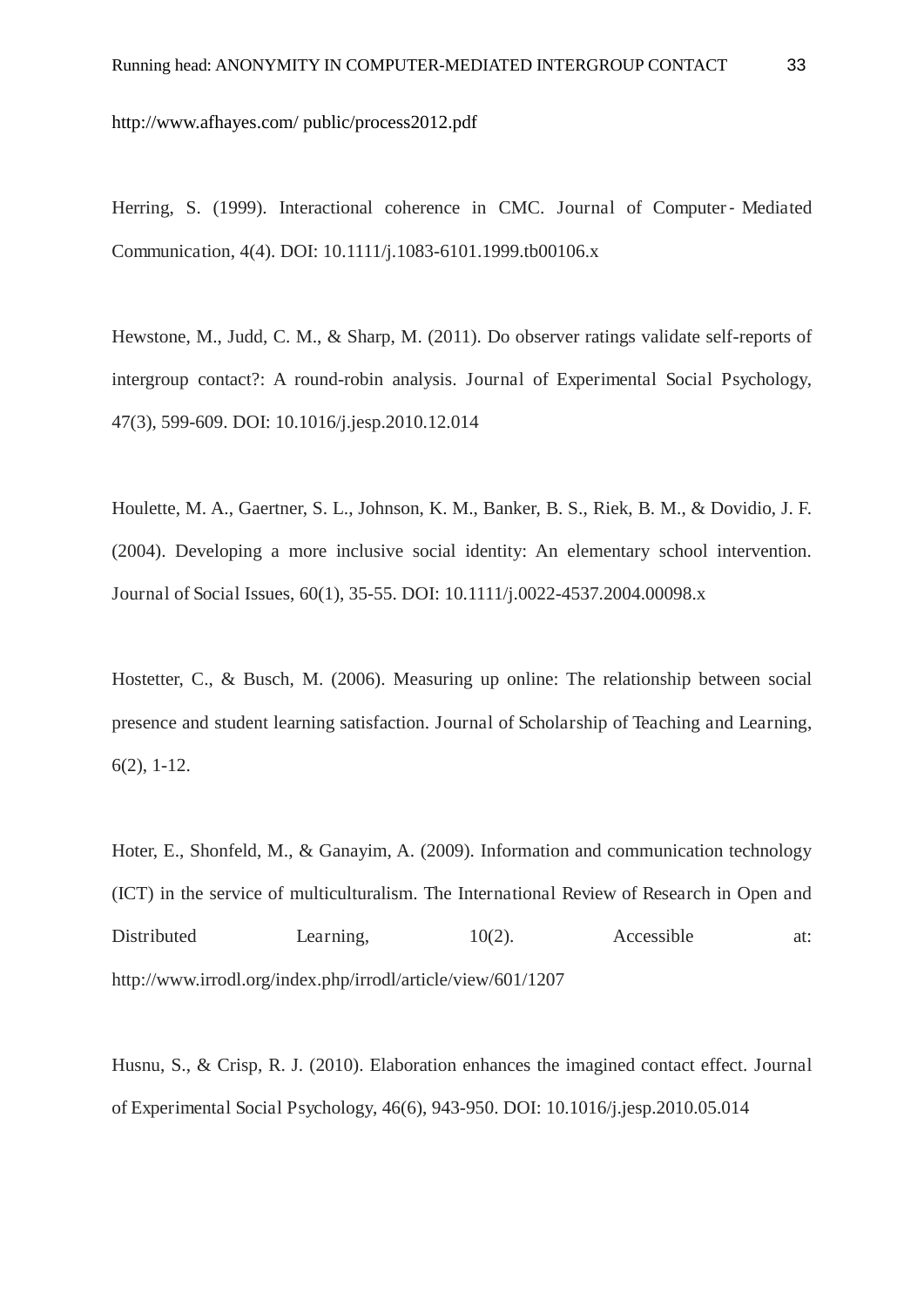Internetlivestats (2017). Internet Live Statistics. Accessible at: http://www.internetlivestats.com

Judd, C. M., & Park, B. (1988). Out-group homogeneity: Judgments of variability at the individual and group levels. Journal of Personality and Social Psychology, 54(5), 778-788. DOI: 10.1037/0022-3514.54.5.778

Kampf, R., & Cuhadar, E. (2014). Do computer games enhance learning about conflicts? A cross-national inquiry into proximate and distant scenarios in Global Conflicts. Computers in Human Behavior. Forthcoming.

Kreijns, K., Kirschner, P. A., Jochems, W., & Van Buuren, H. (2004). Determining sociability, social space, and social presence in (a) synchronous collaborative groups. CyberPsychology & Behavior, 7(2), 155-172. DOI: 10.1089/109493104323024429

Krizan, Z., & Baron, R. S. (2007). Group polarization and choice-dilemmas: how important is self- categorization?. European Journal of Social Psychology, 37(1), 191-201. DOI: 10.1002/ejsp.345

Lakens, D. (2017). Equivalence tests: A practical primer for t-tests, correlations, and metaanalyses. Social Psychological and Personality Science. DOI: 10.1177/1948550617697177

La Libre (2013). Le baptême étudiant passe devant la justice [The baptism is brought before court]. Accessible at: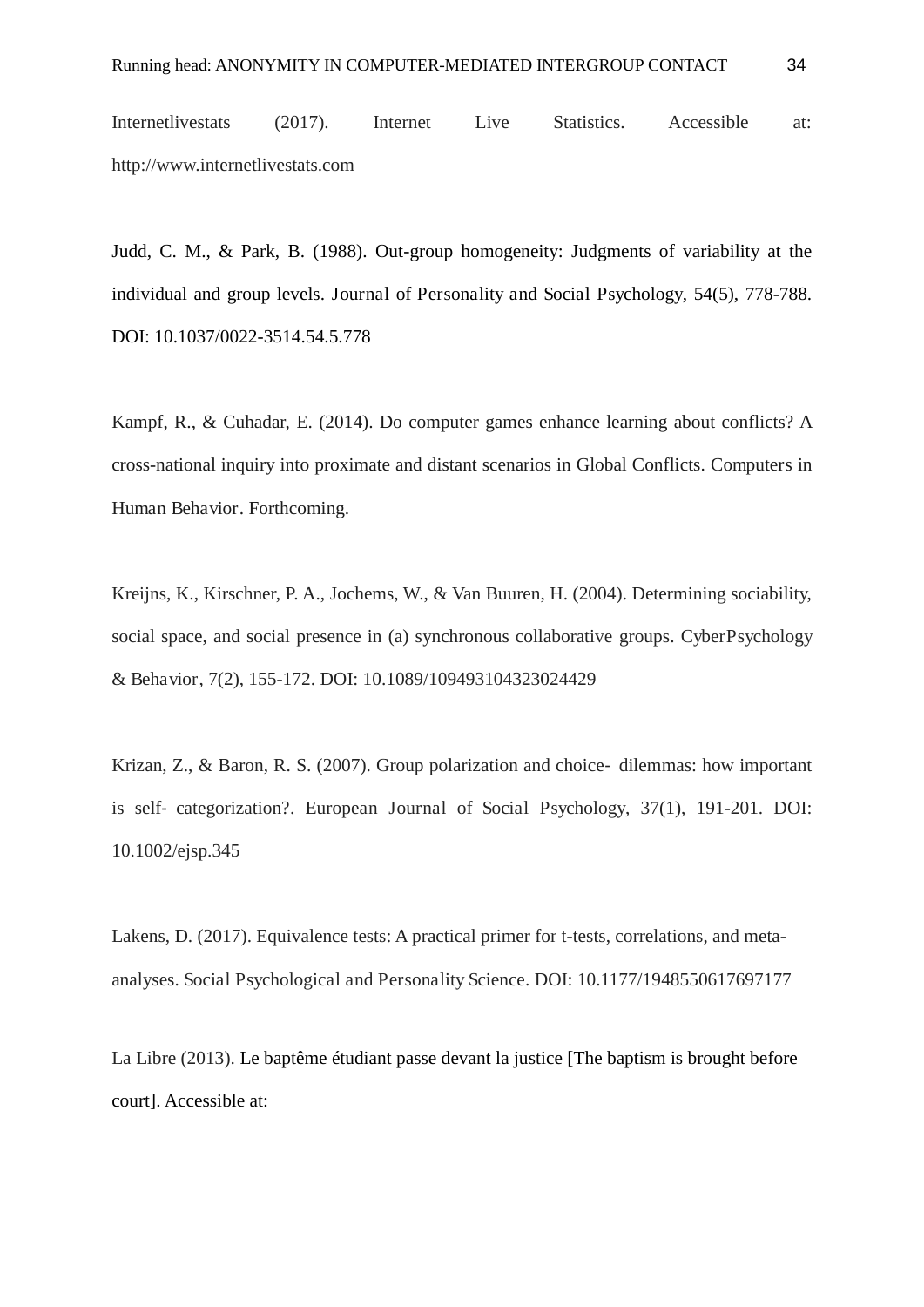[http://www.lalibre.be/actu/belgique/le-bapteme-etudiant-passe-devant-la-justice-](http://www.lalibre.be/actu/belgique/le-bapteme-etudiant-passe-devant-la-justice-53d7270935702004f7d9d80b)[53d7270935702004f7d9d80b](http://www.lalibre.be/actu/belgique/le-bapteme-etudiant-passe-devant-la-justice-53d7270935702004f7d9d80b) 

Lemmer, G., & Wagner, U. (2015). Can we really reduce ethnic prejudice outside the lab? A meta- analysis of direct and indirect contact interventions. European Journal of Social Psychology, 45(2), 152-168. DOI: 10.1002/ejsp.2079

Lowry, P. B., Romano, N. C., Jenkins, J. L., & Guthrie, R. W. (2009). The CMC interactivity model: How interactivity enhances communication quality and process satisfaction in leanmedia groups. Journal of Management Information Systems, 26(1), 155-196.

McFarland, S. (2010). Authoritarianism, social dominance, and other roots of generalized prejudice. Political Psychology, 31(3), 453-477. DOI: 10.1111/j.1467-9221.2010.00765.x

McKenna, K. Y. A. (2008). Influences on the nature and functioning of online groups. In: A. Barak (Ed.), Psychological aspects of cyberspace: Theory, research, applications, pp. 228- 242. New York, USA: Cambridge University Press.

McKenna, K. Y. A., Samuel-Azran, T., & Sutton-Balaban, N. (2009). Virtual meetings in the Middle East: Implementing the contact hypothesis on the Internet. Israel Journal of Conflict Resolution, 1(1), 63-87..

Miller, N., Brewer, M. B., & Edwards, K. (1985). Cooperative interaction in desegregated settings: A laboratory analogue. Journal of Social Issues, 41(3), 63-79. DOI: 10.1111/j.1540- 4560.1985.tb01129.x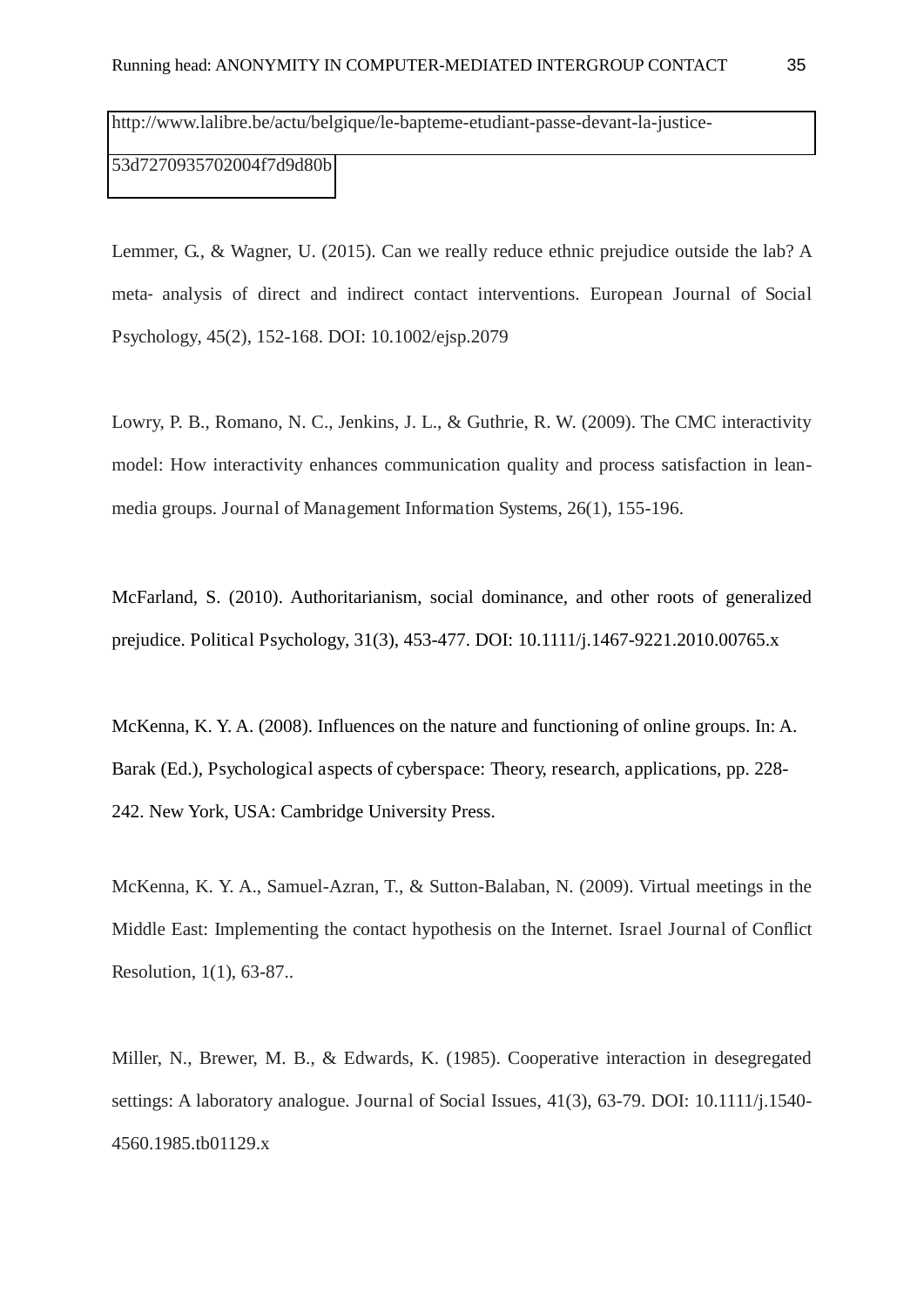Miller, N. (2002). Personalization and the promise of contact theory. Journal of Social Issues, 58(2), 387-410. DOI: 10.1111/1540-4560.00267

Newberry, B. (2001). Media richness, social presence and technology supported communication activities in education. Available at: http://learngen. org/Resources/lgend101\_norm1/200/210/211\_3. html.

Paolini, S., Hewstone, M., Cairns, E., & Voci, A. (2004). Effects of direct and indirect crossgroup friendships on judgments of Catholics and Protestants in Northern Ireland: The mediating role of an anxiety-reduction mechanism. Personality and Social Psychology Bulletin, 30(6), 770-786. DOI: 10.1177/0146167203262848

Park, E. K., & Sundar, S. S. (2015). Can synchronicity and visual modality enhance social presence in mobile messaging?. Computers in Human Behavior, 45, 121-128. DOI: 10.1016/j.chb.2014.12.001

Pennebaker, J. W., & King, L. A. (1999). Linguistic styles: language use as an individual difference. Journal of Personality and Social Psychology, 77(6), 1296-1312. DOI: 10.1037/0022-3514.77.6.1296

Pennebaker, J. W., Mehl, M. R., & Niederhoffer, K. G. (2003). Psychological aspects of natural language use: Our words, our selves. Annual Review of Psychology, 54(1), 547-577. DOI: 10.1146/annurev.psych.54.101601.145041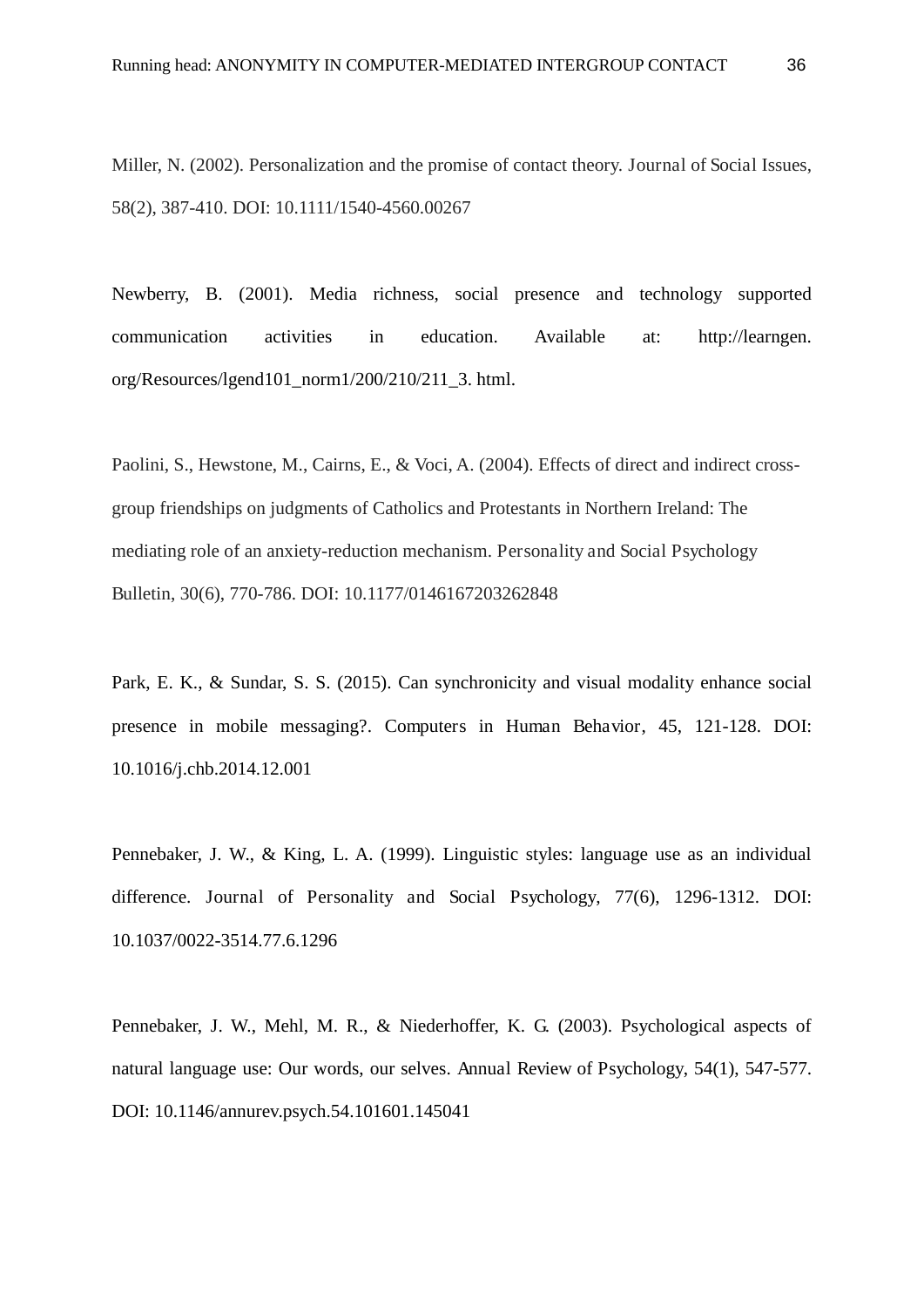Pettigrew, T. F. (1998). Intergroup contact theory. Annual Review of Psychology, 49(1), 65- 85. DOI: 10.1146/annurev.psych.49.1.65

Pettigrew, T. F., & Tropp, L. R. (2006). A meta-analytic test of intergroup contact theory. Journal of Personality and Social Psychology, 90(5), 751-783. DOI: 10.1037/0022- 3514.90.5.751

Postmes, T. (2007). The psychological dimensions of collective action, online. In: A. Joinson, K. McKenna, T. Postmes, & U.-D., Reips (Eds.). Oxford Handbook of Internet Psychology, pp. 165-186. Oxford, UK: Oxford University Press.

Postmes, T., & Spears, R. (1998). Deindividuation and antinormative behavior: A metaanalysis. Psychological Bulletin, 123(3), 238-259. DOI: 10.1037/0033-2909.123.3.238

Postmes, T., & Spears, R. (2002). Behavior online: Does anonymous computer communication reduce gender inequality?. Personality and Social Psychology Bulletin, 28(8), 1073-1083. DOI: 10.1177/01461672022811006

Postmes, T., Spears, R., & Lea, M. (1998). Breaching or building social boundaries? SIDEeffects of computer-mediated communication. Communication Research, 25(6), 689-715. DOI: 10.1177/009365098025006006

Postmes, T., Spears, R., & Lea, M. (2002). Intergroup differentiation in computer-mediated communication: Effects of depersonalization. Group Dynamics: Theory, Research, and Practice, 6(1), 3-16. DOI: 10.1037/1089-2699.6.1.3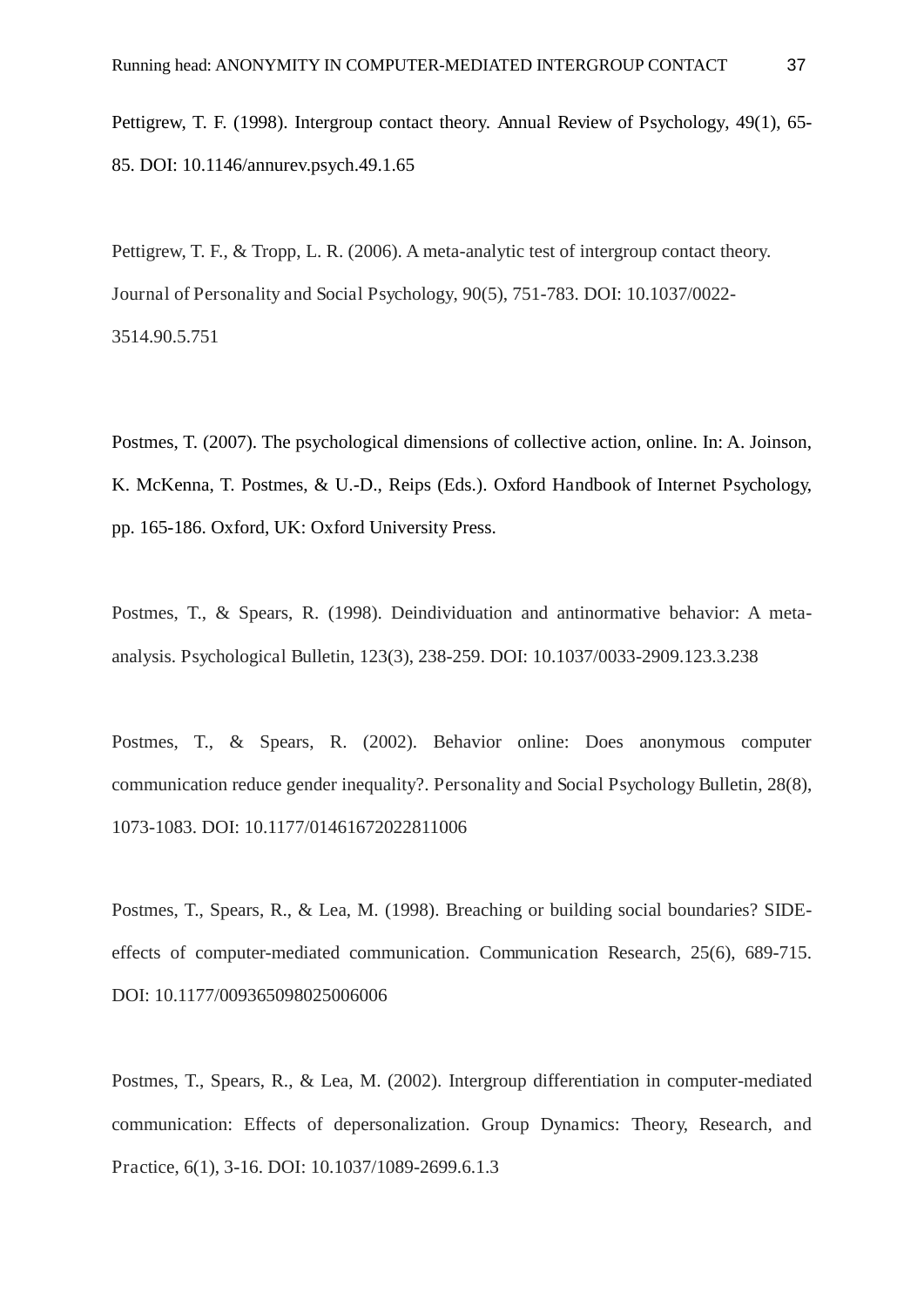Postmes, T., & Baym, N. (2005). Intergroup dimensions of the Internet. Intergroup Communication: Multiple Perspectives, 2, 213-240.

Reicher, S. D., Spears, R., & Postmes, T. (1995). A social identity model of deindividuation phenomena. European Review of Social Psychology, 6(1), 161-198. DOI: 10.1080/14792779443000049

Richardson, J., & Swan, K. (2003). Examing social presence in online courses in relation to students' perceived learning and satisfaction. Available at: https://www.ideals.illinois.edu/handle/2142/18713

Roberts, T. L., Lowry, P. B., & Sweeney, P. D. (2006). An evaluation of the impact of social presence through group size and the use of collaborative software on group member" voice" in face-to-face and computer-mediated task groups. IEEE Transactions on Professional Communication, 49(1), 28-43.

Rubin, M., Hewstone, M., & Voci, A. (2001). Stretching the boundaries: Strategic perceptions of intragroup variability. European Journal of Social Psychology, 31(4), 413-429. DOI: 10.1002/ejsp.51

Rucker, D. D., Preacher, K. J., Tormala, Z. L., & Petty, R. E. (2011). Mediation analysis in social psychology: Current practices and new recommendations. Social and Personality Psychology Compass, 5(6), 359-371. DOI: 10.1111/j.1751-9004.2011.00355.x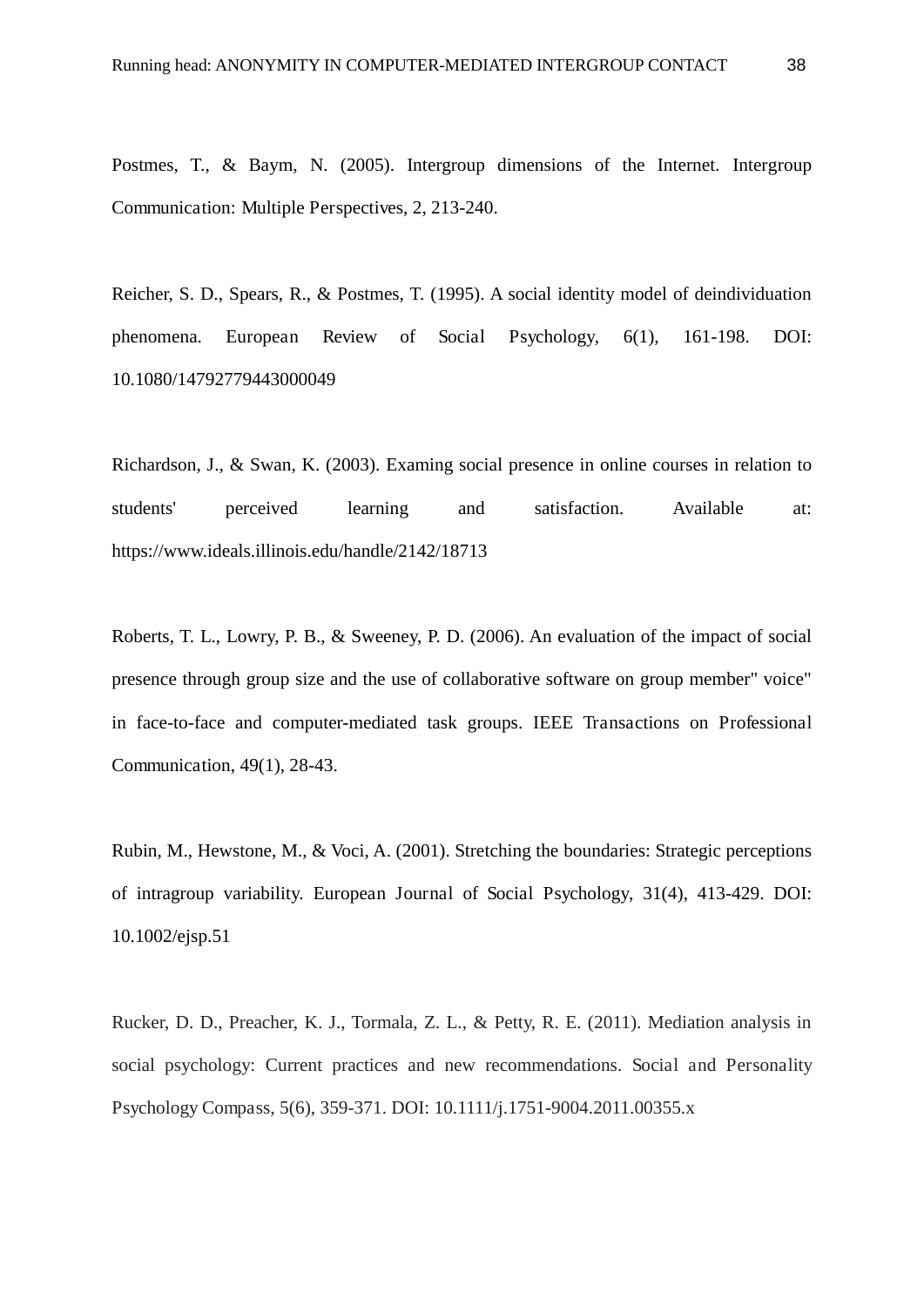Rüggenberg, S. (2007). So nah und doch so fern. Soziale Präsenz und Vertrauen in der computervermittelten Kommunikation (So close and yet so far away: Social presences and trust in computer-mediated communication). Doctoral dissertation.

Schwab, A. K., & Greitemeyer, T. (2015). The world's biggest salad bowl: Facebook connecting cultures. Journal of Applied Social Psychology, 45(4), 243-252. DOI: 10.1111/jasp.12291

Spears, R., & Postmes, T. (2015). Group Identity, Social Influence and Collective Action Online: Extensions and Applications of the SIDE Model. In S. S. Sundar (ed.), The Handbook of Psychology of Communication Technology. Oxford, UK: Blackwell.

Spears, R., Postmes, T., Lea, M., & Wolbert, A. (2002). When are net effects gross products? Communication. Journal of Social Issues, 58(1), 91-107. DOI: 10.1111/1540-4560.00250

Stephan, W. G., & Stephan, C. W. (1985). Intergroup anxiety. Journal of Social Issues, 41(3), 157-175. DOI: 10.1111/j.1540-4560.1985.tb01134.x

Stock, O., Zancanaro, M., Rocchi, C., Tomasini, D., Koren, C., Eisikovits, Z., Goren-Bar, D., & Weiss, P. (2009). The design of a collaborative interface for narration to support reconciliation in a conflict. AI & Society, 24, 51–59.

Tam, T., Hewstone, M., Harwood, J., Voci, A., & Kenworthy, J. (2006). Intergroup contact and grandparent–grandchild communication: The effects of self-disclosure on implicit and explicit biases against older people. Group Processes & Intergroup Relations, 9(3), 413-429. DOI: 10.1177/1368430206064642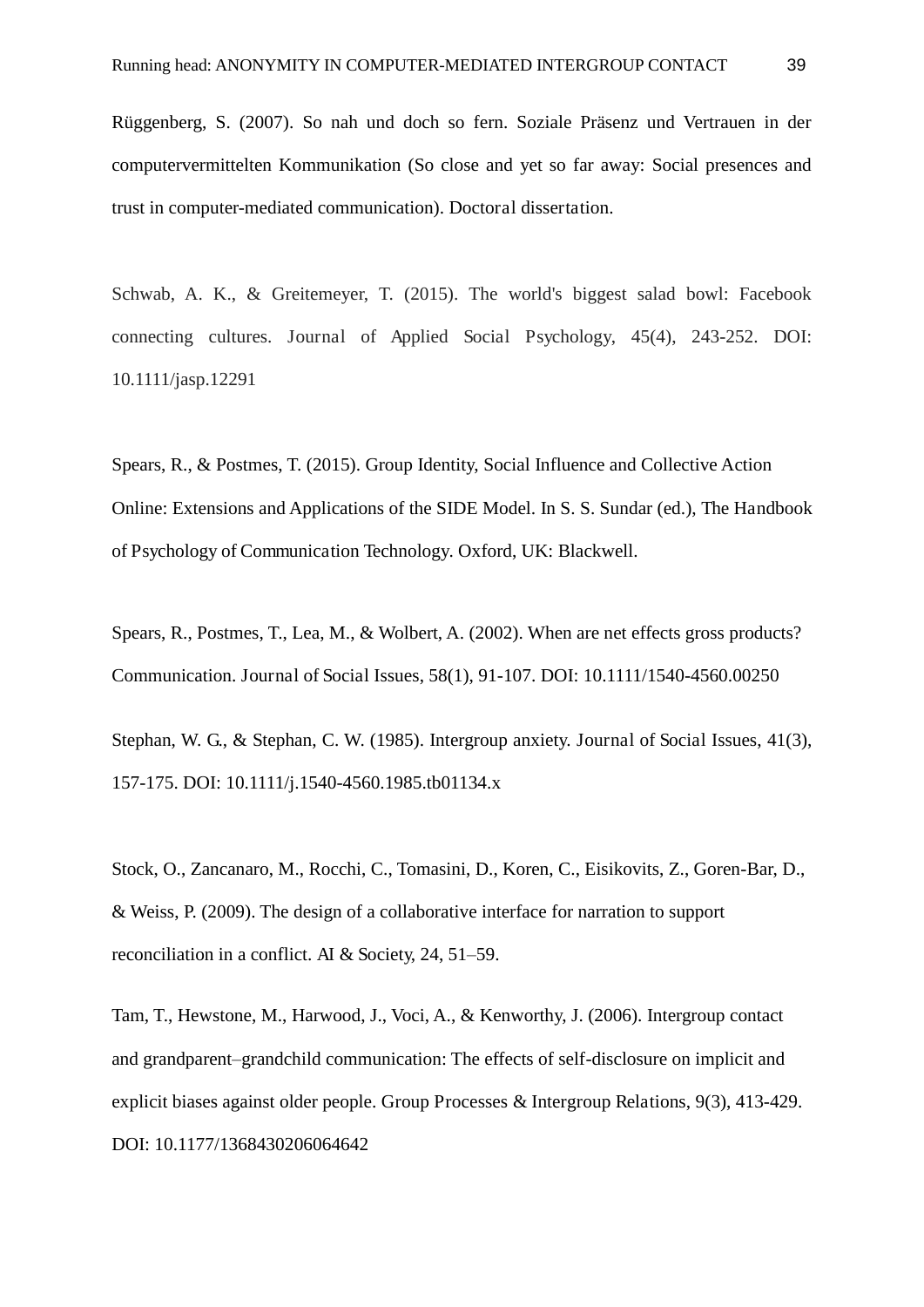Tanis, M., & Postmes, T. (2007). Two faces of anonymity: Paradoxical effects of cues to identity in CMC. Computers in Human Behavior, 23(2), 955-970. DOI: 10.1016/j.chb.2005.08.004

Tropp, L. R., & Pettigrew, T. F. (2005). Relationships between intergroup contact and prejudice among minority and majority status groups. Psychological Science, 16(12), 951- 957. DOI: 10.1111/j.1467-9280.2005.01643.x

Tu, C. H., & McIsaac, M. (2002). The relationship of social presence and interaction in online classes. The American Journal of Distance Education, 16(3), 131-150. DOI: 10.1207/S15389286AJDE1603\_2

Turner, R. N., Crisp, R. J., & Lambert, E. (2007). Imagining intergroup contact can improve intergroup attitudes. Group Processes & Intergroup Relations, 10(4), 427-441. DOI: 10.1177/1368430207081533

Turner, R. N., Hewstone, M., & Voci, A. (2007). Reducing explicit and implicit outgroup prejudice via direct and extended contact: The mediating role of self-disclosure and intergroup anxiety. Journal of Personality and Social Psychology, 93(3), 369-388. DOI: 10.1037/0022-3514.93.3.369

Tynes, B. M., Giang, M. T., & Thompson, G. N. (2008). Ethnic identity, intergroup contact, and outgroup orientation among diverse groups of adolescents on the Internet. CyberPsychology & Behavior, 11(4), 459-465. DOI: 10.1089/cpb.2007.0085.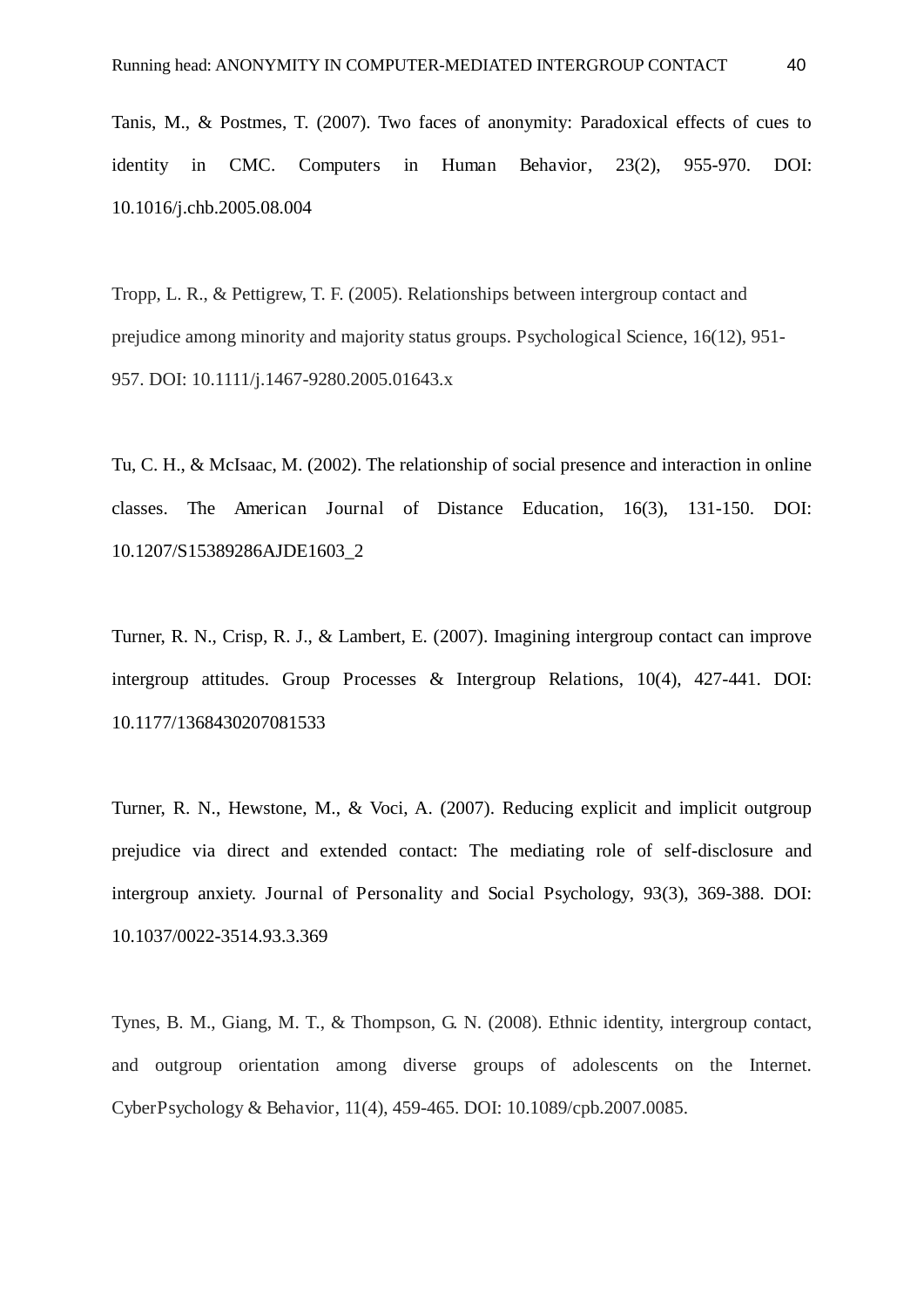Vezzali, L., Capozza, D., Stathi, S., & Giovannini, D. (2012). Increasing outgroup trust, reducing infrahumanization, and enhancing future contact intentions via imagined intergroup contact. Journal of Experimental Social Psychology, 48(1), 437-440. DOI: 10.1016/j.jesp.2011.09.008

Voci, A., & Hewstone, M. (2003). Intergroup contact and prejudice toward immigrants in Italy: The mediational role of anxiety and the moderational role of group salience. Group Processes & Intergroup Relations, 6(1), 37-54. DOI: 10.1177/1368430203006001011

Vonofakou, C., Hewstone, M., & Voci, A. (2007). Contact with out-group friends as a predictor of meta-attitudinal strength and accessibility of attitudes toward gay men. Journal of Personality and Social Psychology, 92(5), 804-820. DOI: 10.1037/0022-3514.92.5.804

Walther, J. B., Anderson, J. F., & Park, D. W. (1994). Interpersonal effects in computermediated interaction a meta-analysis of social and antisocial communication. Communication Research, 21(4), 460-487. DOI: 10.1177/009365094021004002

Walther, J. B., Hoter, E., Ganayem, A., & Shonfeld, M. (2015). Computer-mediated communication and the reduction of prejudice: A controlled longitudinal field experiment among Jews and Arabs in Israel. Computers in Human Behavior, 52, 550-558. DOI: 10.1016/j.chb.2014.08.004

White, F. A., & Abu-Rayya, H. M. (2012). A dual identity-electronic contact (DIEC) experiment promoting short-and long-term intergroup harmony. Journal of Experimental Social Psychology, 48(3), 597-608. DOI: 10.1016/j.jesp.2012.01.007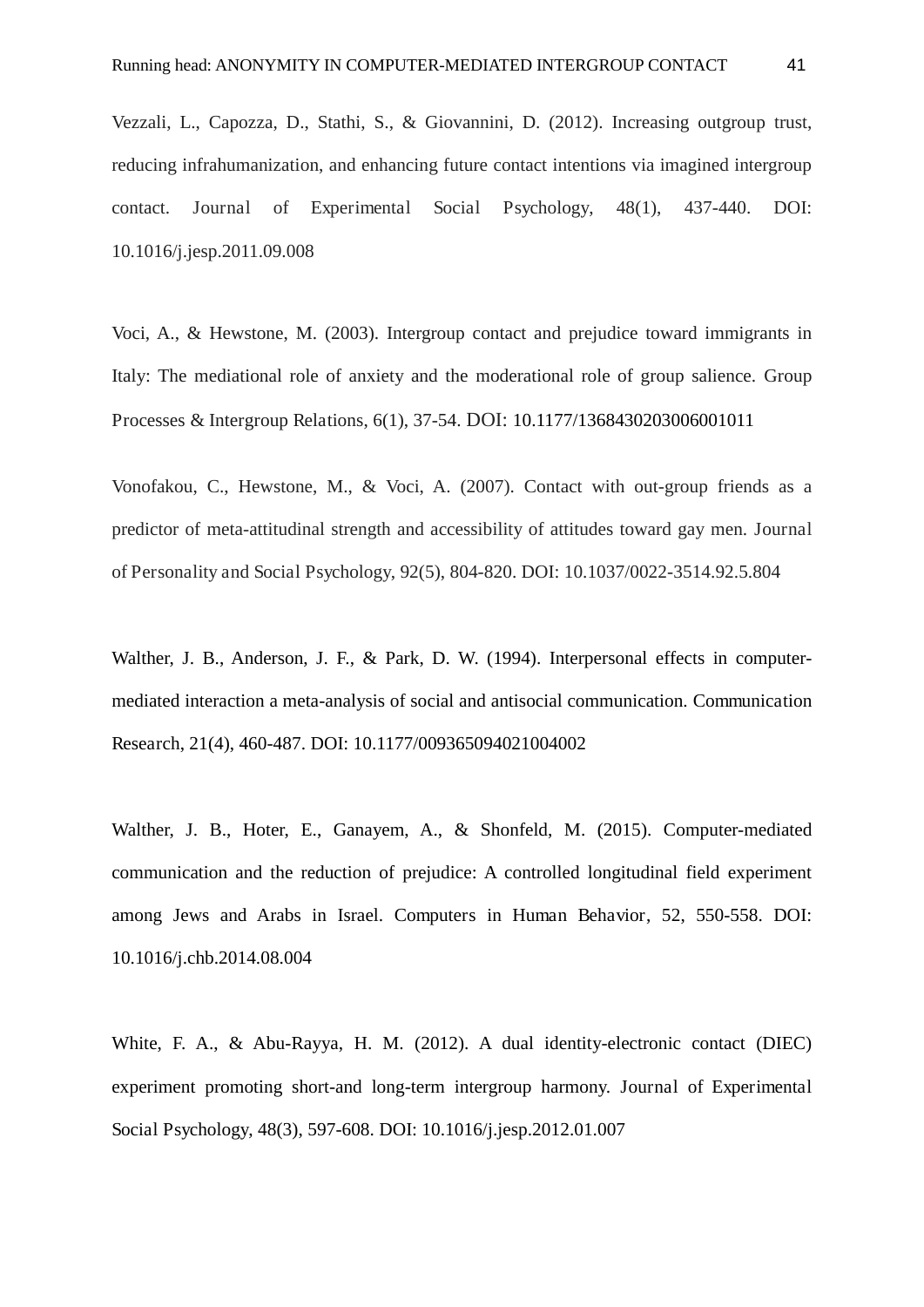White, F. A., Abu-Rayya, H. M., & Weitzel, C. (2014). Achieving twelve-months of intergroup bias reduction: The dual identity-electronic contact (DIEC) experiment. International Journal of Intercultural Relations, 38, 158-163. DOI: 10.1016/j.ijintrel.2013.08.002

White, F. A., Abu-Rayya, H. M., Bliuc, A. M., & Faulkner, N. (2015). Emotion expression and intergroup bias reduction between Muslims and Christians: Long-term Internet contact. Computers in Human Behavior, 53, 435-442. DOI: 10.1016/j.chb.2015.04.074

White, F. A., Harvey, L. J., & Abu-Rayya, H. M. (2015). Improving intergroup relations in the Internet age: A critical review. Review of General Psychology, 19(2), 129-139. DOI: 10.1037/gpr0000036

Wright, S. C., Aron, A., McLaughlin-Volpe, T., & Ropp, S. A. (1997). The extended contact effect: Knowledge of cross-group friendships and prejudice. Journal of Personality and Social psychology, 73(1), 73-90. DOI: 10.1037/0022-3514.73.1.73

Wright, S. C., & Van Der Zande, C. C. (1999, October). Bicultural friends: When cross-group friendships cause improved intergroup attitudes. In Annual Meeting of the Society for Experimental Social Psychology, St. Louis, MO.

Wright, S. C., Aron, A., & Tropp, L. R. (2002). Including others (and groups) in the self. In: J. P. Forgers & K. D. Wiliams (Eds.). The social self: Cognitive, interpersonal, and intergroup perspectives, pp. 343-364. New York, USA: Psychology Press.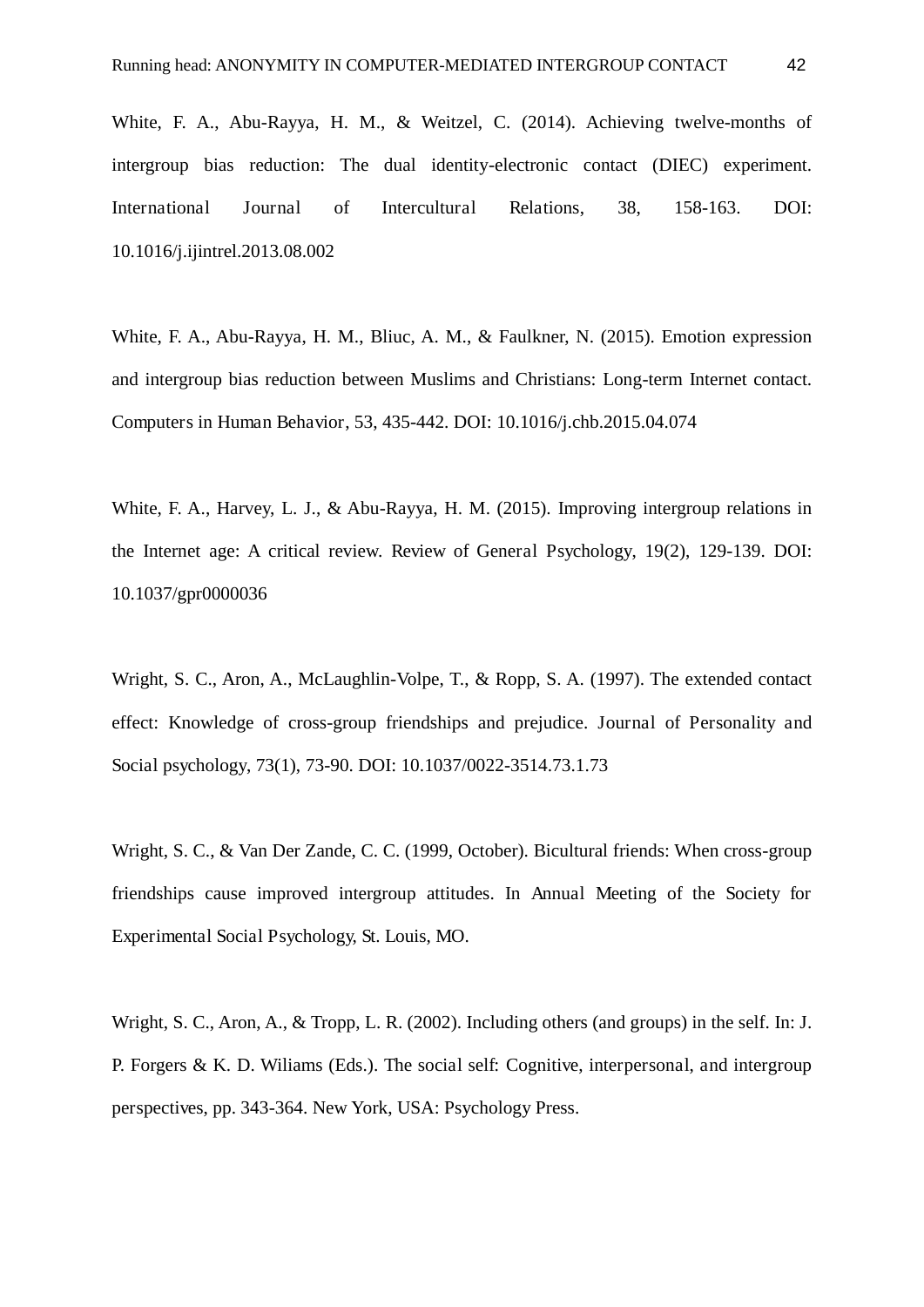Yablon, Y. (2007). Feeling close from a distance: Peace encounters via Internet technology. New Directions for Youth Development, 116, 99-107.

Yablon, Y. B., & Katz, Y. J. (2001). Internet-based group relations: a high school peace education project in Israel. Educational media international, 38, 175-182.

Zimbardo, P. G. (1969). The human choice: Individuation, reason, and order versus deindividuation, impulse, and chaos. In Nebraska symposium on motivation. University of Nebraska Press.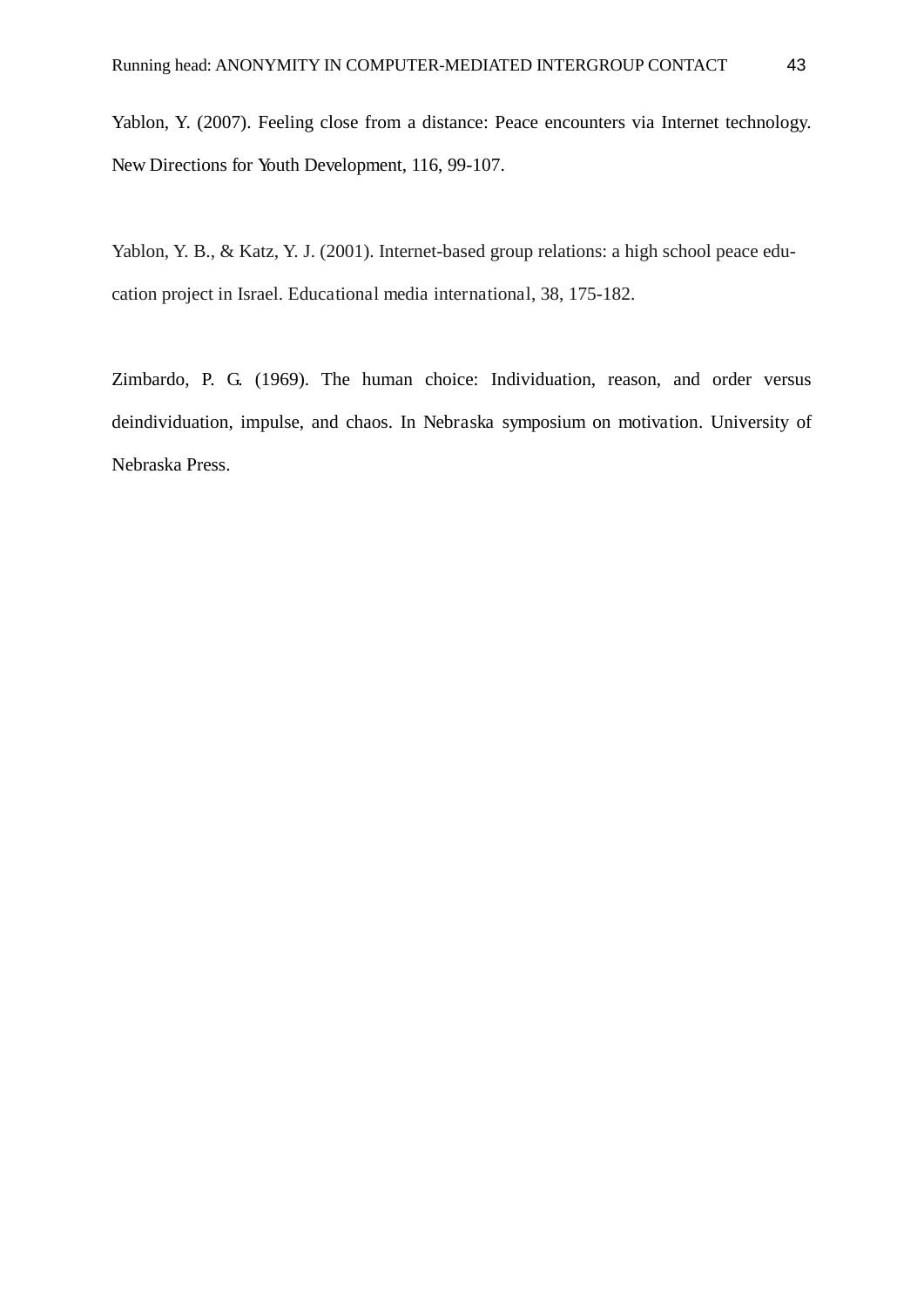# **Tables**

Table 1. Means and standard deviations of key variables

| <b>Variable</b>                              | M    | <b>SD</b> | M            | SD   |  |  |
|----------------------------------------------|------|-----------|--------------|------|--|--|
| In-group Identification                      |      | Baptized  | Non-baptized |      |  |  |
|                                              | 4.78 | 1.72      | 4.78         | 1.70 |  |  |
| <b>Explicit Negative Out-group Attitudes</b> |      | Time 1    | Time 2       |      |  |  |
| by Non-Baptized students                     |      |           |              |      |  |  |
| Not successful at university                 | 4.03 | 1.09      | 3.56         | .95  |  |  |
| Dirty                                        | 4.72 | 1.59      | 3.88         | 1.43 |  |  |
| Alcoholic                                    | 4.84 | 1.11      | 4.25         | 1.32 |  |  |
| Cliquey                                      | 5.66 | 1.04      | 5.41         | 1.01 |  |  |
| Only wanting to have a good time             | 6.22 | .75       | 5.78         | .83  |  |  |
| by Baptized students                         |      |           |              |      |  |  |
| Serious                                      | 4.91 | 1.00      | 4.69         | 1.00 |  |  |
| Uptight                                      | 3.56 | 1.22      | 3.41         | 1.16 |  |  |
| Not interested in having a good time         | 3.34 | 1.15      | 3.41         | 1.29 |  |  |
| Introverted                                  | 3.72 | 1.11      | 3.75         | 1.05 |  |  |
| Too focused on their studies                 | 4.91 | .73       | 4.81         | .93  |  |  |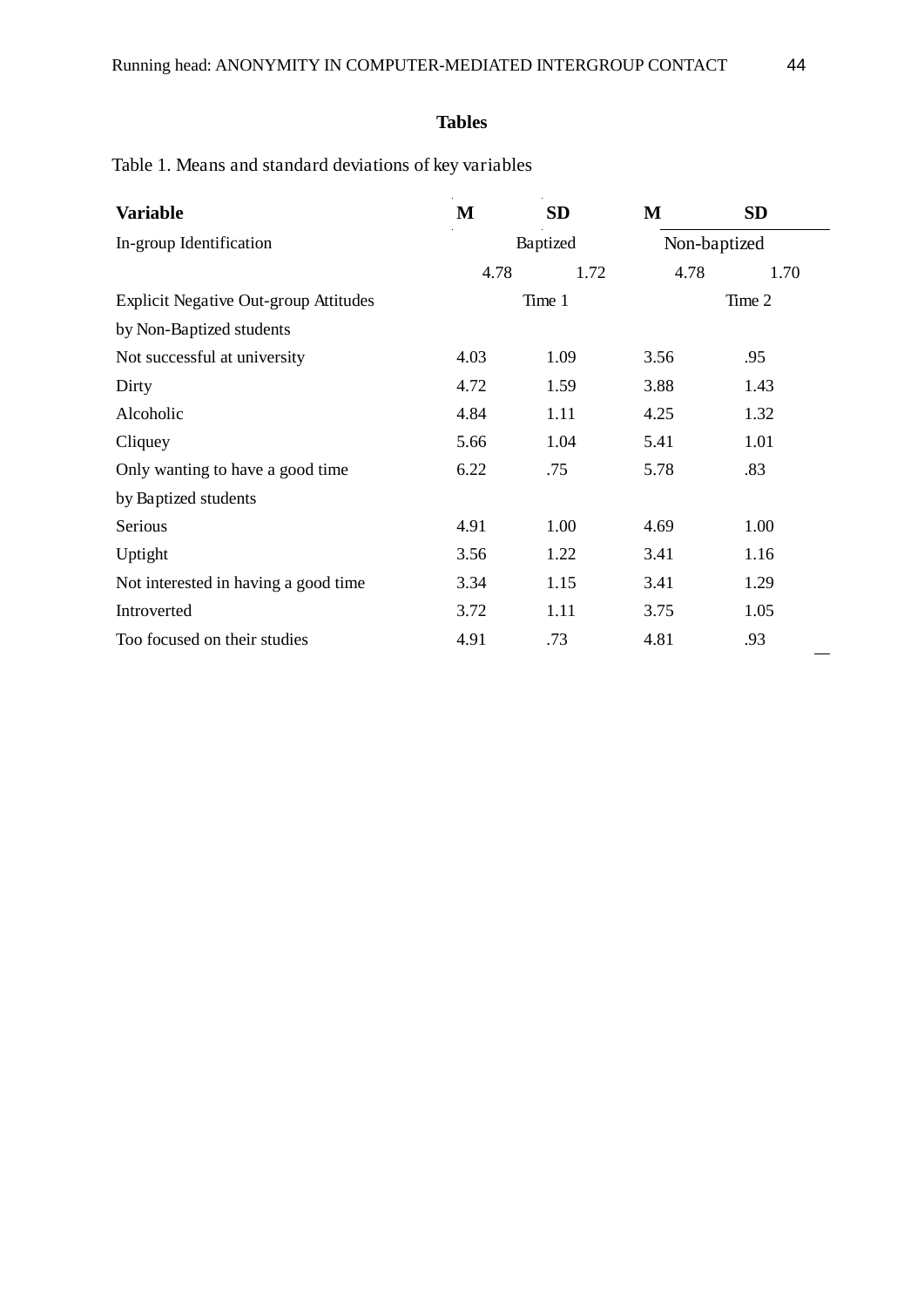negative out-group attitudes

| <b>Variable</b>                            | <b>Interaction</b>                                                                                                        | <b>Interaction</b>                               | <b>Interaction</b>                                              |
|--------------------------------------------|---------------------------------------------------------------------------------------------------------------------------|--------------------------------------------------|-----------------------------------------------------------------|
| Evaluations by<br>Non-Baptized<br>students | Time x Anonymity of<br>self                                                                                               | Time x Anonymity of<br>Out-group member          | Time x Anonymity of<br>self x Anonymity of out-<br>group member |
| Not successful at<br>university            | $F(1, 28) = .40$ , $p = .53$ , $\eta^2$ $F(1, 28) = .40$ , $p = .53$ ,<br>$=.01$                                          | $\eta^2 = .01$                                   | $F(1, 28) = .78$ , $p = .38$ , $\eta^2$<br>$=.03$               |
| Dirty                                      | $F(1, 28) = .29$ , $p = .59$ , $\eta^2$ $F(1, 28) = .29$ , $p = .59$ ,<br>$=.01$                                          | $n^2 = .01$                                      | $F(1, 28) = .11$ , $p = .75$ , $\eta^2$<br>$= .00$              |
| Alcoholic                                  | $F(1, 28) = 1.16$ , $p = .29$ , $F(1, 28) = .59$ , $p = .45$ ,<br>$\eta^2 = .04$                                          | $n^2 = .02$                                      | $F(1, 28) = .21$ , $p = .65$ , $\eta^2$<br>$=.01$               |
| Cliquey                                    | $F(1, 28) = .08$ , $p = .79$ , $\eta^2$ $F(1, 28) = 1.89$ , $p = .18$ ,<br>$=.03$                                         | $\eta^2 = .06$                                   | $F(1, 28) = 1.89, p = .18,$<br>$\eta^2 = .06$                   |
| Only wanting to<br>have a good time        | $F(1, 28) = .00$ , $p = 1$ , $\eta^2 = F(1, 28) = .77$ , $p = .39$ ,<br>.00.                                              | $n^2 = .03$                                      | $F(1, 28) = .30$ , $p = .59$ , $\eta^2$<br>$=.01$               |
| Evaluations by<br>Baptized students        |                                                                                                                           |                                                  |                                                                 |
| Serious                                    | $F(1, 28) = 5.84$ , $p = .02$ , $F(1, 28) = 2.37$ , $p = .14$ , $F(1, 28) = .05$ , $p = .83$ , $\eta^2$<br>$n^2 = .17$    | $\eta^2 = .08$                                   | $=.00$                                                          |
| Uptight                                    | $F(1, 28) = .43$ , $p = .52$ , $\eta^2$ $F(1, 28) = 2.33$ , $p = .14$ , $F(1, 28) = .05$ , $p = .83$ , $\eta^2$<br>$=.02$ | $\eta^2 = .08$                                   | $=.05$                                                          |
| Not interested in<br>having a good time    | $F(1, 28) = 1.74$ , $p = .20$ ,<br>$\eta^2 = .06$                                                                         | $F(1, 28) = .43$ , $p = .52$ ,<br>$\eta^2 = .02$ | $F(1, 28) = .98$ , $p = .33$ , $n^2$<br>$=.03$                  |
| Introverted                                | $F(1, 28) = .35$ , $p = .56$ , $\eta^2$ $F(1, 28) = .35$ , $p = .56$ ,<br>$=.01$                                          | $\eta^2 = .01$                                   | $F(1, 28) = .04$ , $p = .85$ , $\eta^2$<br>$=.00$               |
| Too focused on<br>their studies            | $F(1, 28) = 1.28$ , $p = .27$ ,<br>$\eta^2 = .04$                                                                         | $F(1, 28) = .46, p = .50,$<br>$\eta^2 = .02$     | $F(1, 28) = 4.14$ , $p = .051$ ,<br>$\eta^2 = .13$              |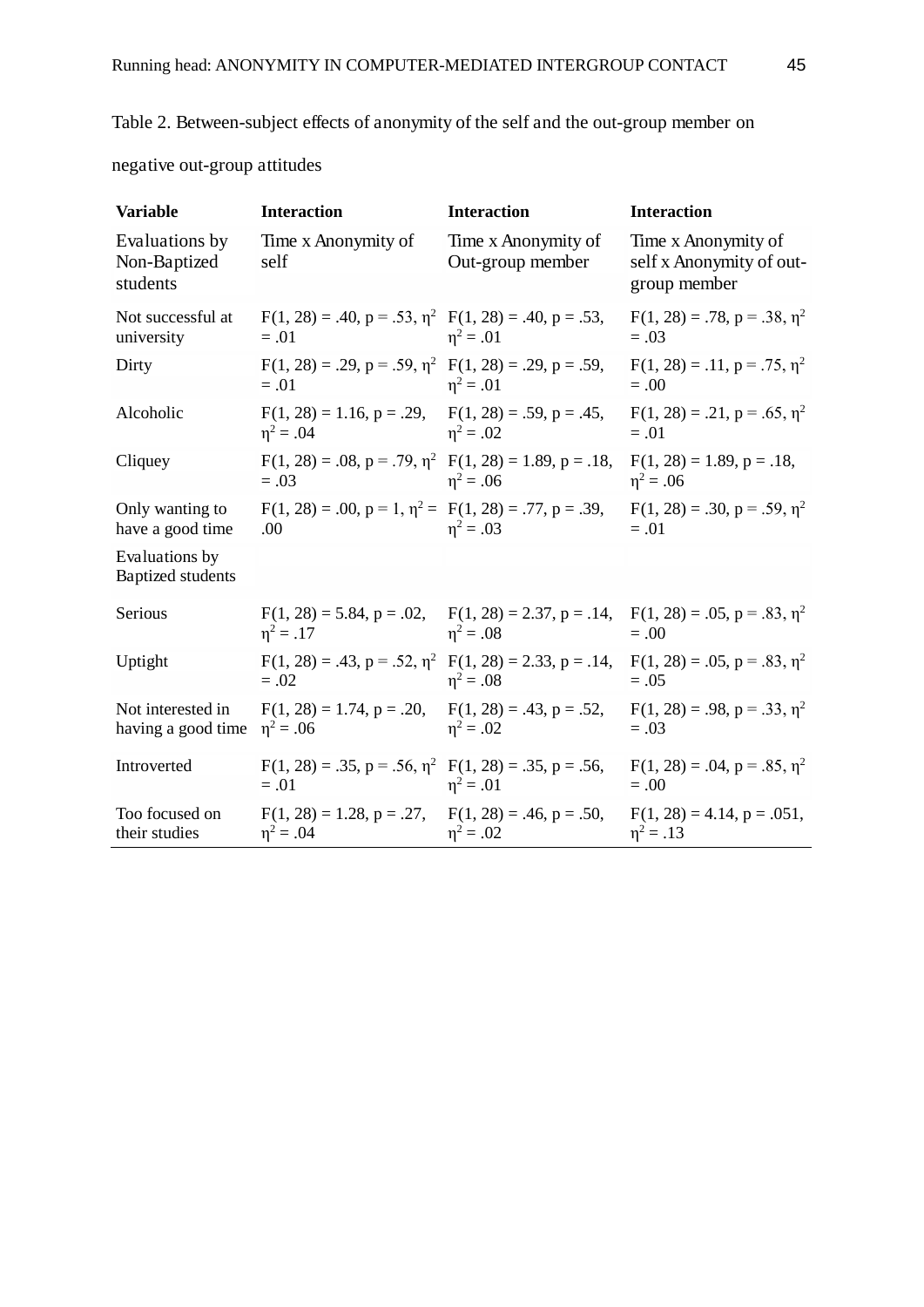# **Appendix**

| <b>Variable</b>                     | <b>Correlation Pre-Post Measure</b> | <b>Effect size d</b> |
|-------------------------------------|-------------------------------------|----------------------|
| Non-baptized students attitudes     |                                     |                      |
| Not successful at university        | .11                                 | .48                  |
| Dirty                               | .42                                 | .42                  |
| Alcoholic                           | .58                                 | .40                  |
| Cliquey                             | .23                                 | .52                  |
| Only wanting to have a good time    | .49                                 | .44                  |
| <b>Baptized students' attitudes</b> |                                     |                      |
| <b>Serious</b>                      | .62                                 | .38                  |
| Uptight                             | .77                                 | .28                  |
| Not interested in having a good     | .62                                 | .38                  |
| time                                |                                     |                      |
| Introverted                         | .68                                 | .34                  |
| Too focused on their studies        | .54                                 | .40                  |

Table A.1. Results of G\*Power sensitivity analysis for all dependent variables (Study 1)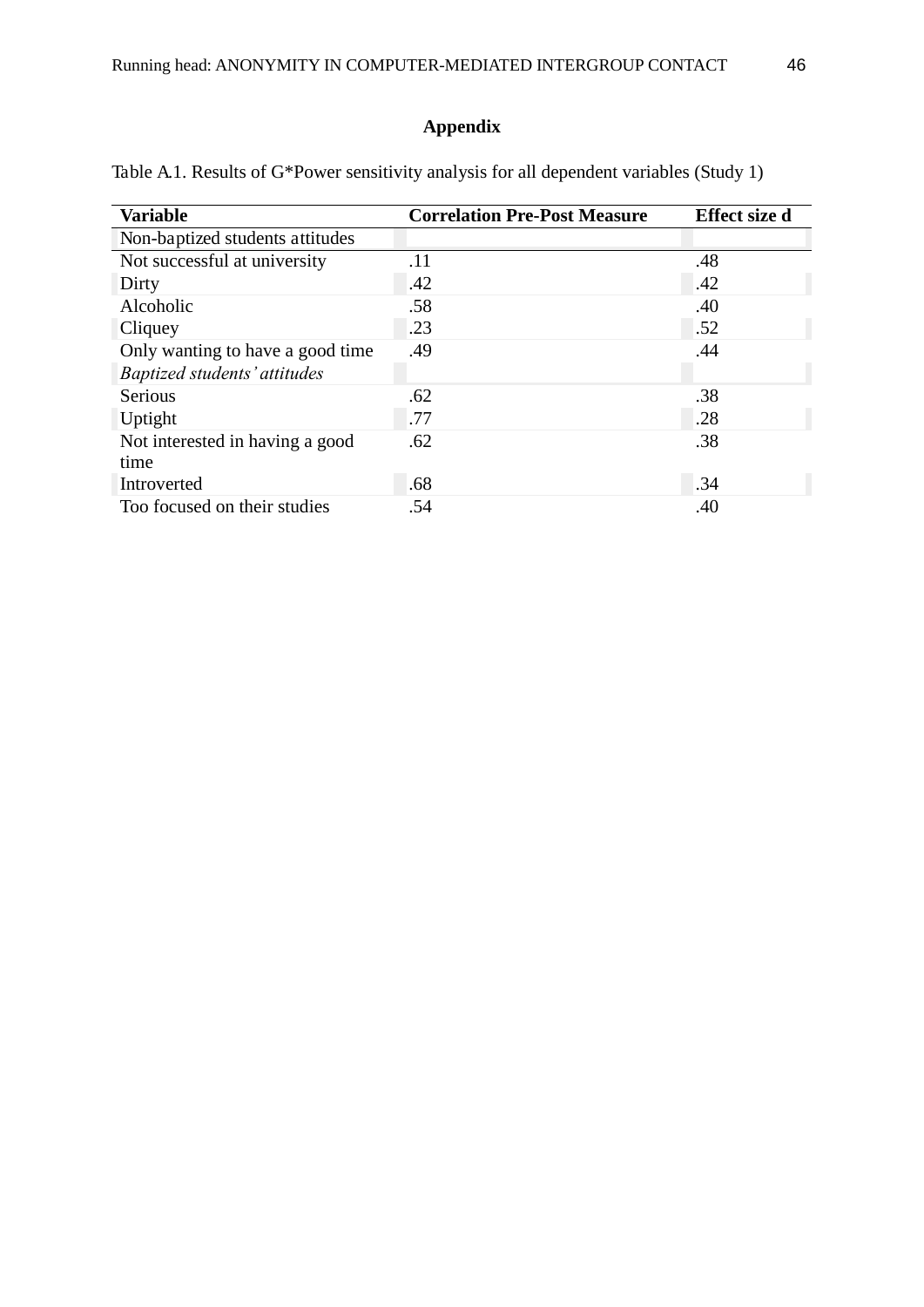| <b>Variable</b>                       | <b>Interaction Time x Gender</b>               |
|---------------------------------------|------------------------------------------------|
|                                       |                                                |
| Non-baptized students' attitudes      |                                                |
| Not successful at university          | $F(1, 24) = 2.53$ , $p = .13$ , $p^2 = .10$    |
| Dirty                                 | $F(1, 24) = .63$ , $p = .44$ , $\eta^2 = .03$  |
| Alcoholic                             | $F(1, 24) = .27$ , $p = .61$ , $n^2 = .01$     |
| Cliquey                               | $F(1, 24) = 1.06$ , $p = .31$ , $\eta^2 = .04$ |
| Only wanting to have a good time.     | $F(1, 24) = .36$ , $p = .56$ , $n^2 = .02$     |
| Baptized students' attitudes          |                                                |
| <b>Serious</b>                        | $F(1, 24) = .81$ , $p = .38$ , $n^2 = .03$     |
| Uptight                               | $F(1, 24) = .11$ , $p = .75$ , $\eta^2 = .00$  |
| Not interested in having a good time. | $F(1, 24) = .01$ , $p = .91$ , $p^2 = .00$     |
| Introverted                           | $F(1, 24) = .72$ , $p = .41$ , $\eta^2 = .03$  |
| Too focused on their studies          | $F(1, 24) = .12$ , $p = .74$ , $\eta^2 = .01$  |

Table A.2. Considering gender as a further between-subject factor in the repeated measures analysis (Study 1)

Table A 3. Considering gender as a further between-subject factor in the repeated measures analysis (Study 2)

| Variable                                    | <b>Interaction Time x Gender</b>            |
|---------------------------------------------|---------------------------------------------|
| Feelings of warmth                          | $F(1, 30) = 2.30, p = .14, \eta^2 = .07$    |
| Explicit out-group attitudes                | $F(1, 30) = 2.43$ , $p = .13$ , $n^2 = .08$ |
| Identification with the superordinate group | $F(1, 30) = 1.34$ , $p = .26$ , $n^2 = .04$ |

Table A.4. Considering nationality (being British or not British) as a further between-subject factor in the repeated measures analysis (Study 2)

| <b>Variable</b>                             | <b>Interaction Time x Nationality</b>          |
|---------------------------------------------|------------------------------------------------|
| Feelings of warmth                          | $F(1, 30) = .00$ , $p = .96$ , $\eta^2 = .00$  |
| Explicit out-group attitudes                | $F(1, 30) = 2.76$ , $p = .11$ , $\eta^2 = .08$ |
| Identification with the superordinate group | $F(1, 30) = 1.27$ , $p = .27$ , $p^2 = .04$    |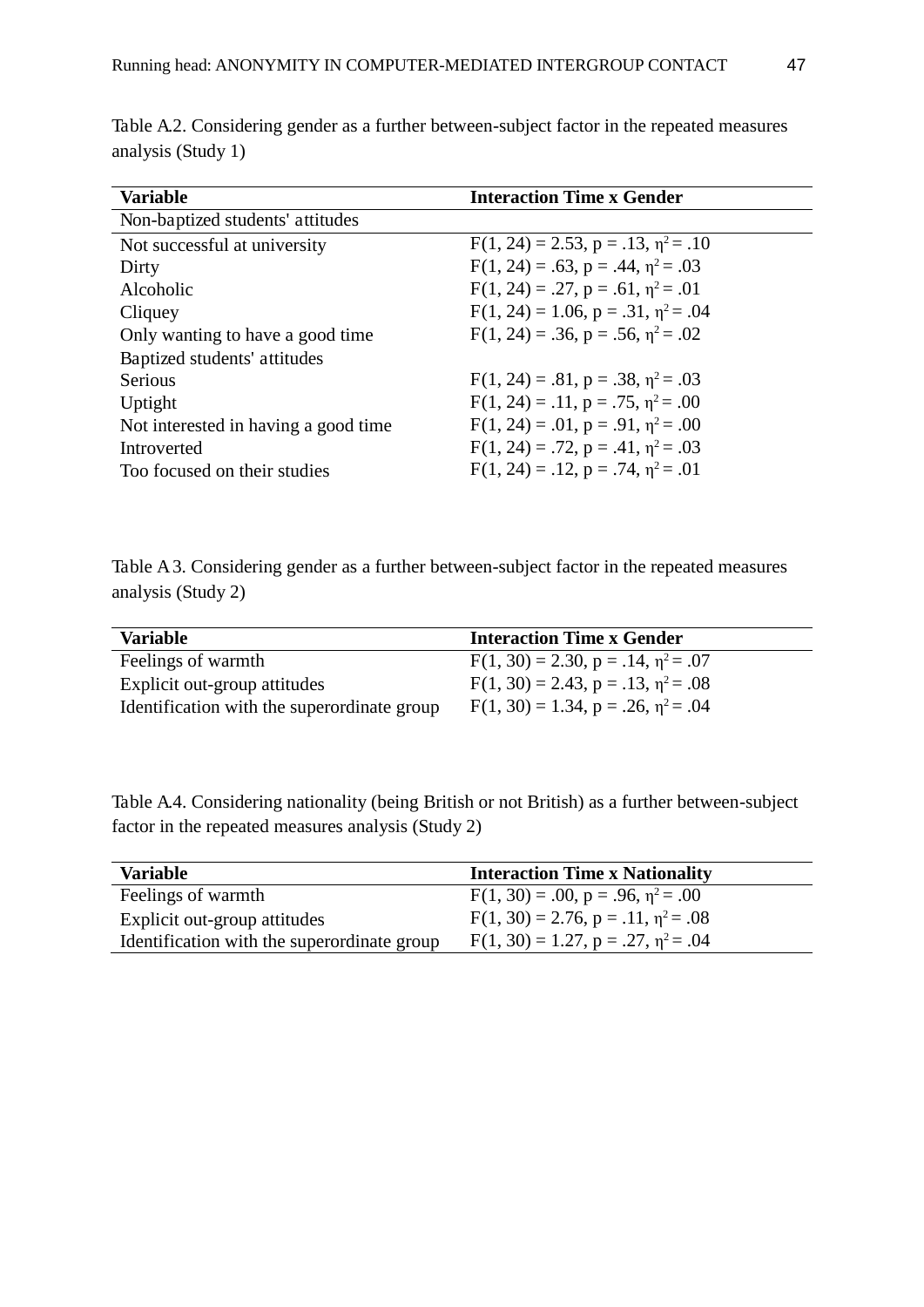# **A. 5 Script for CMIC (Study 2)**

## **Introduction**

(anonymous condition): Hello, how are you? I'm a third year Biology student at Christchurch College. How about you?

(non-anonymous condition): Hello, how are you? I'm Will/Sue, I'm a third year Biology student at Christchurch College. How about you?

(Nice to meet you too.) Do you have an idea what we could do?

# **Event Suggestions (A minimum of two suggestions were included in each chat)**

We can organize a concert or play. Students from [University A] and [University B] could write a play together or compose some songs. And we could visit each other before the event for rehearsals, this could be a lot of fun! What do you think?

We have a cuppers match for plays, like an inter-college thing. It's usually for first year students. They write the script and then act it out at the Burton Taylor theatre. That might be an option. Is there anything similar in [University A]?

In fact, I belong to the [University B] Union, it's a debating society and they organise all kinds of events. I could ask some people there for help.

We might be able to get sponsors for the drinks etc. When we do bobs in [University B], the colleges usually subsidize the drinks. We could ask them. How could we find sponsors in [University A]?

At Corpus Christi they have a tortoise race with a tortoise fair. Other colleges bring their tortoises and they put them in the middle of a circle made of lettuce leaves. Whichever tortoise arrives first at the lettuce leaves wins. I know this sounds ridiculous, but it's super fun!

# **Questions Concerning Event details (A minimum of two questions were included in each chat)**

How much should we ask as an entrance fee?

How many people would you expect?

What kind of food could we serve? I guess it should be quick and easy to prepare.

Do you have a location in mind? Could we do it outside? In Oxford, we could do it at … .

## **Questions Concerning the Collaboration (All questions were included in each chat)**

(beginning) What do you think about organising this kind of event together? (middle) What would other students in Canterbury think about the event? Do you think they would come to a …?

(end) How do you think it will go when we organize this … together?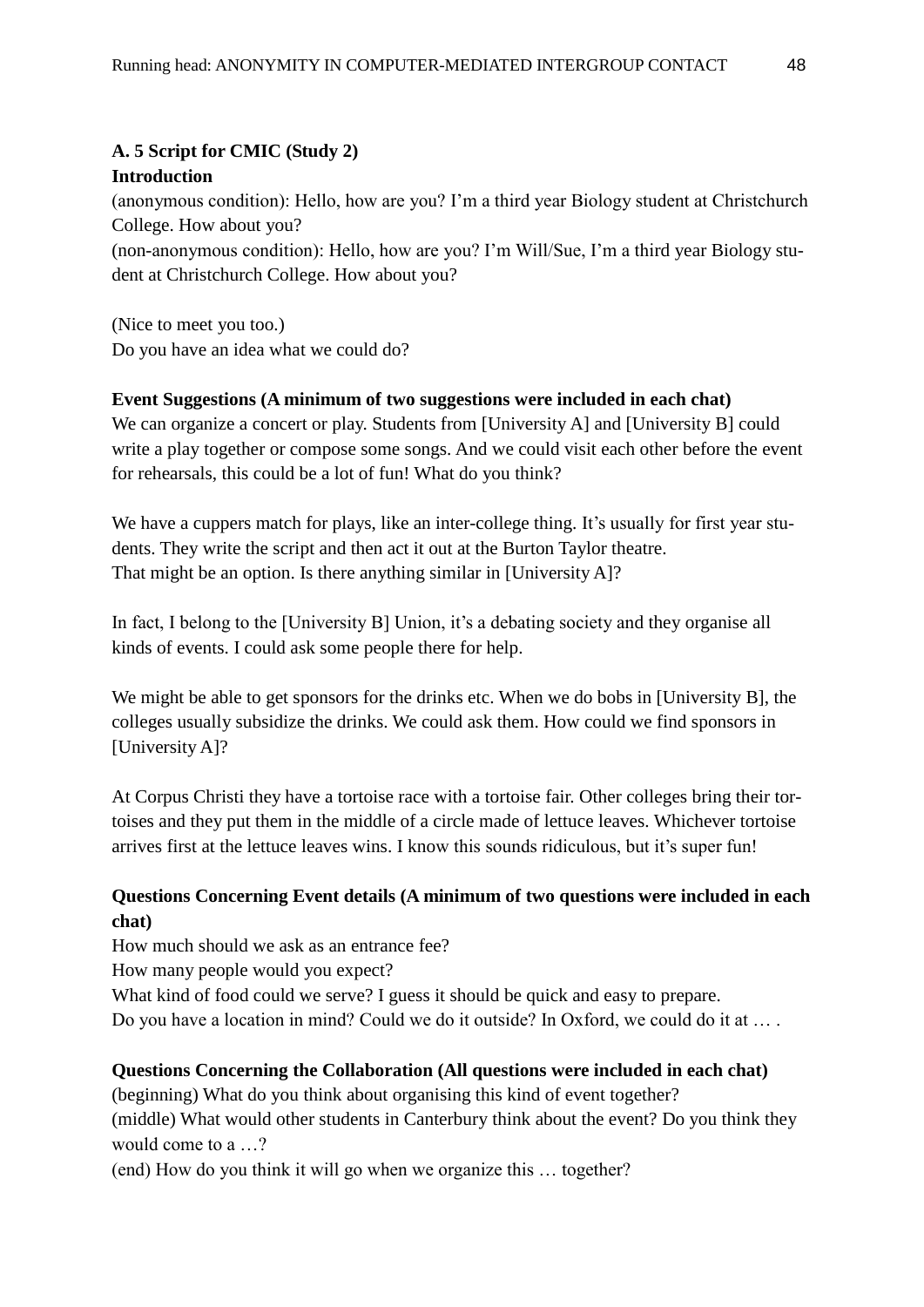**Endorsement messages (All endorsement messages were included in each chat)**

That's a great idea! I was thinking the same. Yes, definitely. Brilliant!

# **Critical Questions (Two critical questions were included in each chat)**

I am not sure this would work. Isn't this too complicated? I wonder whether the university would like this idea.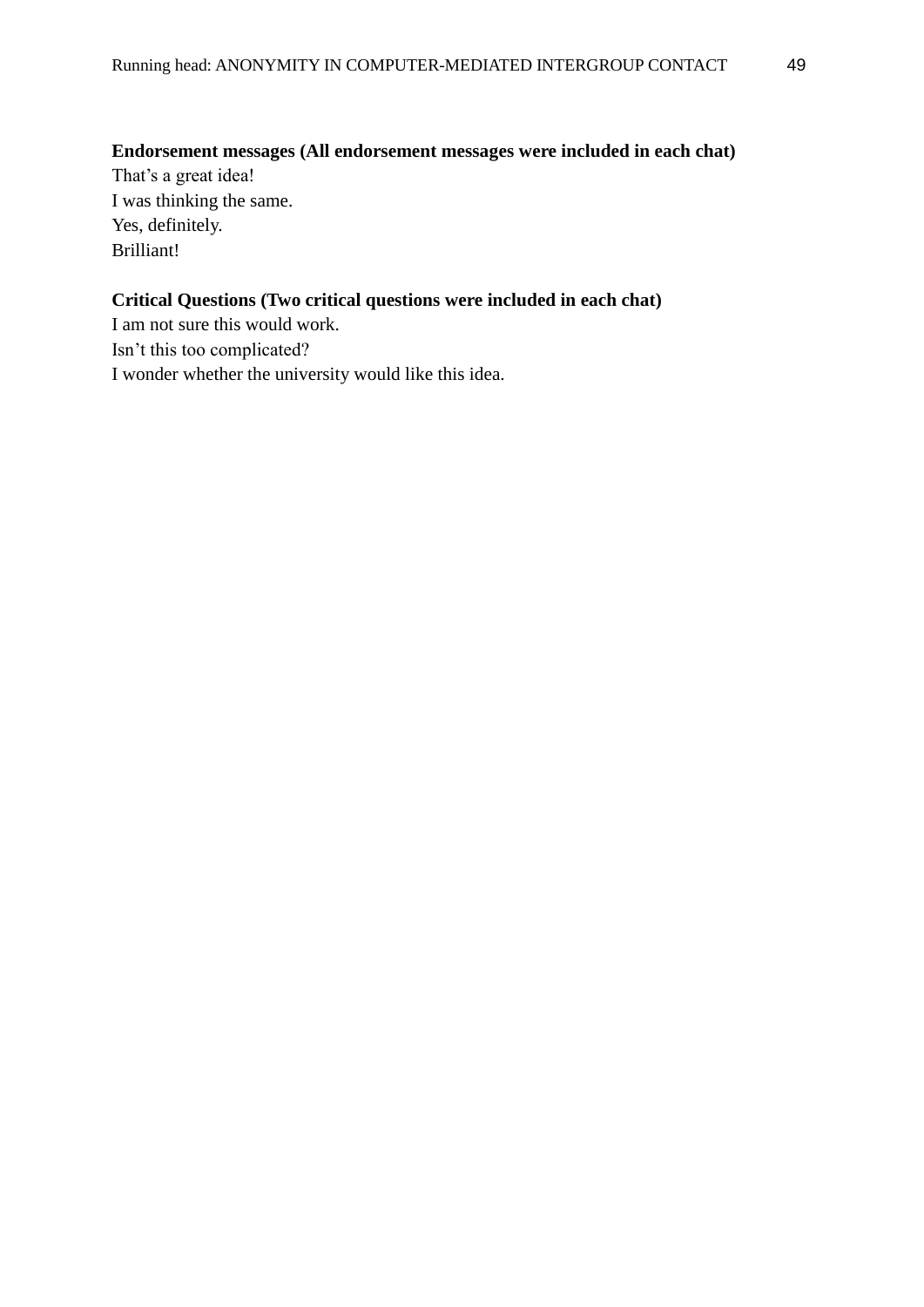|                         | Variable                                              | Anonymous     | Non-anonymous |        | 2      | 3        | $\overline{4}$ | 5       | 6       |         | 8       | 9       | 10      | 11      | 12 |
|-------------------------|-------------------------------------------------------|---------------|---------------|--------|--------|----------|----------------|---------|---------|---------|---------|---------|---------|---------|----|
|                         |                                                       | M(SD)         | M(SD)         |        |        |          |                |         |         |         |         |         |         |         |    |
|                         | Identifiability of the self                           | 4.90(1.89)    | 1.65(1.12)    |        |        |          |                |         |         |         |         |         |         |         |    |
|                         | Identifiability of the out-<br>group member           | 4.70(1.98)    | 1.47(0.62)    |        |        |          |                |         |         |         |         |         |         |         |    |
|                         | Ingroup identification                                | 4.75(1.14)    | 4.50(1.01)    |        |        |          |                |         |         |         |         |         |         |         |    |
|                         | Frequency of previous con-<br>tact                    | 1.90(1.29)    | 1.82(1.55)    | .06    |        |          |                |         |         |         |         |         |         |         |    |
|                         | Social presence                                       | 5.47(.70)     | 5.89(.69)     | .23    | .14    |          |                |         |         |         |         |         |         |         |    |
|                         | Willingness for direct contact                        | 5.25(1.29)    | 5.35(1.97)    | $.36*$ | .11    | $.56**$  |                |         |         |         |         |         |         |         |    |
|                         | Out-group feelings Pre                                | 60.85 (18.77) | 57.65 (19.08) | $.40*$ | .04    | .28      | $.56**$        |         |         |         |         |         |         |         |    |
|                         | Out-group feelings Post                               | 76.60 (19.83) | 77.24 (24.70) | $.36*$ | .20    | $.45**$  | $.69**$        | $.74**$ |         |         |         |         |         |         |    |
|                         | Explicit out-group attitudes<br>Pre                   | 4.88(.93)     | 5.02(1.29)    | .05    | .06    | $.41*$   | $.37**$        | $.51**$ | $.50**$ |         |         |         |         |         |    |
| $\mathsf{\overline{R}}$ | Explicit out-group attitudes<br>Post                  | 5.38(.76)     | 5.31(1.15)    | .32    | .25    | $.53**$  | $.58**$        | $.50**$ | $.70**$ | $.63**$ |         |         |         |         |    |
|                         | Intergroup anxiety                                    | 3.87(1.11)    | 3.48(1.31)    | $-.28$ | $-.25$ | $-.55**$ | $-.38*$        | $-32$   | $-42**$ | $-.41*$ | $-.35*$ |         |         |         |    |
| 10                      | Positive contact evaluations                          | 5.49(.93)     | 5.78(1.06)    | $.41*$ | .16    | $.66***$ | 79**           | $.51**$ | $.61**$ | $.38*$  | $.61**$ | $-49$   |         |         |    |
|                         | Identification with the super-<br>ordinate group Pre  | 3.95(.97)     | 4.04(1.04)    | .30    | .32    | $.34*$   | $.47**$        | .21     | $.41*$  | .32     | $.40*$  | $-.45*$ | $.47**$ |         |    |
| 12                      | Identification with the super-<br>ordinate group Post | 4.67(1.37)    | 4.67(1.07)    | $.39*$ | .29    | $.36*$   | $.50**$        | $.53**$ | $.43**$ | $.58**$ | $.38*$  | $-.40*$ | $.56**$ | $.52**$ |    |

# Table 3. *Means, standard deviations, and correlations of key variables*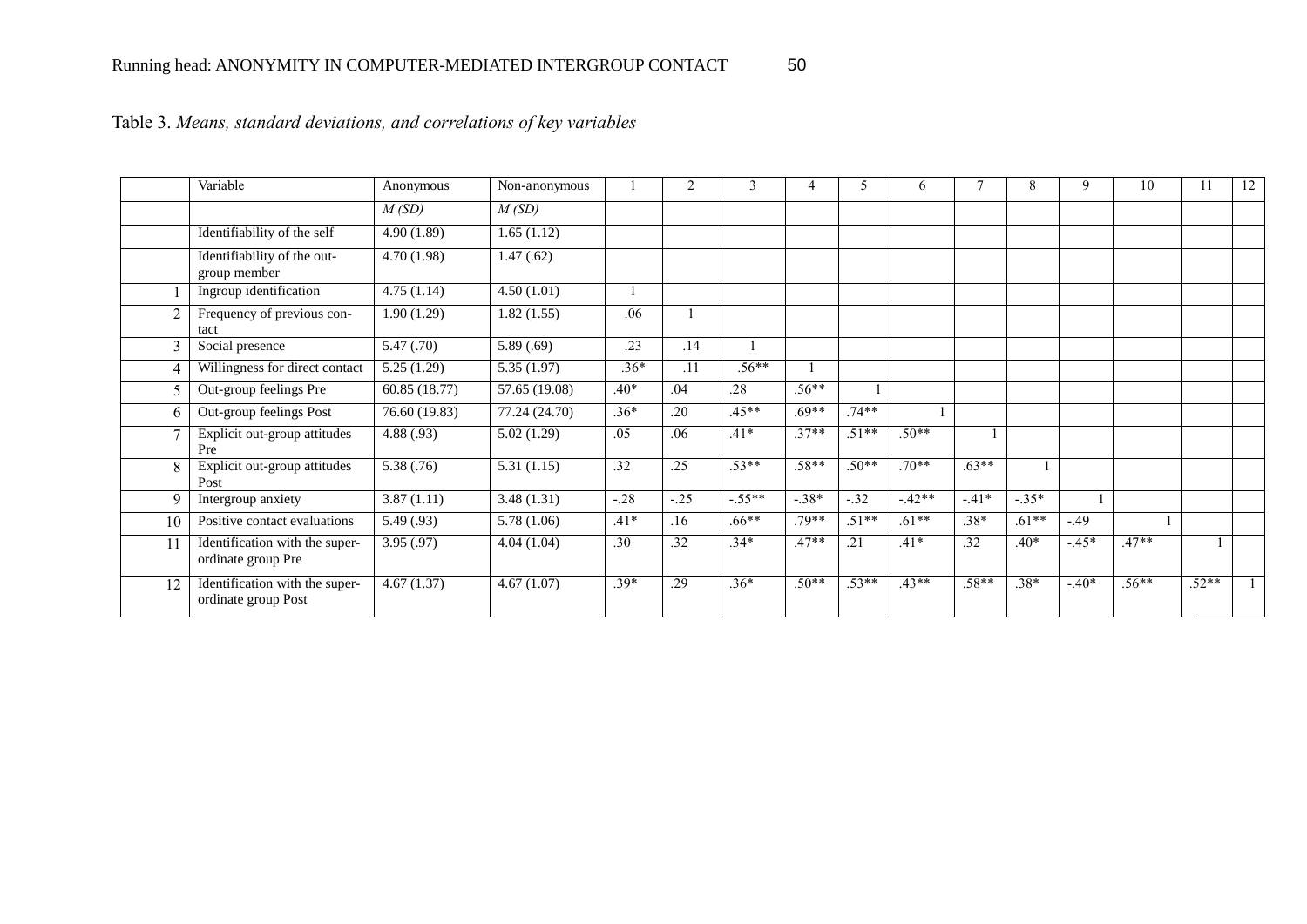

Figure 1. Direct and indirect effects of anonymity on out-group feelings and attitudes, mediated by perceived social presence

Note. Condition is coded dichotomously ( $0 =$  non-anonymous;  $1 =$  anonymous)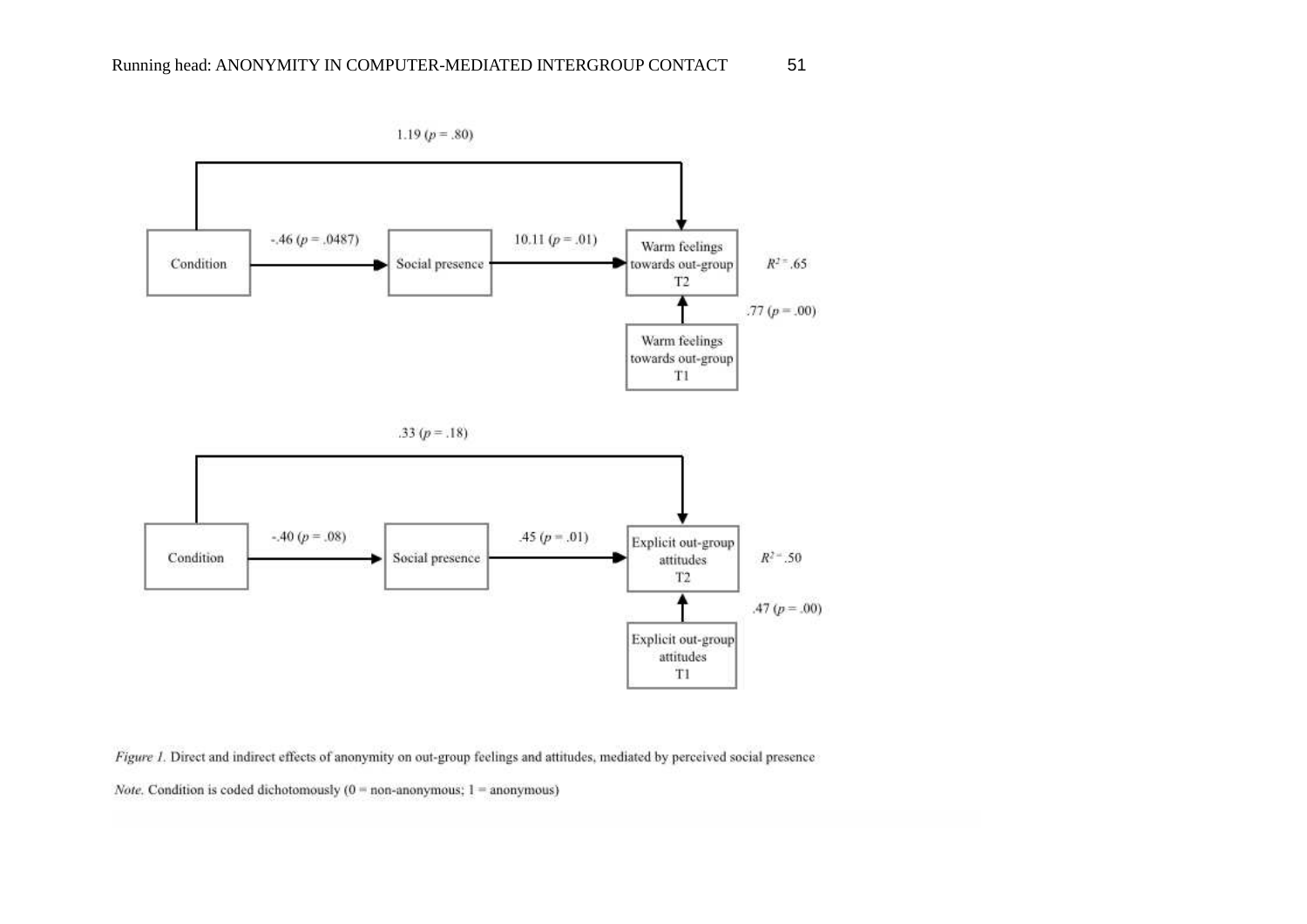



Figure 2. Direct and indirect effects of anonymity on out-group feelings and attitudes, mediated by social presence and contact quality

Note. Condition is coded dichotomously ( $0 =$  non-anonymous;  $1 =$  anonymous)